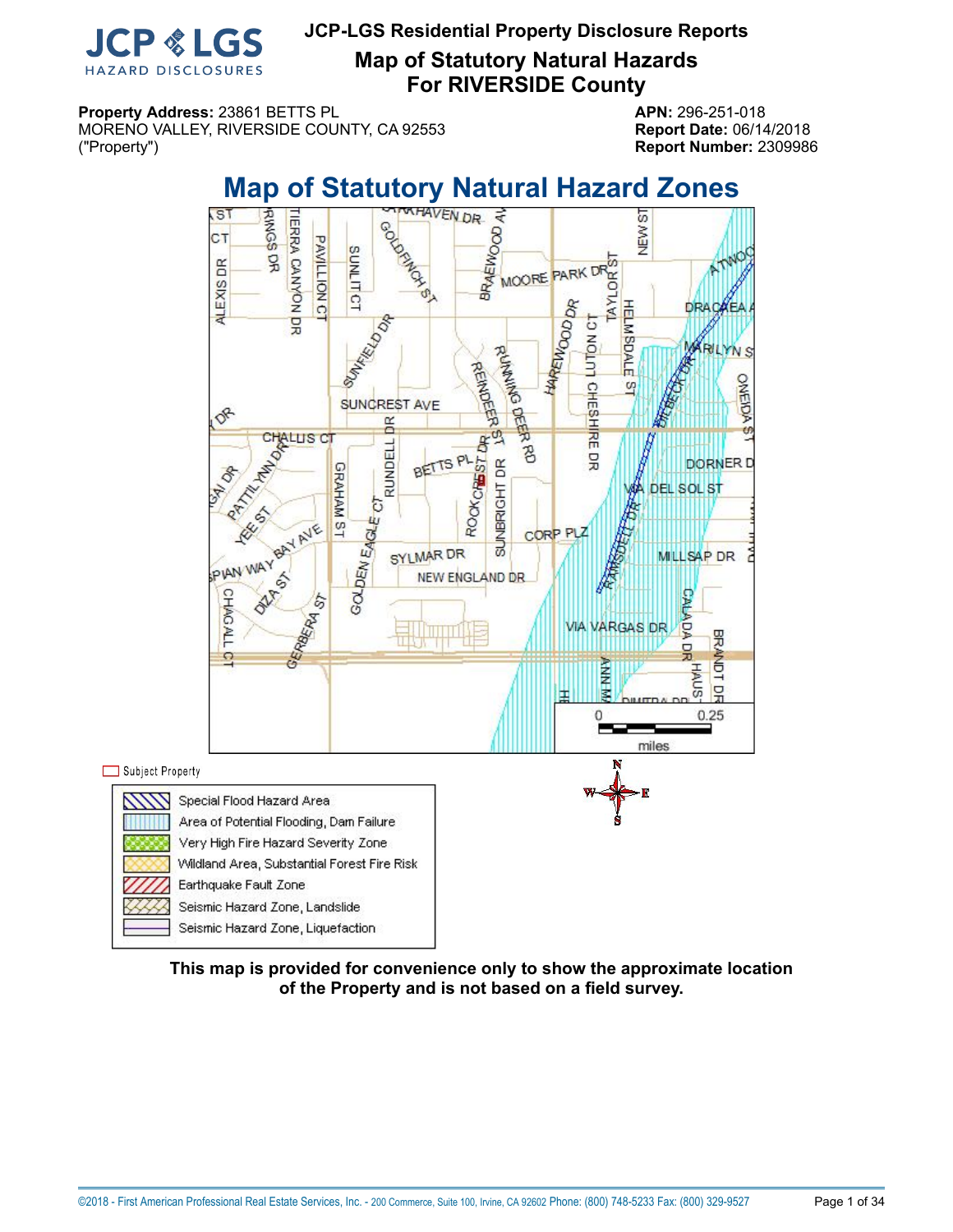

**Property Address:** 23861 BETTS PL **APN:** 296-251-018 MORENO VALLEY, RIVERSIDE COUNTY, CA 92553 **Report Date:** 06/14/2018 ("Property") **Report Number:** 2309986

## **Statutory Natural Hazard Disclosure ("NHD") Statement and Acknowledgment of Receipt**

<span id="page-1-0"></span>The transferor and his or her agent(s) or a third-party consultant disclose the following information with the knowledge that even though this is not a warranty, prospective transferees may rely on this information in deciding whether and on what terms to purchase the Property. Transferor hereby authorizes any agent(s) representing any principal(s) in this action to provide a copy of this statement to any person or entity in connection with any actual or anticipated sale of the Property.

The following are representations made by the transferor and his or her agent(s) based on their knowledge and maps drawn by the State. This information is a disclosure and is not intended to be part of any contract between the transferee and the transferor. THIS REAL PROPERTY LIES WITHIN THE FOLLOWING HAZARDOUS AREA(S):

**A SPECIAL FLOOD HAZARD AREA** (Any type Zone "A" or "V") designated by the Federal Emergency Management Agency

Yes No X Do not know and information not available from local jurisdiction

**AN AREA OF POTENTIAL FLOODING** shown on a dam failure inundation map pursuant to Section 8589.5 of the Government Code.

 $Yes  $\sim$  No X  $\sim$  Do not know and information not available from local jurisdiction$ 

**A VERY HIGH FIRE HAZARD SEVERITY ZONE** pursuant to Section 51178 or 51179 of the Government Code. The owner of this Property is subject to the maintenance requirements of Section 51182 of the Government Code.

Yes  $N<sub>0</sub> X$ 

**A WILDLAND AREA THAT MAY CONTAIN SUBSTANTIAL FOREST FIRE RISK AND HAZARDS** pursuant to Section 4125 of the Public Resources Code. The owner of this Property is subject to the maintenance requirements of Section 4291 of the Public Resources Code. Additionally, it is not the state's responsibility to provide fire protection services to any building or structure located within the wildlands unless the Department of Forestry and Fire Protection has entered into a cooperative agreement with a local agency for those purposes pursuant to Section 4142 of the Public Resources Code.

Yes No **X** 

**AN EARTHQUAKE FAULT ZONE** pursuant to Section 2622 of the Public Resources Code.

 $Yes$  No  $X$ 

**A SEISMIC HAZARD ZONE** pursuant to Section 2696 of the Public Resources Code.

Yes (Landslide Zone) Yes (Liquefaction Zone)

No $\frac{\mathbf{x}}{x}$  Map not yet released by state  $\mathbf{x}$ 

THESE HAZARDS MAY LIMIT YOUR ABILITY TO DEVELOP THE REAL PROPERTY, TO OBTAIN INSURANCE, OR TO RECEIVE ASSISTANCE AFTER A<br>DISASTER. THE MAPS ON WHICH THESE DISCLOSURES ARE BASED ESTIMATE WHERE NATURAL HAZARDS EXIST. THEY AR INDICATORS OF WHETHER OR NOT A PROPERTY WILL BE AFFECTED BY A NATURAL DISASTER. TRANSFEREE(S) AND TRANSFEROR(S) MAY WISH TO OBTAIN PROFESSIONAL ADVICE REGARDING THOSE HAZARDS AND OTHER HAZARDS THAT MAY AFFECT THE PROPERTY.

| $\sim$<br>Signature of Transferor(s) | Date | Signature of Transferor(s) | Date |
|--------------------------------------|------|----------------------------|------|
|                                      |      |                            |      |
| Signature of Agent                   | Date | Signature of Agent         | Date |

Transferor(s) and their agent(s) represent that the information herein is true and correct to the best of their knowledge as of the date signed by the transferor(s) and agent(s).

Transferor(s) and their agent(s) acknowledge that they have exercised good faith in the selection of a third-party report provider as required in Civil Code Section<br>1103.7, and that the representations made in this Natural disclosure provider as a substituted disclosure pursuant to Civil Code Section 1103.4. Neither transferor(s) nor their agent(s) (1) has independently verified the information contained in this statement and Report or (2) is personally aware of any errors or inaccuracies in the information contained on the statement. This statement was prepared by the provider below:

Third-Party Disclosure Provider(s) FIRST AMERICAN PROFESSIONAL REAL ESTATE SERVICES, INC. OPERATING THROUGH ITS JCP-LGS DIVISION. Date 14 June 2018

Transferee represents that he or she has read and understands this document. Pursuant to Civil Code Section 1103.8, the representations in this Natural Hazard Disclosure Statement do not constitute all of the transferor's or agent's disclosure obligations in this transaction.

Signature of Transferee(s) Date **Date Signature of Transferee(s)** Date Date Date

#### **TRANSFEREE(S) REPRESENTS ABOVE HE/SHE HAS RECEIVED, READ AND UNDERSTANDS THE COMPLETE JCP-LGS DISCLOSURE REPORT DELIVERED WITH THIS SUMMARY:**

- A. Additional Property-specific Statutory Disclosures: Former Military Ordnance Site, Commercial/Industrial Use Zone, Airport Influence Area, Airport Noise, San Francisco Bay Conservation and Development District Jurisdiction (in S.F. Bay counties only), California Energy Commission Duct Sealing Requirement, Notice of<br>Statewide Right to Farm, Notice of Mining Operations, Sex Offen
- B. Additional County and City Regulatory Determinations as applicable: Airports, Avalanche, Blow Sand, Coastal Zone, Dam/Levee Failure Inundation, Debris Flow,<br>Erosion, Flood, Fault Zone, Fire, Groundwater, Landslide, Liqu
- Runoff Area, Seiche, Seismic Shaking, Seismic Ground Failure, Slope Stability, Soil Stability, Subsidence, TRPA, Tsunami.<br>C. General advisories: Methamphetamine Contamination, Mold, Radon, Endangered Species Act, Abandoned
- D. Additional Reports Enclosed if ordered: (1) PROPERTY TAX REPORT (includes state-required Notices of Mello-Roos and 1915 Bond Act Assessments, and<br>Notice of Supplemental Property Tax Bill, (2) ENVIRONMENTAL SCREENING R Wells). Enclosed if applicable: Local Addenda.
- E. Government Guides in Combined Booklet with Report. Refer to Booklet: (1) ENVIRONMENTAL HAZARDS: "A Guide for Homeowners, Buyers, Landlords and Tenants"; (2) EARTHQUAKE SAFETY: "The Homeowners Guide To Earthquake Safety" and included "RESIDENTIAL EARTHQUAKE HAZARDS REPORT FORM"; (3) LEAD-BASED PAINT: "Protect Your Family From Lead In Your Home"; (4) BRIEF GUIDE TO MOLD, MOISTURE AND YOUR HOME; (5) WHAT IS YOUR HOME ENERGY RATING? Government Guides are also available on the Company's "Electronic Bookshelf" at http://www.disclosures.com/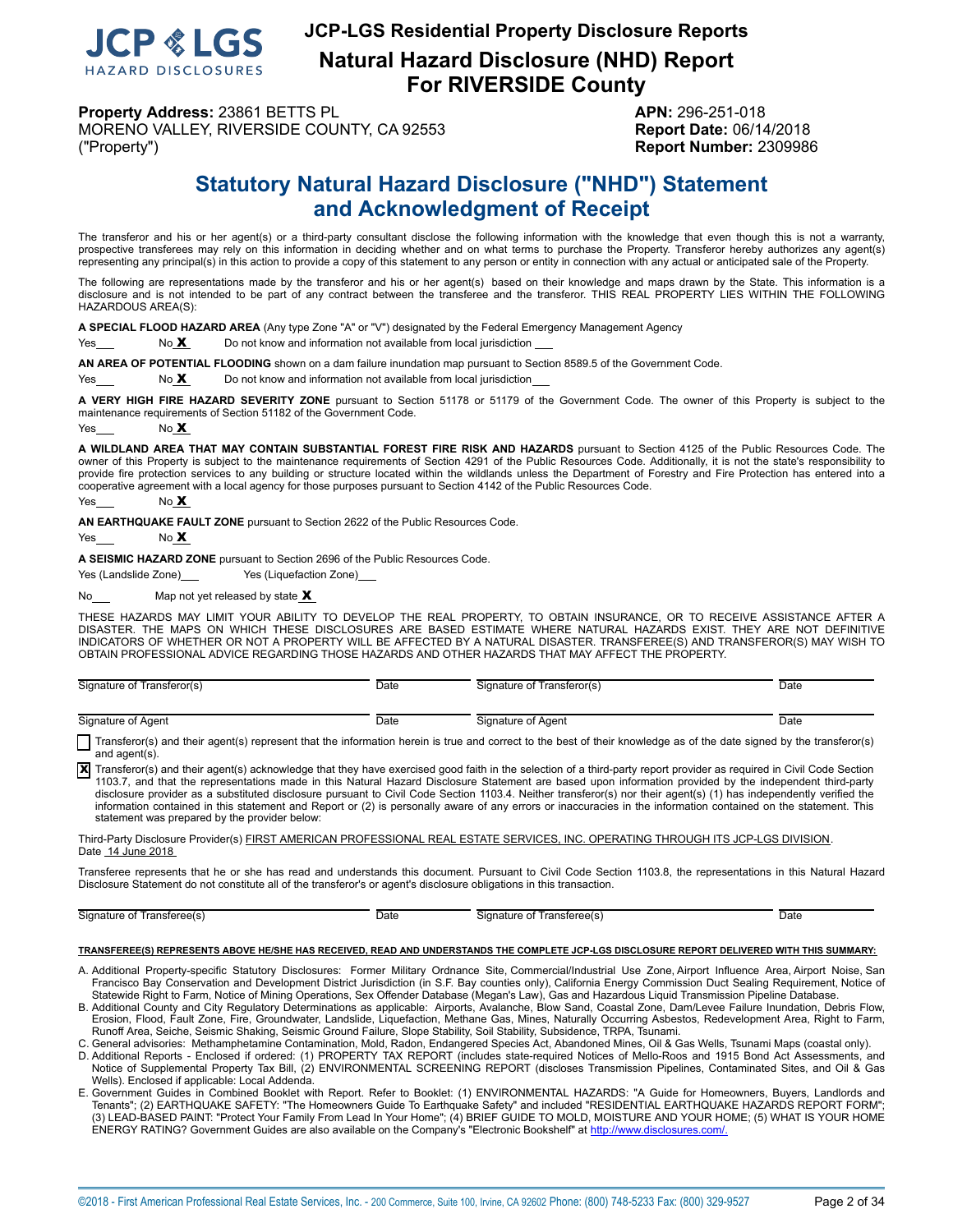

## **JCP-LGS Residential Property Disclosure Reports Contents For RIVERSIDE County**

**Property Address:** 23861 BETTS PL<br>MORENO VALLEY, RIVERSIDE COUNTY, CA 92553 **APN:** 296-251-018 MORENO VALLEY, RIVERSIDE COUNTY, CA 92553 ("Property") **Report Number:** 2309986

# **Table of Contents**

<span id="page-2-0"></span>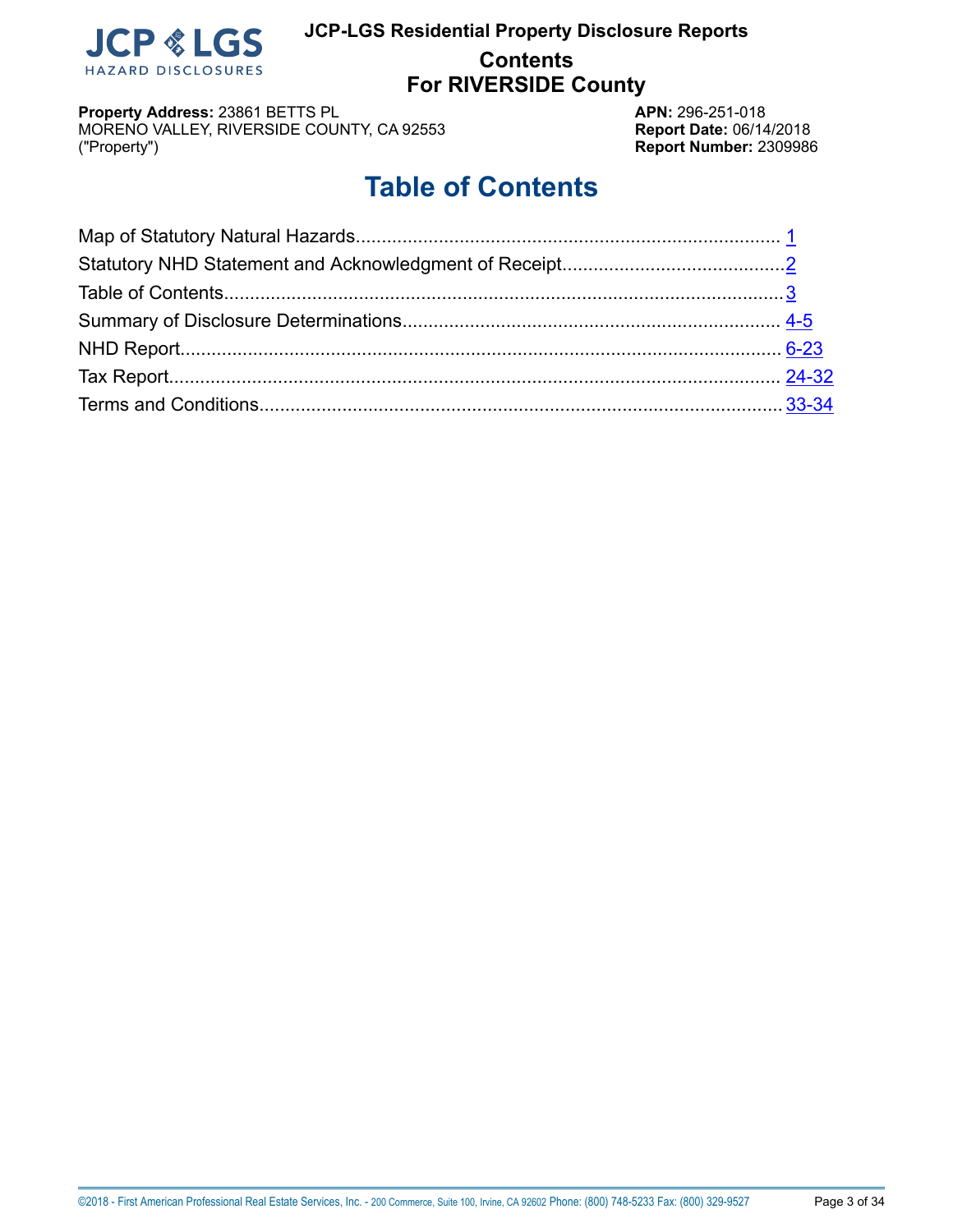

## **JCP-LGS Residential Property Disclosure Reports Summary of Disclosure Determinations For RIVERSIDE County**

**Property Address:** 23861 BETTS PL<br>MORENO VALLEY, RIVERSIDE COUNTY, CA 92553 **APN:** 296-251-018 MORENO VALLEY, RIVERSIDE COUNTY, CA 92553 ("Property") **Report Number:** 2309986

## **PROPERTY DISCLOSURE SUMMARY - READ FULL REPORT**

<span id="page-3-0"></span>

| IN | <b>NOT</b><br>IN | Map<br>$N/A^*$ | <b>Property is:</b>                                                                          | <b>NHD</b><br><b>Report</b><br>page: |
|----|------------------|----------------|----------------------------------------------------------------------------------------------|--------------------------------------|
|    | X                |                | NOT IN a Special Flood Hazard Area. The Property is IN a<br>FEMA-designated Flood Zone(s) X. | $6\overline{6}$                      |
|    | X                |                | NOT IN an area of potential dam inundation.                                                  | 6                                    |
|    | х                |                | NOT IN a very high fire hazard severity zone.                                                |                                      |
|    | X                |                | Not in a wildland-state responsibility area.                                                 |                                      |
|    | x                |                | NOT IN an earthquake fault zone designated pursuant to the<br>Alguist-Priolo Act.            | 8                                    |
|    |                  | X              | Map Not Available                                                                            | 8                                    |
|    |                  | x              | Map Not Available                                                                            | 8                                    |
|    |                  |                |                                                                                              |                                      |

| <b>County-level NHD Determinations</b> | IN | <b>NOT</b><br>IN | Map<br>$N/A^*$ | <b>Property is:</b>                                | <b>NHD</b><br><b>Report</b><br>page: |
|----------------------------------------|----|------------------|----------------|----------------------------------------------------|--------------------------------------|
| Fault                                  |    |                  |                | NOT IN a County-designated fault zone              | 10                                   |
| Liquefaction                           |    |                  |                | IN an area of moderate liquefaction susceptibility | 10                                   |

| <b>Additional Statutory Disclosures</b> | IN | <b>NOT</b><br>IN | Map<br>$N/A*$ | Property is:                                                                                                                                   | <b>NHD</b><br><b>Report</b><br>page: |
|-----------------------------------------|----|------------------|---------------|------------------------------------------------------------------------------------------------------------------------------------------------|--------------------------------------|
| Former Military Ordnance                | X  |                  |               | WITHIN one mile of a formerly used ordnance site.: March Field                                                                                 | 12                                   |
| Commercial or Industrial                | X  |                  |               | WITHIN one mile of a property zoned to allow commercial or<br>industrial use.                                                                  | 12                                   |
| Airport Influence Area                  | X  |                  |               | IN an airport influence area: MARCH AIR RESERVE BASE                                                                                           | 13                                   |
| Airport Noise Area for 65 Decibel       |    | X                |               | NOT IN a delineated 65 dB CNEL or greater aviation noise zone.                                                                                 | 14                                   |
| California Energy Commission            | X  |                  |               | IN a climate zone where properties are usually subject to duct<br>sealing and testing requirements                                             | 15                                   |
| <b>Right to Farm Act</b>                | X  |                  |               | IN a one mile radius of designated Important Farmland that<br>requires a statutory "Notice of Right to Farm" be provided in this<br>Report.    | 16                                   |
| Notice of Mining Operations             |    | X                |               | NOT IN a one mile radius of a mapped mining operation that<br>requires a statutory "Notice of Mining Operation" be provided in<br>this Report: | 17                                   |

| <b>Description</b>                                                                                                                                                                                                                                | <b>NHD</b><br><b>Report</b><br>page: |
|---------------------------------------------------------------------------------------------------------------------------------------------------------------------------------------------------------------------------------------------------|--------------------------------------|
| Provides an advisory required pursuant to Section 290.46 of the Penal Code. Information<br>about specified registered sex offenders is made available to the public.                                                                              | 18                                   |
| Provides a notice required pursuant to Section 2079.10.5(a) of the Civil Code. Information<br>about transmission pipeline location maps is made available to the public.                                                                          | 19                                   |
| Provides an advisory that a disclosure may be required pursuant to the "Methamphetamine"<br>Contaminated Property Cleanup Act of 2005".                                                                                                           | 20                                   |
| Provides an advisory that all prospective purchasers of residential and commercial property<br>should thoroughly inspect the subject property for mold and sources for additional information<br>on the origins of and the damage caused by mold. | 21                                   |
| Provides an advisory on the risk associated with Radon gas concentrations.                                                                                                                                                                        | 22                                   |
| Provides an advisory on resources to educate the public on locales of endangered or<br>threatened species.                                                                                                                                        | 22                                   |
| Provides an advisory on resources to educate the public on the hazards posed by, and some<br>of the general locales of, abandoned mines.                                                                                                          | 23                                   |
| Provides an advisory on the potential existence of oil and gas wells and sources for additional<br>general and/or specific information.                                                                                                           | 23                                   |
|                                                                                                                                                                                                                                                   |                                      |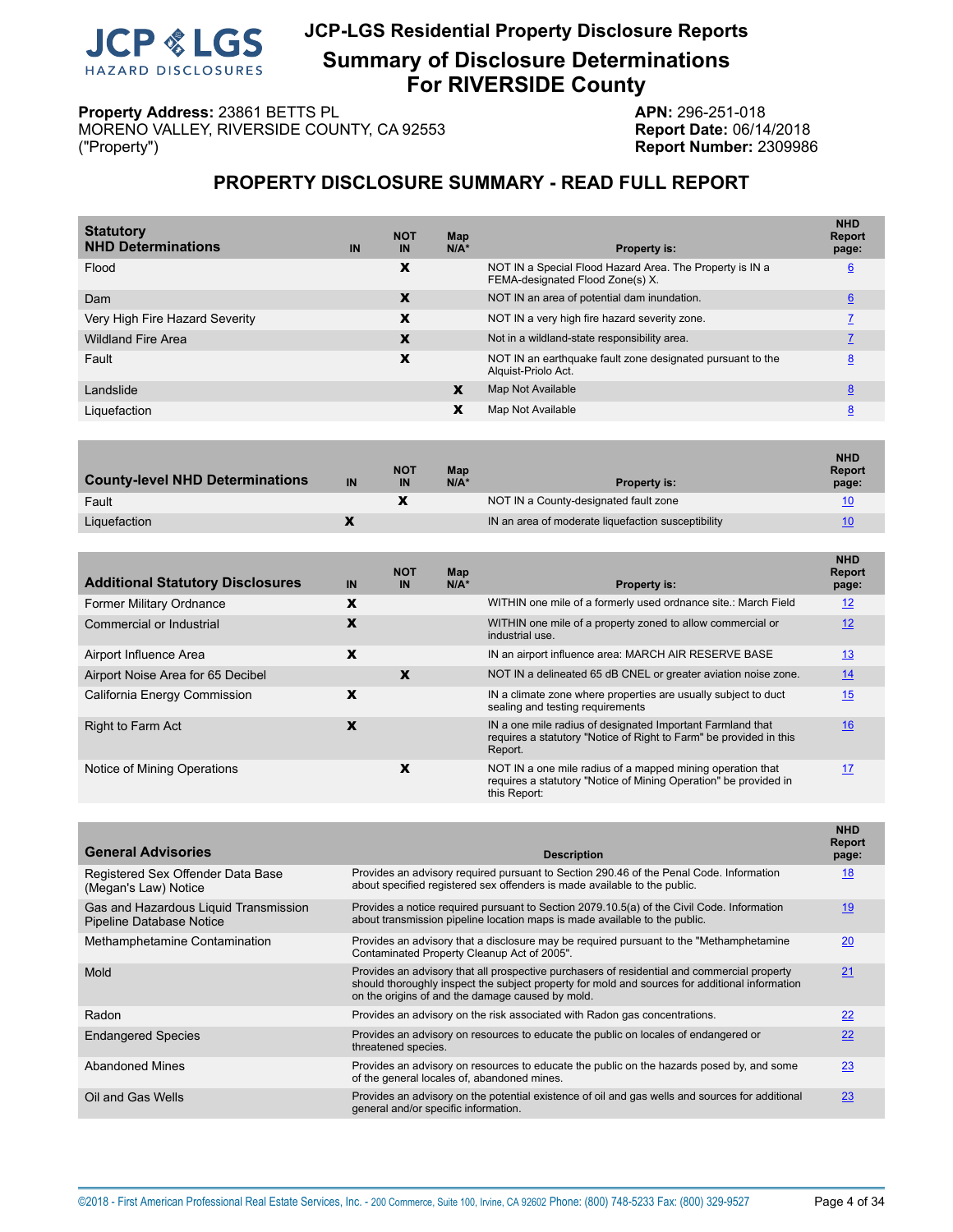

## **JCP-LGS Residential Property Disclosure Reports Summary of Disclosure Determinations For RIVERSIDE County**

MORENO VALLEY, RIVERSIDE COUNTY, CA 92553 ("Property") **Report Number:** 2309986

**Property Address:** 23861 BETTS PL<br>MORENO VALLEY, RIVERSIDE COUNTY, CA 92553 **APN:** 296-251-018

| <b>Property Tax Determinations</b> | IS | IS<br><b>NOT</b> | <b>Property is:</b>                                                                                                                 | Tax<br><b>Report</b><br>page: |
|------------------------------------|----|------------------|-------------------------------------------------------------------------------------------------------------------------------------|-------------------------------|
| Mello-Roos Districts               |    | X                | NOT SUBJECT TO a Mello-Roos Community Facilities District.                                                                          | 25                            |
| 1915 Bond Act Districts            |    | X                | NOT SUBJECT TO a 1915 Bond Act District.                                                                                            | 25                            |
| <b>Other Direct Assessments</b>    |    |                  | SUBJECT TO one or more other direct assessments.                                                                                    | 26                            |
| <b>SRA Fire Prevention Fee</b>     |    | X                | NOT SUBJECT TO the State Responsibility Area Fire Prevention Fee (SRA<br>Fee is suspended until 2031 by Assembly Bill 398 of 2017). | 31                            |

Determined by First American Professional Real Estate Services, Inc.

**For more detailed information as to the foregoing determinations, please read this entire Report.**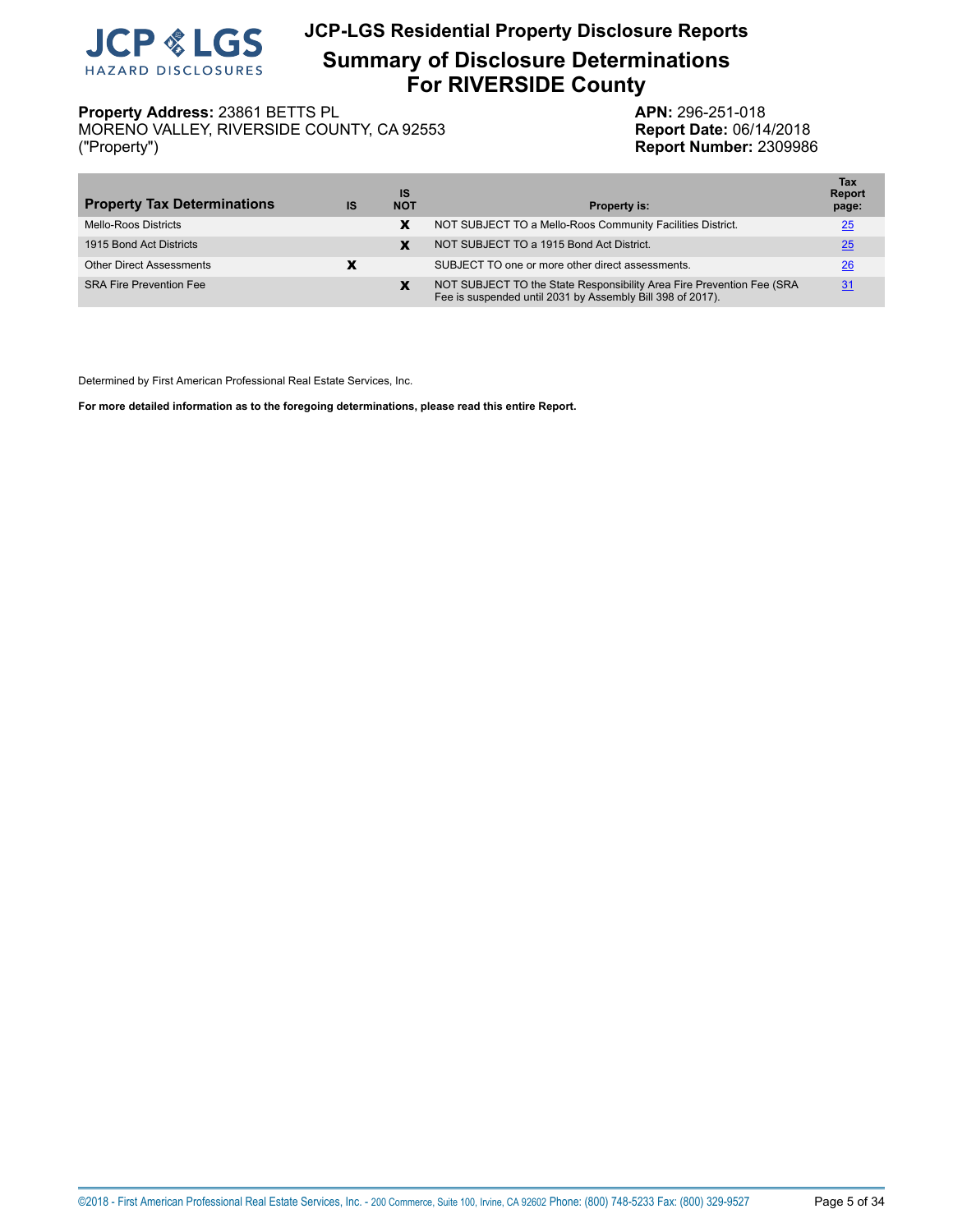

**JCP-LGS Residential Property Disclosure Reports Natural Hazard Disclosure (NHD) Report**

**For RIVERSIDE County**

**Property Address:** 23861 BETTS PL **APN:** 296-251-018 MORENO VALLEY, RIVERSIDE COUNTY, CA 92553 **Report Date:** 06/14/2018 ("Property") **Report Number:** 2309986

## **Natural Hazard Disclosure Report**

## <span id="page-5-0"></span>**Part 1. State Defined Natural Hazard Zones**

## **Statutory Natural Hazard Disclosures**

Section 1103 of the California Civil Code mandates the disclosure of six (6) natural hazard zones if the Property is located within any such zone. Those six "statutory" hazard zones, disclosed on the **Natural Hazard Disclosure Statement** ("NHDS") on Page one of this Report, are explained below. Note that the NHDS does not provide for informing buyers if a property is only partially within any of the delineated zones or provide additional flood zone information which could be very important to the process. The following summary is intended to give buyers additional information they may need to help them in the decision-making process and to place the information in perspective.

## **SPECIAL FLOOD HAZARD AREA**

<span id="page-5-1"></span>**DISCUSSION:** Property in a Special Flood Hazard Area (any type of Zone "A" or "V" as designated by the Federal Emergency Management Agency ("FEMA") is subject to flooding in a "100-year rainstorm." Federally connected lenders require homeowners to maintain flood insurance for buildings in these zones. A 100-year flood occurs on average once every 100 years, but may not occur in 1,000 years or may occur in successive years. According to FEMA, a home located within a SFHA has a 26% chance of suffering flood damage during the term of a 30-year mortgage. Other types of flooding, such as dam failure, are not considered in developing these zones. Flood insurance for properties in Zones B, C, D, X, X500, and X500\_Levee is available but is not required.

**Zones A, AO, AE, AH, AR, A1-A30:** Area of "100-year" flooding - a 1% or greater chance of annual flooding.

**Zone A99:** An "adequate progress" determination for flood control system construction projects that, once completed, may significantly limit the area of a community that will be included in the Special Flood Hazard Area (SFHA). Such projects reduce but do not eliminate, the risk of flooding to people and structures in "levee-impacted" areas, and allow mandatory flood insurance to be available at a lower cost.

**Zones V, V1-V30:** Area of "100-year" flooding in coastal (shore front) areas subject to wave action.

**Zone B:** Area of moderate flood risk. These are areas between the "100" and "500" year flood-risk levels.

**Zones C, D:** NOT IN an area of "100-year" flooding. Area of minimal (Zone C) or undetermined (Zone D) flood hazard.

**Zones X:** An area of minimal flood risk. These are areas outside the "500" year flood-risk level.

**Zone X500:** An area of moderate flood risk. These are areas between the "100" and "500" year flood-risk levels.

**Zone X500\_LEVEE:** An area of moderate flood risk that is protected from "100-year flood" by levee and that is subject to revision to high risk (Zone A) if levee is decertified by FEMA.

**Zone N:** Area Not Included, no flood zone designation has been assigned or not participating in the National Flood Insurance Program.

**Notice:** The Company is not always able to determine if the Property is subject to a FEMA Letter of Map Revision ("LOMR") or other FEMA letters of map change. If Seller is aware that the Property is subject to a LOMR or other letters of map change, the Seller shall disclose the map change and attach a copy of the FEMA letter(s) to the Report. Contact FEMA at<http://msc.fema.gov> for additional information.

For more information about flood zones, visit: [http://www.floodsmart.gov/floodsmart/pages/flooding\\_flood\\_risks/defining\\_flood\\_risks.jsp](http://www.floodsmart.gov/floodsmart/pages/flooding_flood_risks/defining_flood_risks.jsp)

**PUBLIC RECORD:** Official Flood Insurance Rate Maps ("FIRM" ) compiled and issued by the Federal Emergency Management Agency ("FEMA") pursuant to 42 United States Code §4001, et seq.

## **AREA OF POTENTIAL FLOODING (DAM FAILURE)**

<span id="page-5-2"></span>**DISCUSSION:** Local governmental agencies, utilities, and owners of certain dams are required to prepare and submit inundation maps for review and approval by the California Office of Emergency Services ("OES"). A property within an Area of Potential Flooding Caused by Dam Failure is subject to potential flooding in the event of a sudden and total dam failure with a full reservoir. Such a failure could result in property damage and/or personal injury. However, dams rarely fail instantaneously and reservoirs are not always filled to capacity. Please note that not all dams (such as federally controlled dams) located within the state have been included within these dam inundation zones. Also these maps do not identify areas of potential flooding resulting from storms or other causes.

**PUBLIC RECORD:** Official dam inundation maps or digital data thereof made publicly available by the State of California Office of Emergency Services ("OES") pursuant to California Government Code §8589.5.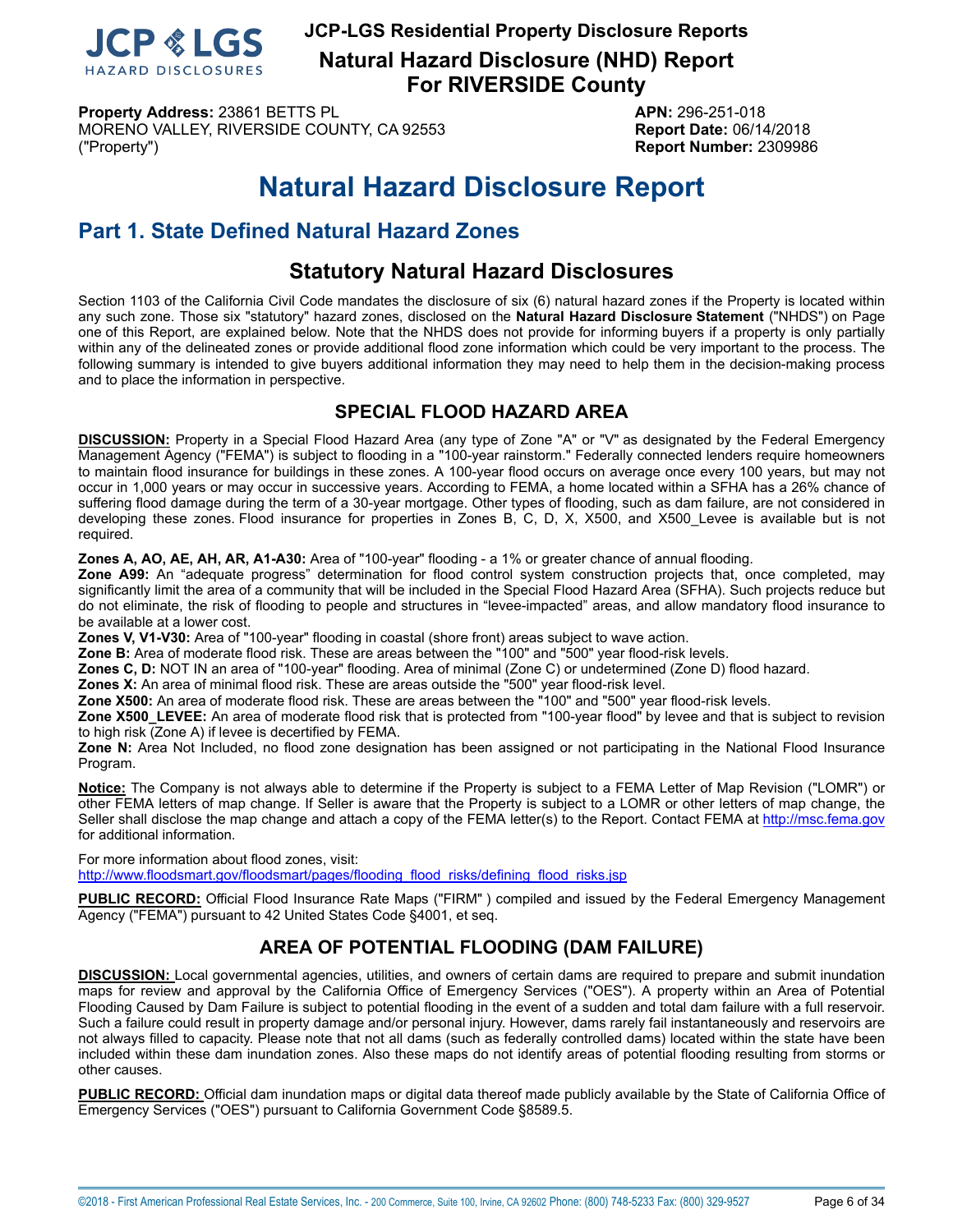

**Property Address:** 23861 BETTS PL **APN:** 296-251-018 MORENO VALLEY, RIVERSIDE COUNTY, CA 92553 **Report Date:** 06/14/2018 ("Property") **Report Number:** 2309986

## **VERY HIGH FIRE HAZARD SEVERITY ZONE (VHFHSZ)**

<span id="page-6-0"></span>**DISCUSSION:** VHFHSZs can be defined by the California Department of Forestry and Fire Protection ("Calfire") as well as by local fire authorities within "Local Responsibility Areas" where fire suppression is the responsibility of a local fire department. Properties located within VHFHS Zones may have a higher risk for fire damage and, therefore, may be subject to (i) additional construction requirements such as a "Class A" roof for new construction or replacement of existing roofs; and (ii) additional maintenance responsibilities such as adequate vegetation clearance near the structure, spark screens on chimneys and stovepipes, leaf removal from roofs, and other basic fire-safety practices. Contact the local fire department for a complete list of requirements and exceptions.

**PUBLIC RECORD:** Maps issued by Calfire pursuant to California Government Code § 51178 recommending VHFHSZs to be adopted by the local jurisdiction within its Local Responsibility Area, or VHFHSZs adopted by the local jurisdiction within the statutory 120-day period defined in California Government Code § 51179.

## **WILDLAND FIRE AREA (STATE RESPONSIBILITY AREA)**

<span id="page-6-1"></span>**DISCUSSION:** The State Board of Forestry classifies all lands within the State of California based on various factors such as ground cover, beneficial use of water from watersheds, probable damage from erosion, and fire risks. Fire prevention and suppression in all areas which are not within a Wildland - State Responsibility Area ("WSRA") is primarily the responsibility of the local or federal agencies, as applicable.

For property located within a WSRA, please note that (1) there may be substantial forest fire risks and hazards; (2) except for property located within a county which has assumed responsibility for prevention and suppression of all fires, it is NOT the state's responsibility to provide fire protection services to any building or structure located within a WSRA unless the Department has entered into a cooperative agreement with a local agency; and (3) the property owner may be is subject to (i) additional construction requirements such as a "Class A" roof for new construction or replacement of existing roofs; and (ii) additional maintenance responsibilities such as adequate vegetation clearance near the structure, spark screens on chimneys and stovepipes, leaf removal from roofs, and other basic fire-safety practices.

The existence of local agreements for fire service is not available in the Public Record and, therefore, is not included in this disclosure. For very isolated properties with no local fire services or only seasonal fire services there may be significant fire risk. If the Property is located within a WSRA, please contact the local fire department for more detailed information.

**PUBLIC RECORD:** Official maps issued by the California Department of Forestry and Fire Protection ("Calfire") pursuant to California Public Resources Code § 4125.

## **SRA Fire Prevention Benefit Fee Advisory**

In 2011, the California Legislature and Governor enacted a "Fire Prevention Fee" on habitable structures in the State's wildland fire responsibility area. The yearly fee, levied on property owners, paid for various activities to prevent and suppress wildfires in the SRA, and was most recently at the rate of \$152.33 per habitable structure on the property.

**Effective July 1, 2017, as authorized by Assembly Bill 398 and signed by the Governor, that fire prevention fee is suspended until 2031.**

For more information, please refer to "Part 6. State Responsibility Area Fire Prevention Fee" in the JCP-LGS Property Tax Report.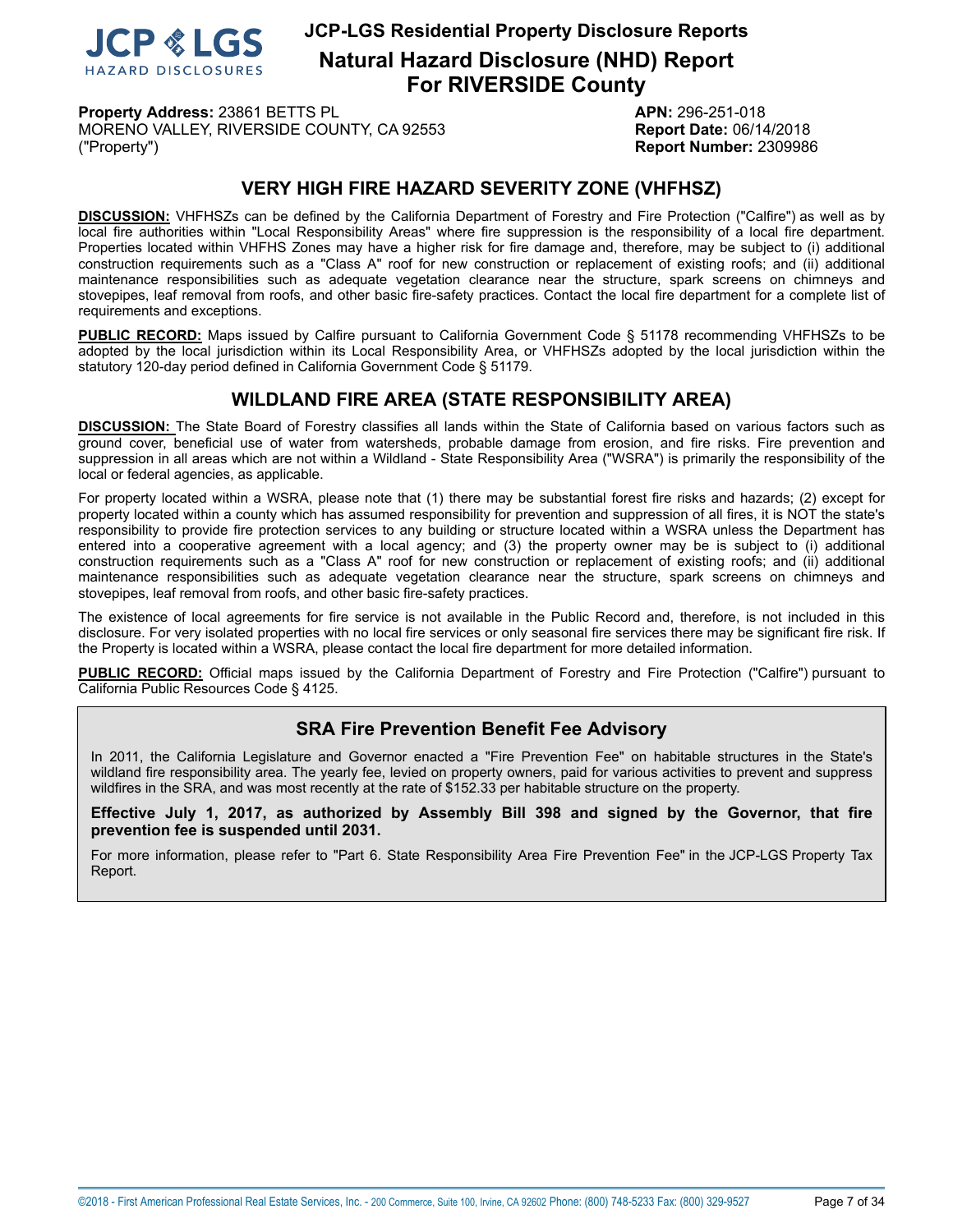

**Property Address:** 23861 BETTS PL **APN:** 296-251-018 MORENO VALLEY, RIVERSIDE COUNTY, CA 92553 **Report Date:** 06/14/2018 ("Property") **Report Number:** 2309986

## **EARTHQUAKE FAULT ZONE**

<span id="page-7-0"></span>**DISCUSSION:** Earthquake Fault Zones are delineated and adopted by California as part of the Alquist-Priolo Earthquake Fault Zone Act of 1972. Property in an Earthquake Fault Zone ("EF Zone") does not necessarily have a fault trace existing on the site. EF Zones are areas or bands delineated on both sides of known active earthquake faults. EF Zones vary in width but average one-quarter (1/4) mile in width with the "typical" zone boundaries set back approximately 660 feet on either side of the fault trace. The potential for "fault rupture" damage (ground cracking along the fault trace) is relatively high only if a structure is located directly on a fault trace. If a structure is not on a fault trace, shaking will be the primary effect of an earthquake. During a major earthquake, shaking will be strong in the vicinity of the fault and may be strong at some distance from the fault depending on soil and bedrock conditions. It is generally accepted that properly constructed wood-frame houses are resistant to shaking damage.

**PUBLIC RECORD:** Official earthquake fault zone or special study zone maps approved by the State Geologist and issued by the California Department of Conservation, California Geological Survey pursuant to California Public Resources Code §2622.

## **SEISMIC HAZARD MAPPING ACT ZONE**

<span id="page-7-1"></span>**DISCUSSION:** Official Seismic Hazard Zone ("SH Zone") maps delineate Areas of Potential Liquefaction and Areas of Earthquake-Induced Landsliding. A property that lies partially or entirely within a designated SH Zone may be subject to requirements for site-specific geologic studies and mitigation before any new or additional construction may take place.

**Earthquake-Induced Landslide Hazard Zones** are areas where the potential for earthquake-induced landslides is relatively high. Areas most susceptible to these landslides are steep slopes in poorly cemented or highly fractured rocks, areas underlain by loose, weak soils, and areas on or adjacent to existing landslide deposits. The CGS cautions these maps do not capture all potential earthquake-induced landslide hazards and that earthquake-induced ground failures are not addressed by these maps. Furthermore, no effort has been made to map potential run-out areas of triggered landslides. It is possible that such run-out areas may extend beyond the zone boundaries. An earthquake capable of causing liquefaction or triggering a landslide may not uniformly affect all areas within a SH Zone.

**Liquefaction Hazard Zones** are areas where there is a potential for, or an historic occurrence of liquefaction. Liquefaction is a soil phenomenon that can occur when loose, water saturated granular sediment within 40 feet of the ground surface, are shaken in a significant earthquake. The soil temporarily becomes liquid-like and structures may settle unevenly. The Public Record is intended to identify areas with a relatively high potential for liquefaction but not to predict the amount or direction of liquefactionrelated ground displacement, nor the amount of damage caused by liquefaction. The many factors that control ground failure resulting from liquefaction must be evaluated on a site specific basis.

**PUBLIC RECORD:** Official seismic hazard maps or digital data thereof approved by the State Geologist and issued by the California Department of Conservation, California Geological Survey pursuant to California Public Resources Code §2696.

**STATUTORY NATURAL HAZARD DISCLOSURE REPORTING STANDARD:** "IN" shall be reported if any portion of the Property is located within any of the above zones as delineated in the Public Record. "NOT IN" shall be reported if no portion of the Property is located within any of the above zones as delineated in the Public Record. Map Not Available shall be reported in areas not yet evaluated by the governing agency according to the Public Record. Please note that "MAP NOT AVAILABLE" will be applicable to most portions of the state. Official Seismic Hazard Zone ("SH Zone") maps delineate Areas of Potential Liquefaction and Areas of Earthquake-Induced Landsliding.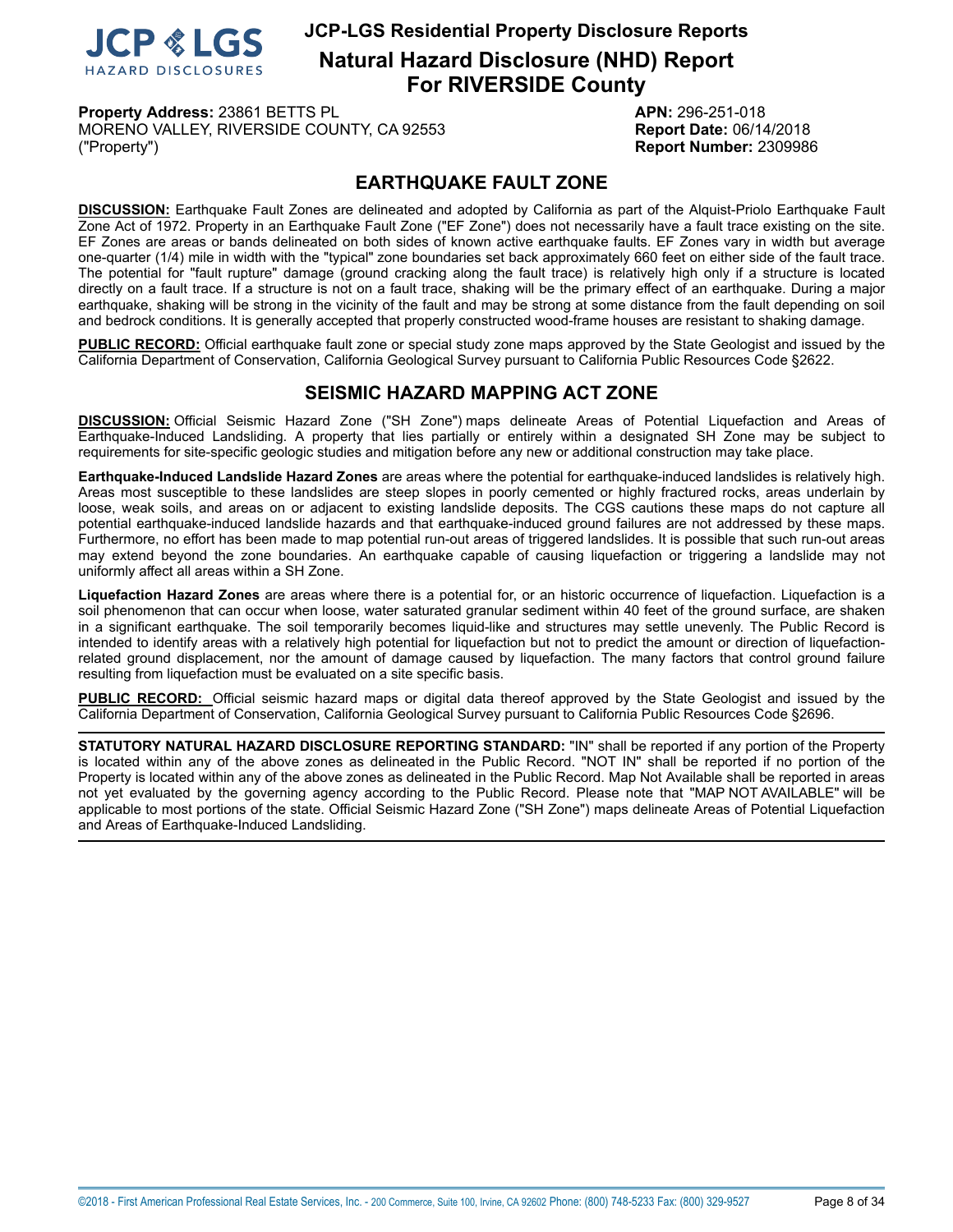

**Property Address:** 23861 BETTS PL **APN:** 296-251-018 MORENO VALLEY, RIVERSIDE COUNTY, CA 92553 **Report Date:** 06/14/2018 ("Property") **Report Number:** 2309986

## **Part 2. County and City Defined Natural Hazard Zones**

## **HAZARD MAPS IN THE LOCAL GENERAL PLAN**

**General Plan regulates property development.** There are currently over 530 incorporated cities and counties in California. The state Government Code (Sections 65000 et seq.) requires each of those jurisdictions to adopt a comprehensive, long-term "General Plan" for its physical development. That General Plan regulates land uses within the local jurisdiction in order to protect the public from hazards in the environment and conserve local natural resources. The General Plan is the official city or county policy regarding the location of housing, business, industry, roads, parks, and other land uses.

**Municipal hazard zones can affect the cost of ownership.** Each county and city adopts its own distinct General Plan according to that jurisdiction's unique vegetation, landscape, terrain, and other geographic and geologic conditions. The "Safety Element" (or Seismic Safety Element) of that General Plan identifies the constraints of earthquake fault, landslide, flood, fire and other natural hazards on local land use, and it delineates hazard zones within which private property improvements may be regulated through the building-permit approval process, which can affect the future cost of ownership. Those locally regulated hazard zones are in addition to the federal and state defined hazard zones associated with statutory disclosures in the preceding section.

**City and/or County natural hazard zones explained below.** Unless otherwise specified, only those officially adopted Safety Element or Seismic Safety Element maps (or digital data thereof) which are publicly available, are of a scale, resolution, and quality that readily enable parcel-specific hazard determinations, and are consistent in character with those statutory federal or state disclosures will be considered for eligible for use as the basis for county- or city-level disclosures set forth in this Report. Please also note:

- If an officially adopted Safety Element or Seismic Safety Element map relies on data which is redundant of that used for statelevel disclosures, this Report will indicate so and advise Report recipients to refer to the state-level hazard discussion section for more information.
- If an officially adopted Safety Element or Seismic Safety Element cites underlying maps created by another agency, those maps may be regarded as incorporated by reference and may be used as the basis for parcel-specific determinations if those maps meet the criteria set forth in this section.
- Because county- and city-level maps are developed independently and do not necessarily define or delineate <sup>a</sup> given hazard the same way, the boundaries for the "same" hazard may be different.

If one or more maps contained in the Safety Element and/or Seismic Safety Element of an officially adopted General Plan are used as the basis for local disclosure, those maps will appear under the "Public Record(s) Searched" for that county or city.

#### **REPORTING STANDARDS**

A good faith effort has been made to disclose all hazard features on pertinent Safety Element and Seismic Safety Element maps with well-defined boundaries; however, those hazards with boundaries that are not delineated will be deemed not suitable for parcel-specific hazard determinations. Some map features, such as lines drawn to represent the location of a fault trace, may be buffered to create a zone to facilitate disclosure. Those map features which can not be readily distinguished from those representing hazards may be included to prevent an omission of a hazard feature. If the width of a hazard zone boundary is in question, "IN" will be reported if that boundary impacts any portion of a property. Further explanations concerning specific map features peculiar to a given county or city will appear under the "Reporting Standards" for that jurisdiction.

#### **PUBLIC RECORDS VS. ON-SITE EVALUATIONS**

Mapped hazard zones represent evaluations of generalized hazard information. Any specific site within a mapped zone could be at less or more relative risk than is indicated by the zone designation. A site-specific evaluation conducted by a geotechnical consultant or other qualified professional may provide more detailed and definitive information about the Property and any conditions which may or do affect it.

#### **PROPERTY USE AND PERMITTING**

No maps beyond those identified as "Public Record(s)" have been consulted for the purpose of these local disclosures. These disclosures are intended solely to make Report recipient(s) aware of the presence of mapped hazards. For this reason -- and because local authorities may use on these or additional maps or data differently to determine property-specific land use and permitting approvals -- Report recipients are advised to contact the appropriate local agency, usually Community Development, Planning, and/or Building, prior to the transaction to ascertain if these or any other conditions or related regulations may impact the Property use or improvement.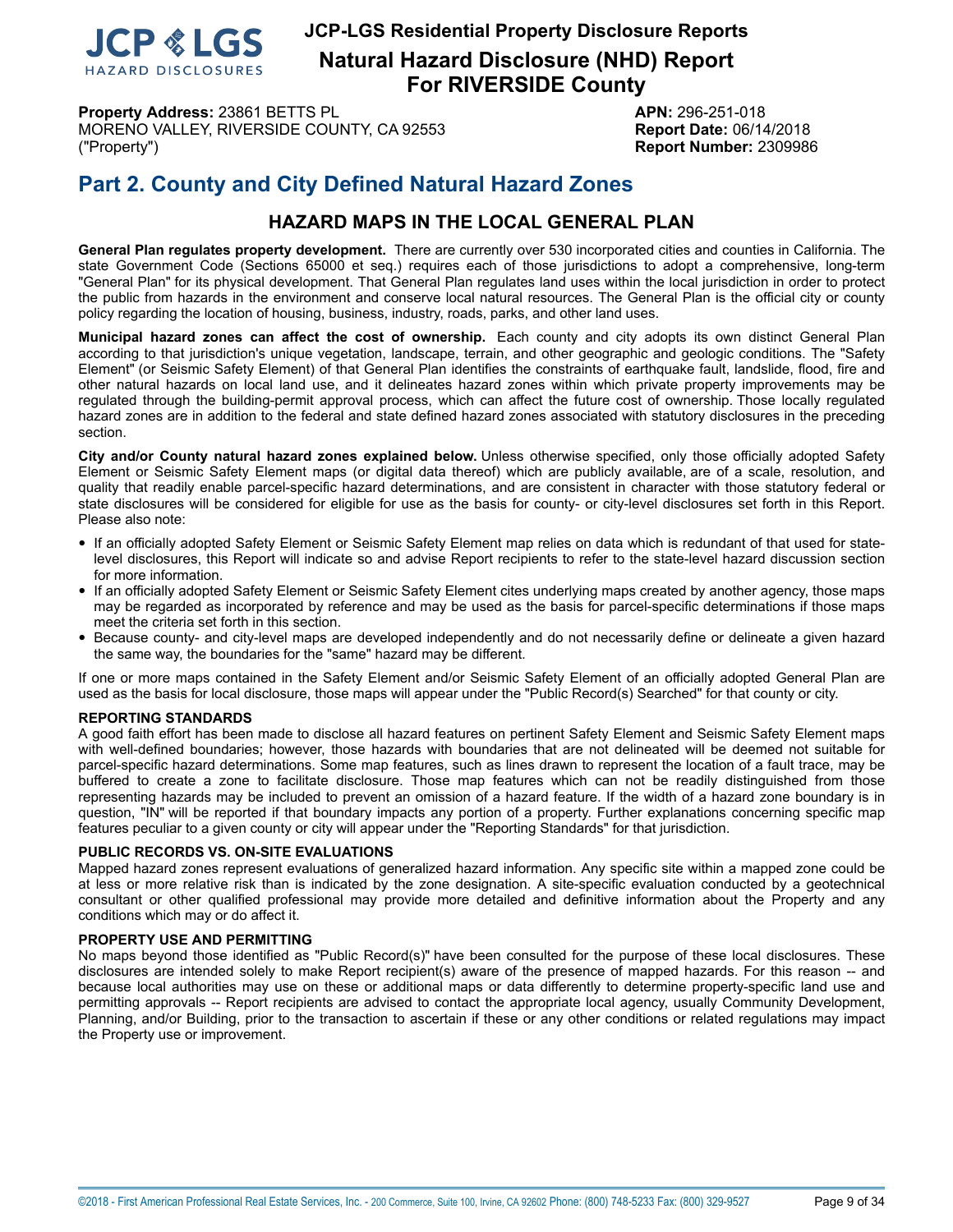

**Natural Hazard Disclosure (NHD) Report For RIVERSIDE County**

**Property Address:** 23861 BETTS PL **APN:** 296-251-018 MORENO VALLEY, RIVERSIDE COUNTY, CA 92553 **Report Date:** 06/14/2018 ("Property") **Report Number:** 2309986

## **RIVERSIDE COUNTY GEOLOGIC DISCUSSION**

**PUBLIC RECORD(S) SEARCHED:** The following Public Records, contained in the Safety Element of the General Plan as adopted by the County Board of Supervisors in 2003 and updated in December 2015, are utilized for those county-level disclosures below: County-produced digital data of "Earthquake Fault Study Zones" and "Generalized Liquefaction".

#### <span id="page-9-0"></span>**FAULT**

Because there are numerous active faults throughout Riverside County, the Safety Element states that "all proposed structures for human occupancy should be required to investigate the potential for and setback from ground rupture". While the County regulates most development projects (including all land divisions and most structures for human occupancy) within earthquake fault zones, the Safety Element notes that the following projects are exempt: Single family, wood-frame and steel-frame dwellings that are one or two stories, are not part of a development of four units or more, and are not located within 50 feet of a fault. The Safety Element also notes that a geologic investigation must show that proposed buildings will not be built across active faults before a project can be permitted within an A-P Earthquake Fault Zone, County Fault Zone, or within 150 feet of any other potentially active or active fault mapped in published United States Geological Survey or California Geological Survey reports. A licensed geologist must prepare a site-specific evaluation and written report. "If an active fault is found, a structure for human occupancy must be set back 50 feet from the fault, unless adequate evidence, as determined and accepted by the County Engineering Geologist, is presented to support a different setback.".

**Reporting Standards:** "IN" shall be reported if any portion of the Property is within a fault zone as delineated in the Public Record. "NOT IN" shall be reported if no portion of the Property is located within a fault zone as delineated in the Public Record. Both vector and .pdf versions of the Public Record identify "Alquist-Priolo Zones" and "Existing County Zones".

#### <span id="page-9-1"></span>**LIQUEFACTION SUSCEPTIBILITY**

According to the Safety Element, liquefaction occurs primarily in saturated, loose, fine- to medium grained soils in areas where the groundwater table is within approximately 50 feet of the surface. Shaking causes the soils to lose strength and behave as liquid. Excess water pressure is vented upward through fissures and soil cracks, and a water-soil slurry bubbles onto the ground surface. Liquefaction-related effects include loss of bearing strength, ground oscillations, lateral spreading, and flow failures or slumping. Site-specific geotechnical studies are the only practical and reliable way of determining the specific liquefaction potential of a site; however, a determination of general risk potential can be provided based on soil type and depth of groundwater. Please contact the County to determine if there is a site-specific requirement for a geological and geologic investigation.

**Reporting Standards:** "IN" shall be reported as will the more/most severe level of Generalized Liquefaction as designated in the Public Record (which, for the purposes of this Report, have been grouped as "Very High or High", "Moderate", and "Low or Very Low") affecting any portion of the Property. "NOT IN" shall be reported if no portion of the Property is located within an area of Generalized Liquefaction as designated in the Public Record.

#### **OTHER HAZARDS**

NOTE: Not all maps referenced in the Safety Element have been made publicly available in a format that enables reliable parcel-specific determinations. These include "Earthquake-Induced Slope Instability", "Regions Underlain by Steep Slopes", "Engineering Geologic Materials", "Documented Subsidence Areas", "Wind Erosion Susceptibility Areas", "Dam Failure Inundation Areas", and "Wildfire Susceptibility". These will be evaluated for inclusion into future reports should such data be made publicly available by Riverside County. For questions regarding geotechnical development regulations pertaining to these additional hazards, please contact the County of Riverside Planning Department.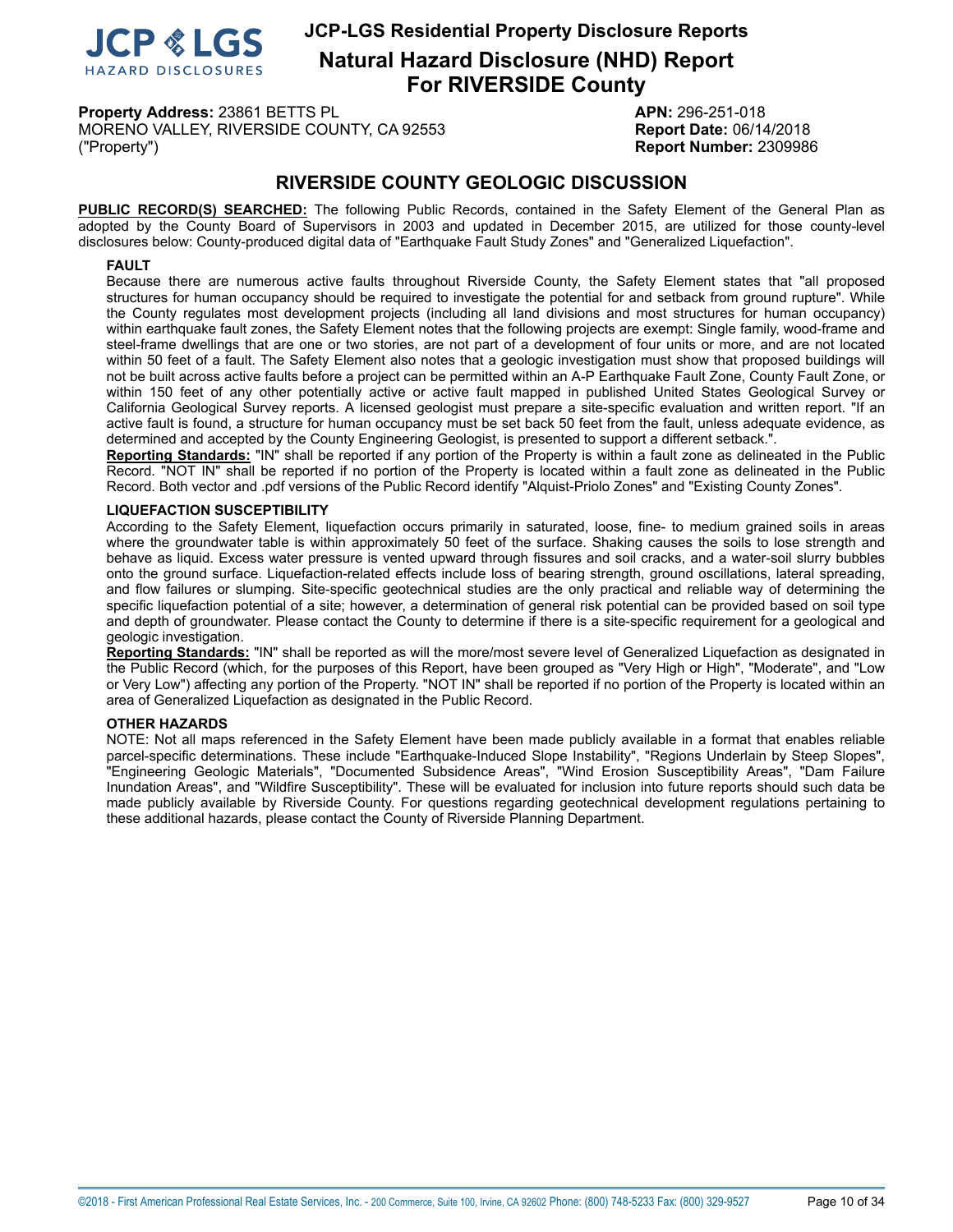

**Natural Hazard Disclosure (NHD) Report For RIVERSIDE County**

**Property Address:** 23861 BETTS PL **APN:** 296-251-018 MORENO VALLEY, RIVERSIDE COUNTY, CA 92553 **Report Date:** 06/14/2018 ("Property") **Report Number:** 2309986

## **CITY-LEVEL GEOLOGIC AND SEISMIC ZONES DISCUSSION**

This Report reviews the officially adopted geologic hazard maps in the Safety Element that each city in California is required to include in its General Plan. The city the subject Property is located in has either not officially adopted hazard zonation maps in its General Plan at an appropriate scale to delineate where hazards may exist on a single parcel basis or will not make such maps available outside city offices. However, all Parties should be California is "earthquake country." Faults that may exist in this city or in neighboring regions could cause earthquake shaking or other fault related-phenomena on the Property. Other geologic hazards such as, but not limited to liquefaction (a type of soil settling that can occur when loose, water-saturated sediments are shaken significantly in an earthquake) may occur in certain valley floor areas and landslides are a possibility in any hillside area. Such potential natural hazards may exist and be delineated on other sources used by the city in its Planning, Engineering, or Building Departments. Such potential sources are not reviewed in this Report.

**END OF LOCAL AREA DISCLOSURES AND DISCUSSIONS SECTION**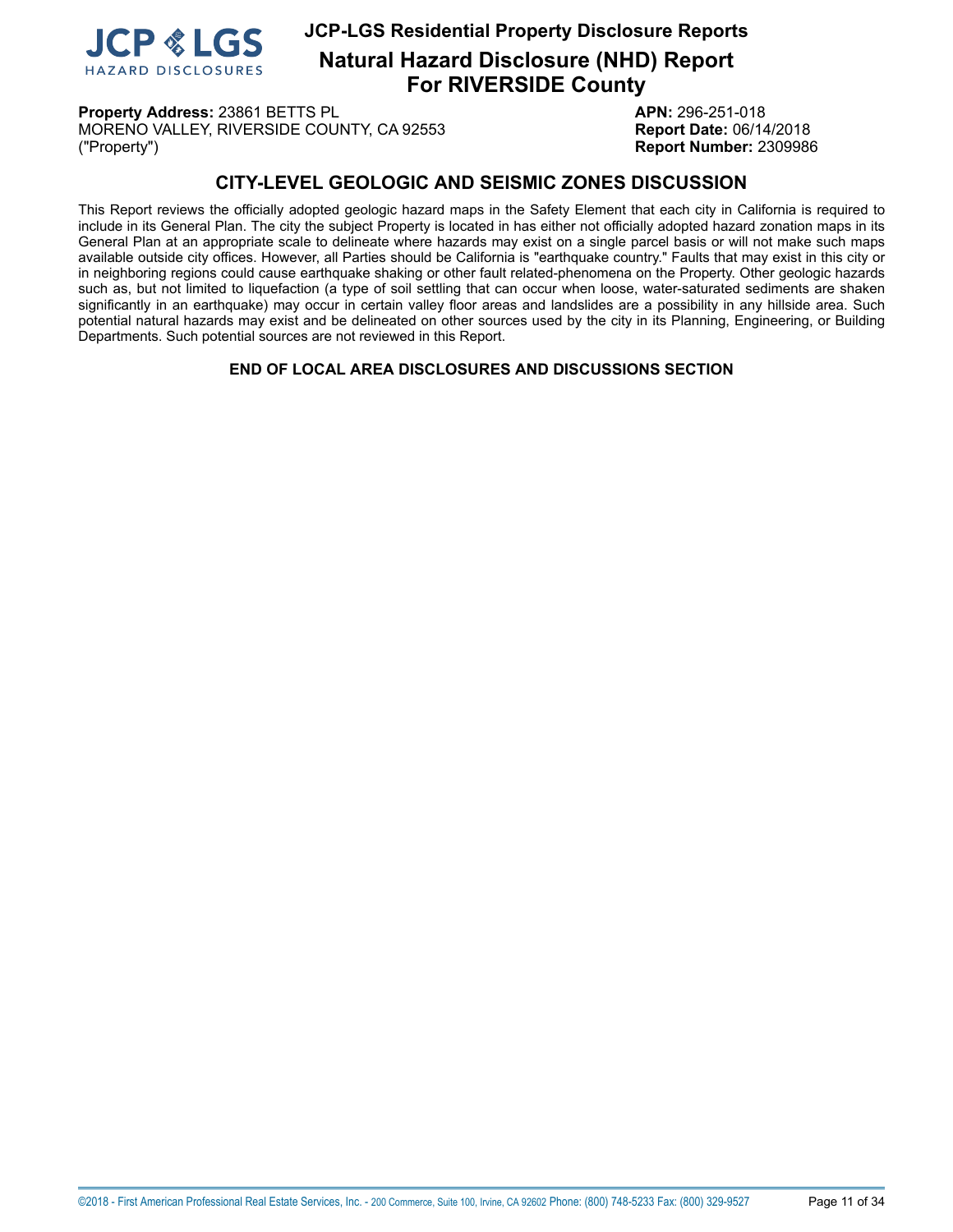

**Property Address:** 23861 BETTS PL **APN:** 296-251-018 MORENO VALLEY, RIVERSIDE COUNTY, CA 92553 **Report Date:** 06/14/2018 ("Property") **Report Number:** 2309986

## **Part 3. Additional Property Specific Disclosures**

## **FORMER MILITARY ORDNANCE SITE DISCLOSURE**

<span id="page-11-0"></span>**DISCUSSION:** Former Military Ordnance (FUD) sites can include sites with common industrial waste (such as fuels), ordnance or other warfare materiel, unsafe structures to be demolished, or debris for removal. California Civil Code Section 1102 requires disclosure of those sites containing unexploded ordnance. "Military ordnance" is any kind of munitions, explosive device/material or chemical agent used in military weapons. Unexploded ordnance are munitions that did not detonate. NOTE: **MOST** FUD sites do not contain unexploded ordnance. Only those FUD sites that the U.S. Army Corps of Engineers (USACE) has identified to contain Military Ordnance or have mitigation projects planned for them are disclosed in this Report. Additional sites may be added as military installations are released under the Federal Base Realignment and Closure (BRAC) Act. Active military sites are NOT included on the FUD site list.

**PUBLIC RECORD:** Data contained in Inventory Project Reports, Archives Search Reports, and related materials produced for, and made publicly available in conjunction with, the Defense Environmental Restoration Program for Formerly Used Defense Sites by the U.S. Army Corps of Engineers. Sites for which no map has been made publicly available shall not be disclosed.

<span id="page-11-1"></span>**REPORTING STANDARD:** If one or more facility identified in the Public Record is situated within a one (1) mile radius of the Property, "**WITHIN**" shall be reported. The name of that facility or facilities shall also be reported.

## **COMMERCIAL OR INDUSTRIAL ZONING DISCLOSURE**

**DISCUSSION:** The seller of real property who has actual knowledge that the property is affected by or zoned to allow commercial or industrial use described in Section 731a of the Code of Civil Procedure shall give written notice of that knowledge to purchasers as soon as practicable before transfer of title (California Civil Code Section 1102.17). The Code of Civil Procedure Section 731a defines industrial use as areas in which a city and/or county has established zones or districts under authority of law wherein certain manufacturing or commercial or airport uses are expressly permitted. The "Zoning Disclosure" made in this Report DOES NOT purport to determine whether the subject property is or is not affected by a commercial or industrial zone. As stated above, that determination is based solely upon ACTUAL KNOWLEDGE of the seller of the subject property.

In an effort to help determine areas where this may be applicable, this disclosure identifies if a property exists within one mile of the seller's property that is zoned to allow for commercial or industrial use. Very commonly, a home will have in its vicinity one or more properties that are zoned for commercial or industrial use such as restaurants, gasoline stations, convenience stores, golf courses, country club etc.

**PUBLIC RECORD:** Based on publicly-available hardcopy and/or digital zoning and land use records for California cities and counties.

**REPORTING STANDARD:** If one or more property identified in the Public Record as "commercial," "industrial," or "mixed use" is situated within a one (1) mile radius of the Property, "**WITHIN**" shall be reported. Please note that an airport facility that may be classified as public use facility in the Public Record will be reported as "commercial/industrial" in this disclosure.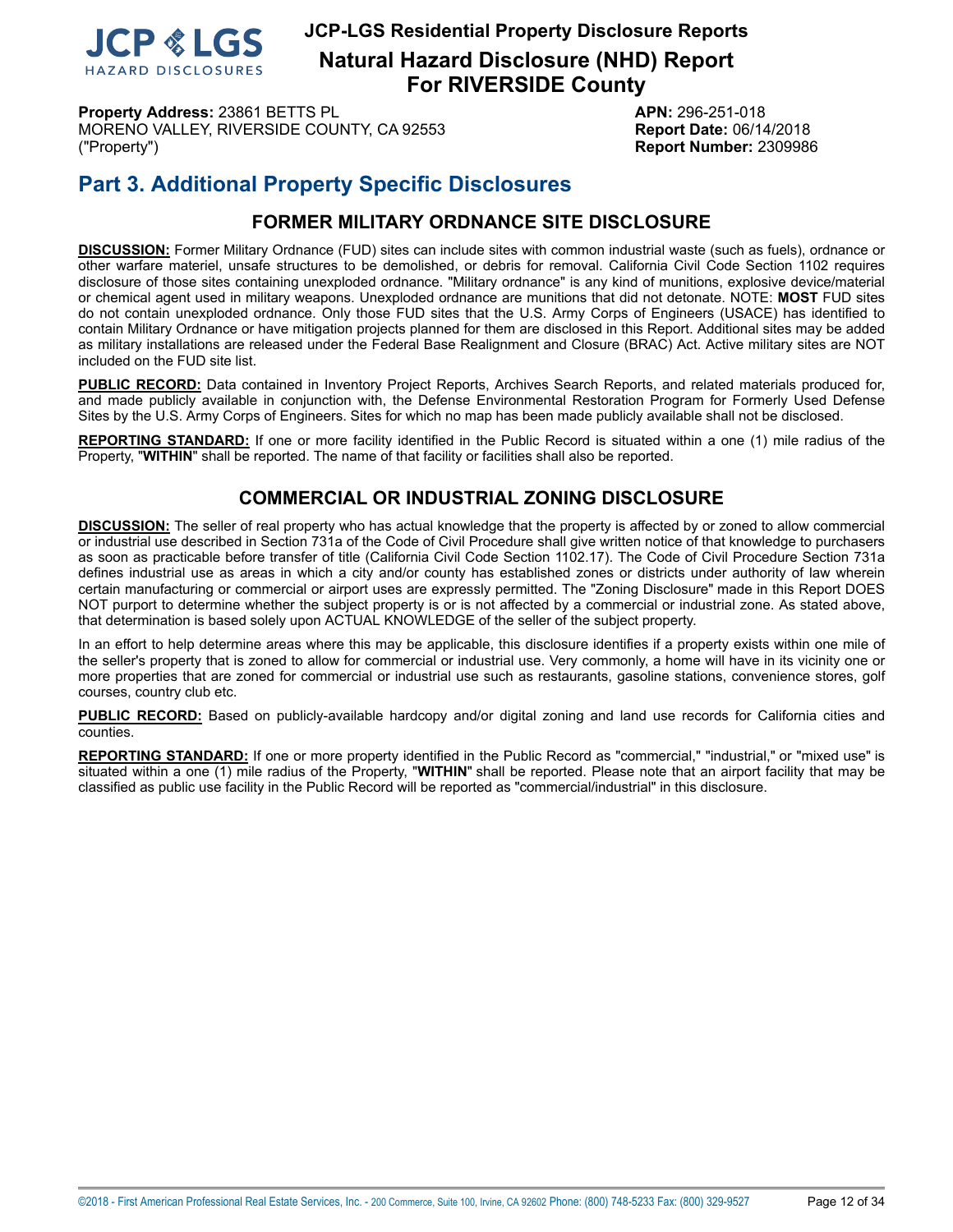

**Natural Hazard Disclosure (NHD) Report For RIVERSIDE County**

**Property Address:** 23861 BETTS PL **APN:** 296-251-018 MORENO VALLEY, RIVERSIDE COUNTY, CA 92553 **Report Date:** 06/14/2018 ("Property") **Report Number:** 2309986

## **AIRPORT INFLUENCE AREA DISCLOSURE**

#### <span id="page-12-0"></span>**DISCUSSION:**

If any portion of the Property is in either an officially designated "airport influence area" ("AIA") or a two mile radius of a qualifying facility for which an AIA has not yet been officially designated, the following Notice is required:

#### **NOTICE OF AIRPORT IN VICINITY**

If this property is presently located in the vicinity of an airport, as identified in the determination section of this Report, within what is known as an airport influence area...the property may be subject to some of the annoyances or **inconveniences associated with proximity to airport operations (for example: noise, vibration, or odors). Individual** sensitivities to those annoyances can vary from person to person. In that case, you may wish to consider what airport annoyances, if any, are associated with the property before you complete your purchase and determine whether they are **acceptable (California Civil Code, Section 1103.4).**

**Certain airports are not disclosed in this Report.** JCP-LGS has made a good faith effort to identify the airports covered under Section 1102.6a. Sources consulted include official land use maps and/or digital data made available by a governing Airport Land Use Commission (ALUC) or other designated government body. Most facilities for which an Airport Influence Area has been designated are included on the "California Airports List" maintained by the California Department of Transportation's Division of Aeronautics. Not disclosed in this Report are public use airports that are not in the "California Airports List", airports that are physically located outside California, heliports and seaplane bases that do not have regularly scheduled commercial service, and private airports or military air facilities unless specifically identified in the "California Airports List". **If the seller has actual** knowledge of an airport in the vicinity of the subject property that is not disclosed in this Report, and that is material to **the transaction, the seller should disclose this actual knowledge in writing to the buyer.**

Most facilities for which an Airport Influence Area has been designated are included on the "California Airports List" maintained by the California Department of Transportation's Division of Aeronautics. The inclusion of military and private airports varies by County, and heliports and seaplane bases are not included, therefore, airports in these categories may or may not be included in this disclosure.

**NOTE:** Proximity to an airport does not necessarily mean that the property is exposed to significant aviation noise levels. Alternatively, there may be properties exposed to aviation noise that are greater than two miles from an airport. Factors that affect the level of aviation noise include weather, aircraft type and size, frequency of aircraft operations, airport layout, flight patterns or nighttime operations. Buyer should be aware that aviation noise levels can vary seasonally or change if airport usage changes.

**PUBLIC RECORD:** Based on officially adopted land use maps and/or digital data made publicly available by the governing ALUC or other designated government body. If the ALUC or other designated government body has not made publicly available a current officially adopted airport influence area map, then California law states that "a written disclosure of an airport within two (2) statute miles shall be deemed to satisfy any city or county requirements for the disclosure of airports in connection with transfers of real property."

**REPORTING STANDARD:** "**IN**" shall be reported along with the facility name(s) and the "Notice of Airport in Vicinity" if any portion of the Property is situated within either (a) an Airport Influence Area as designated on officially adopted maps or digital data or (b) a two (2) mile radius of a qualifying facility for which an official Airport Influence Area map or digital data has not been made publicly available by the ALUC or other designated governing body. "**NOT IN**" shall be reported if no portion of the Property is within either area.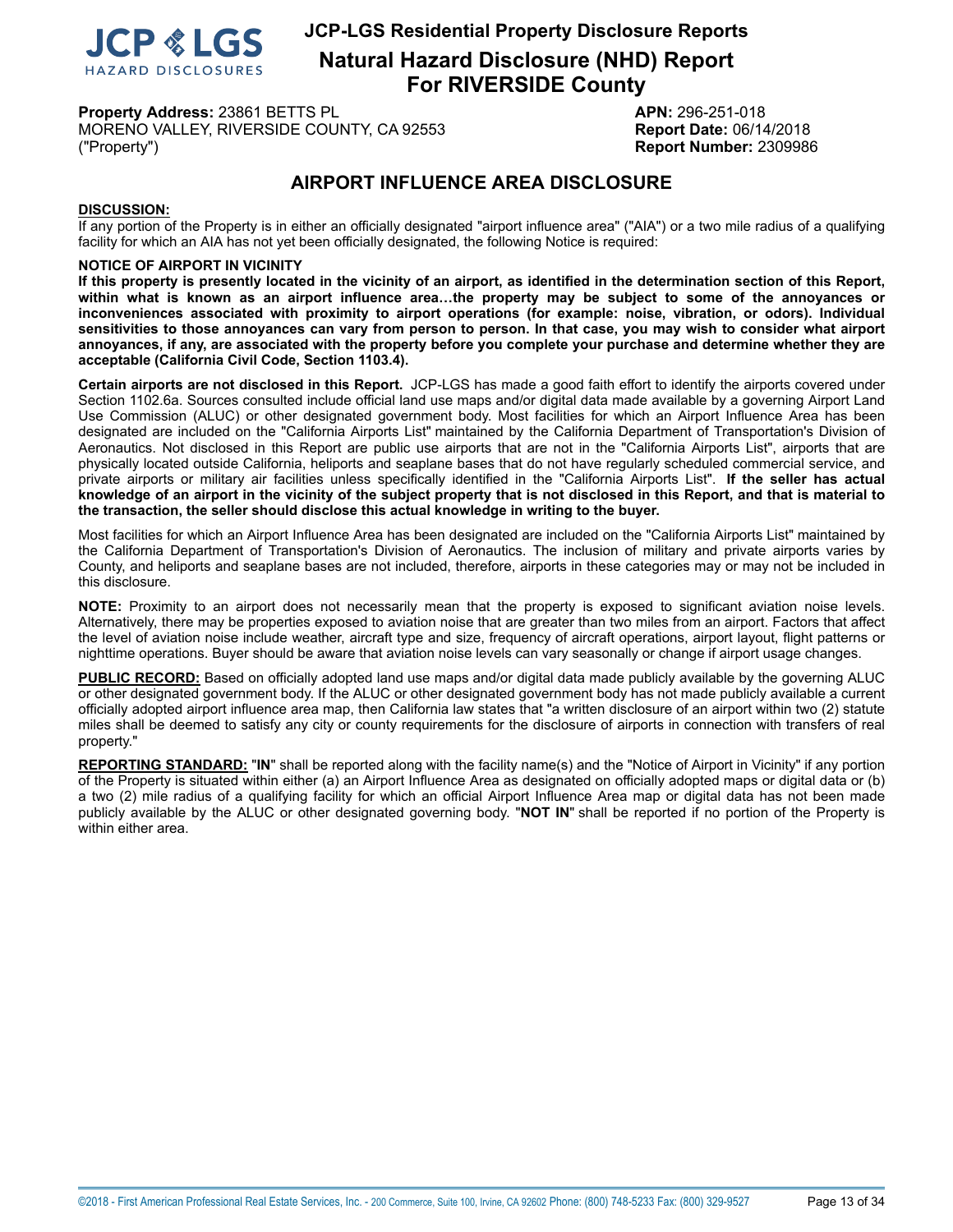

**Property Address:** 23861 BETTS PL **APN:** 296-251-018 MORENO VALLEY, RIVERSIDE COUNTY, CA 92553 **Report Date:** 06/14/2018 ("Property") **Report Number:** 2309986

## **AIRPORT NOISE DISCLOSURE**

<span id="page-13-0"></span>**DISCUSSION:** California Civil Code §1102.17 requires the seller(s) of residential real property who has/have actual knowledge that the property in the transaction is affected by airport use must give written notice of that knowledge, as soon as practicable, before transfer of title.

Under the Federal Aviation Administration's *Airport Noise Compatibility Planning Program Part 150*, certain 65 decibel (dB) Community Noise Equivalent Level (CNEL) contour maps have been produced for some airports. Not all airports have produced noise exposure maps. A property may be near or at some distance from an airport and not be within a delineated noise exposure area, but still experience aviation noise. Unless 65dB CNEL contour maps are published, helipads and military sites are not included in this section of the Report.

The *Airport Noise Compatibility Planning Program* is voluntary and not all airports have elected to participate. Furthermore, not all property in the vicinity of an airport is exposed to 65dB CNEL or greater average aviation noise levels. Conversely a property may be at some distance from an airport and still experience aviation noise. Buyer should be aware that aviation noise levels can vary seasonally or change if airport usage changes after a map is published or after the Report Date. JCP-LGS uses the most seasonally conservative noise exposures provided.

Federal funding may be available to help airports implement noise reduction programs. Such programs vary and may include purchasing properties, rezoning, and insulating homes for sound within 65dB areas delineated on CNEL maps. Airport owners have also cooperated by imposing airport use restrictions that include curfews, modifying flight paths, and aircraft limitations.

**PUBLIC RECORD:** Certain 65 decibel (dB) Community Noise Equivalent Level (CNEL) contour maps produced under the Federal Aviation Administration's *Airport Noise Compatibility Planning Program Part 150*.

**REPORTING STANDARD:** "**IN**" shall be reported if any portion of the Property is situated within a 65 decibel Community Noise Equivalent Level contour identified in the Public Record. "**NOT IN**" shall be reported if no portion of the Property is situated within a 65 decibel Community Noise Equivalent Level contour identified in the Public Record.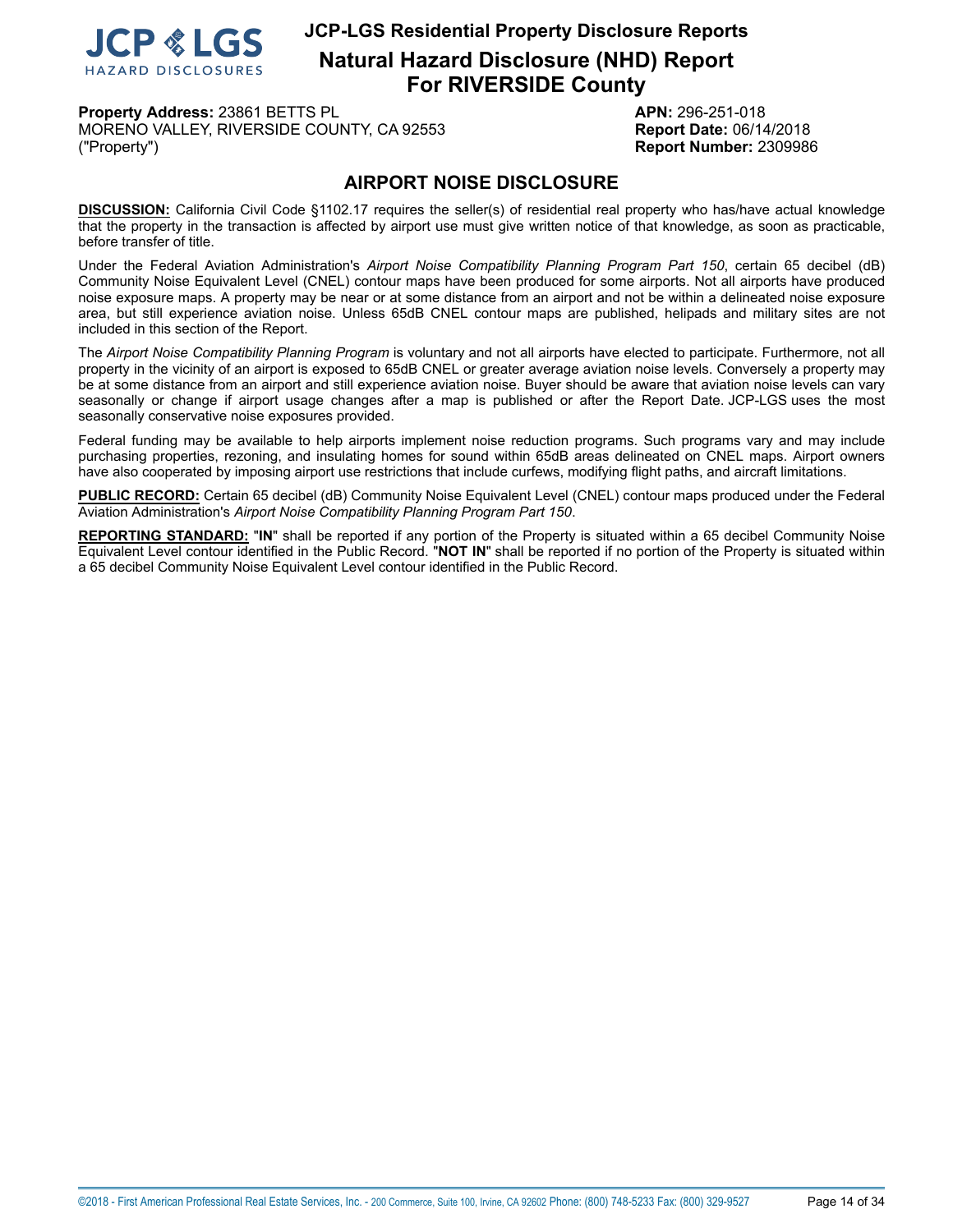

**Natural Hazard Disclosure (NHD) Report For RIVERSIDE County**

**Property Address:** 23861 BETTS PL **APN:** 296-251-018 MORENO VALLEY, RIVERSIDE COUNTY, CA 92553 **Report Date:** 06/14/2018 ("Property") **Report Number:** 2309986

## **CALIFORNIA ENERGY COMMISSION DUCT SEALING & TESTING REQUIREMENT**

<span id="page-14-0"></span>**DISCUSSION:** According to the California Energy Commission ("CEC") most California homes have improperly sealed central air conditioning and heating system ducts such that approximately 30 percent of the conditioned air actually leaks outside the home.

Effective July 1, 2014, in order to combat this waste of energy and money, the CEC updated its residential duct sealing and testing requirements in the 2013 Building Energy Efficiency Standards (Title 24). Previously, such duct sealing and testing was required only in certain CEC-designated climate zones when a central air conditioner or furnace is installed or replaced. **The revised** standards now make duct sealing and testing mandatory in all California climate zones when such a system is installed **or replaced.** Ducts found to leak more than 15 percent or more must be repaired. Once a contractor tests and fixes these ducts, you must have an approved third-party verifier determine that the ducts have been properly sealed. The CEC cautions homeowners that a contractor who fails to obtain a required building permit and fails to test and repair your ducts "is violating the law and exposing you to additional costs and liability." If you do not obtain a permit, you may be required to bring your home into compliance with code requirements for that work and may incur additional penalties and fines that have to be paid prior to selling your home. Remember that you have a duty to disclose whether you obtained required permits for work performed to prospective Buyers and appraisers. Local governments may mandate more stringent requirements.

Please note there are specific alternatives that allow high efficiency equipment and added duct insulation to be installed instead of fixing duct leaks. Please also be advised that there are separate regulations which govern duct insulation levels required by climate zone and HVAC system.

For more information please contact the California Energy Commission or visit the official CEC "2013 Building Energy Efficiency Standards" portal at: <http://www.energy.ca.gov/title24/2013standards/index.html>

**PUBLIC RECORD:** 2013 Building Energy Efficiency Standards (Title 24).

**REPORTING STANDARD:** "**WITHIN**" shall be reported regardless of CEC-designated climate zone pursuant to the revised Title 24 Standards.

## **COOLING AND HEATING ENERGY-EFFICIENCY ADVISORY**

Effective January 1, 2015, new federal energy-efficiency standards apply to the repair and replacement of residential heating, ventilation and air conditioning ("HVAC") systems. The new standards raise the minimum efficiency requirements for air conditioning systems and certain types of heating systems. Energy efficiency is measured by the Seasonal Energy Efficiency Ratio ("SEER"), which compares the amount of cooling (or heating) output by an HVAC system to the amount of energy (electricity or gas) input over its operating season. The higher the system's SEER value, the more energy-efficient it is and the lower the unit cost of cooling (or heating) a home.

For the first time, federal minimum-efficiency standards will vary by region. Prior to 2015 one standard, called SEER 13, applied nationwide. Now, in California, Nevada, Arizona and New Mexico (the Southwestern Region), SEER 13 has been replaced by the more efficient SEER 14 standard. In the Southwestern Region the new rule allows repairs to existing SEER 13-compliant systems. However, in many cases a full system replacement (both the indoor and outdoor unit) will be necessary to make the system compatible, and replacement is allowed only with a SEER 14-compliant unit. The higher standard may increase the replacement cost to the property owner because the SEER 14 efficiency improvements require increased complexity of the new equipment, and the SEER 14 units may not fit in the existing space, requiring structural modifications at the owner's expense. In some cases the SEER 14 standard could double the cost of replacement over the earlier replacement cost. For applicable details and codes, see the California Energy Commission web page at: [http://www.energy.ca.gov/title24/2013standards/residential\\_manual.html](http://www.energy.ca.gov/title24/2013standards/residential_manual.html) (The new federal standards go into effect on January 1, 2015, which is six months after the July 1, 2014, effective date of the 2013 Standards.)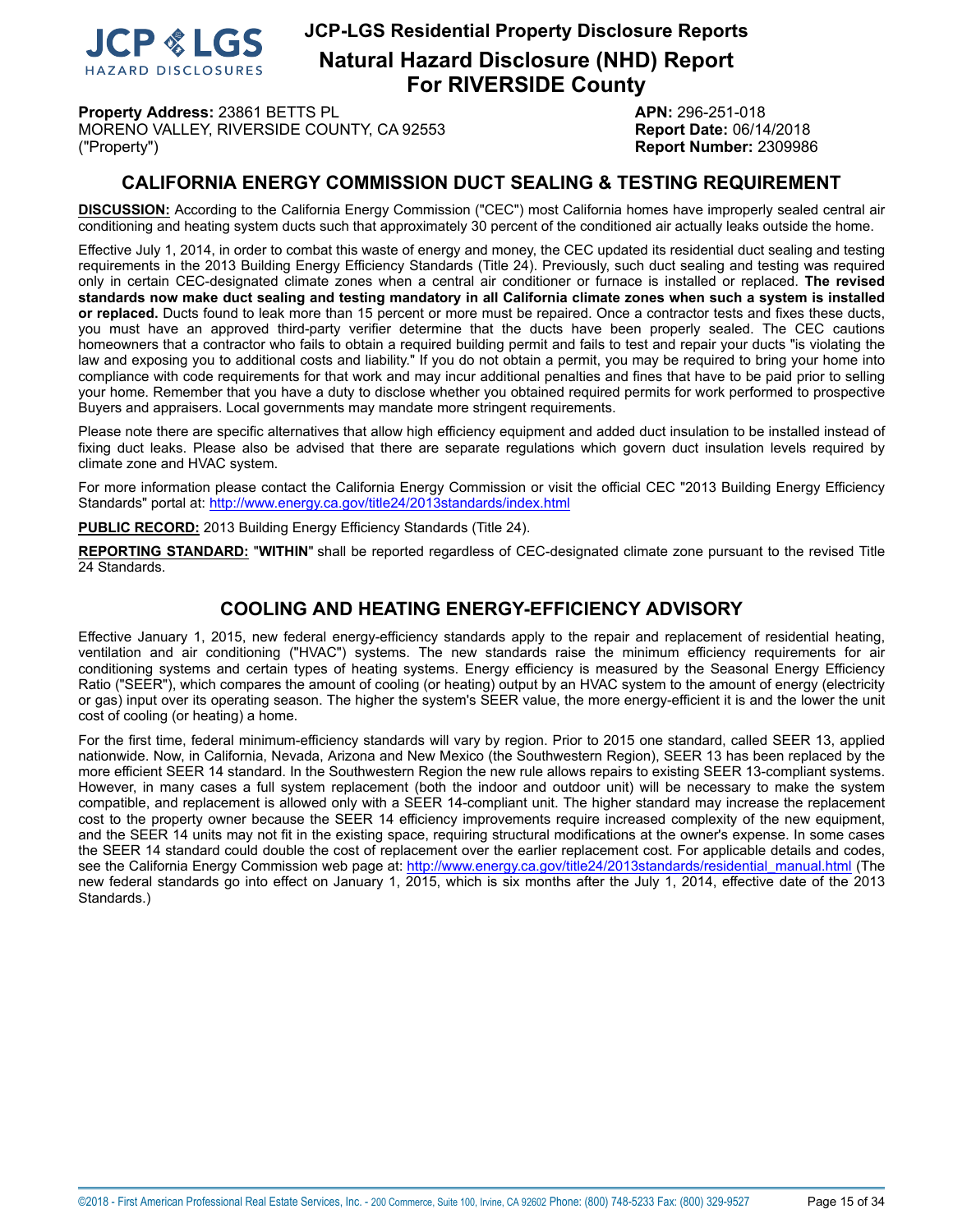

**Natural Hazard Disclosure (NHD) Report For RIVERSIDE County**

**Property Address:** 23861 BETTS PL **APN:** 296-251-018 MORENO VALLEY, RIVERSIDE COUNTY, CA 92553 **Report Date:** 06/14/2018 ("Property") **Report Number:** 2309986

## **STATEWIDE RIGHT TO FARM DISCLOSURE**

#### <span id="page-15-0"></span>**DISCUSSION:**

If the property is presently located within one mile of a parcel of real property designated as "Prime Farmland," "Farmland of Statewide Importance," "Unique Farmland," "Farmland of Local Importance," or "Grazing Land" on the most current "Important Farmland Map" issued by the California Department of Conservation, Division of Land Resource Protection, the following notice is required:

#### **NOTICE OF RIGHT TO FARM**

This property is located within one mile of a farm or ranch land designated on the current county-level GIS "Important **Farmland Map," issued by the California Department of Conservation, Division of Land Resource Protection. Accordingly, the property may be subject to inconveniences or discomforts resulting from agricultural operations that** are a normal and necessary aspect of living in a community with a strong rural character and a healthy agricultural sector. Customary agricultural practices in farm operations may include, but are not limited to, noise, odors, dust, light, insects, the operation of pumps and machinery, the storage and disposal of manure, bee pollination, and the ground or aerial application of fertilizers, pesticides, and herbicides. These agricultural practices may occur at any time during the 24-hour day. Individual sensitivities to those practices can vary from person to person. You may wish to consider the impacts of such agricultural practices before you complete your purchase. Please be advised that you may be barred from obtaining legal remedies against agricultural practices conducted in a manner consistent with proper and accepted **customs and standards pursuant to Section 3482.5 of the Civil Code or any pertinent local ordinance.**

California has a "Right to Farm Act" (Civil Code Section 3482.5) to protect farming operations. When agricultural land within the State's agricultural areas is bought and sold, the purchasers are often not made aware of the fact that there are right-to-farm laws. This has lead to confusion and a misunderstanding of the actual uses of the land or uses of the surrounding agricultural lands.

In 2008 the State of California enacted Assembly Bill 2881 to limit the exposure of farmers to nuisance lawsuits by homeowners in neighboring developments. The mechanism of this bill is a formal notification of the Buyer, through a "Notice of Right to Farm" in an expert disclosure report that advises the Buyer if the subject property is within one mile of farmland as defined in the bill.

#### If the seller has actual knowledge of an agricultural operation in the vicinity of the subject property that is not disclosed in this Report, and that is material to the transaction, the seller should disclose this actual knowledge in writing to the **Buyer.**

**PUBLIC RECORD:** Based on the most current available version of the "Important Farmland Map" issued by the California Department of Conservation, Division of Land Resource Protection, utilizing solely the county-level GIS map data, if any, available on the Division's Farmland Mapping and Monitoring Program website, pursuant to Section 11010 of the Business and Professions Code, and Section 1103.4 of the California Civil Code.

**REPORTING STANDARD:** "**IN**" shall be reported and the "Notice of Right to Farm" provided if any portion of the Property is situated within, or within one mile of, a parcel of real property designated as "Prime Farmland," "Farmland of Statewide Importance," "Unique Farmland," "Farmland of Local Importance," or "Grazing Land" in the public record. "**NOT IN**" shall be reported if no portion of the Property is within that area.

Some counties, or parts thereof, are not included in the Public Record because they have not been mapped for farmland parcels under this State program. Typically, this is because the county area is public land and not planned for incorporation, or, in the case of San Francisco, the county is entirely incorporated. In those instances, we report "Map Not Available" above, or "Map N/A" in the table of summary determinations at the beginning of this Report.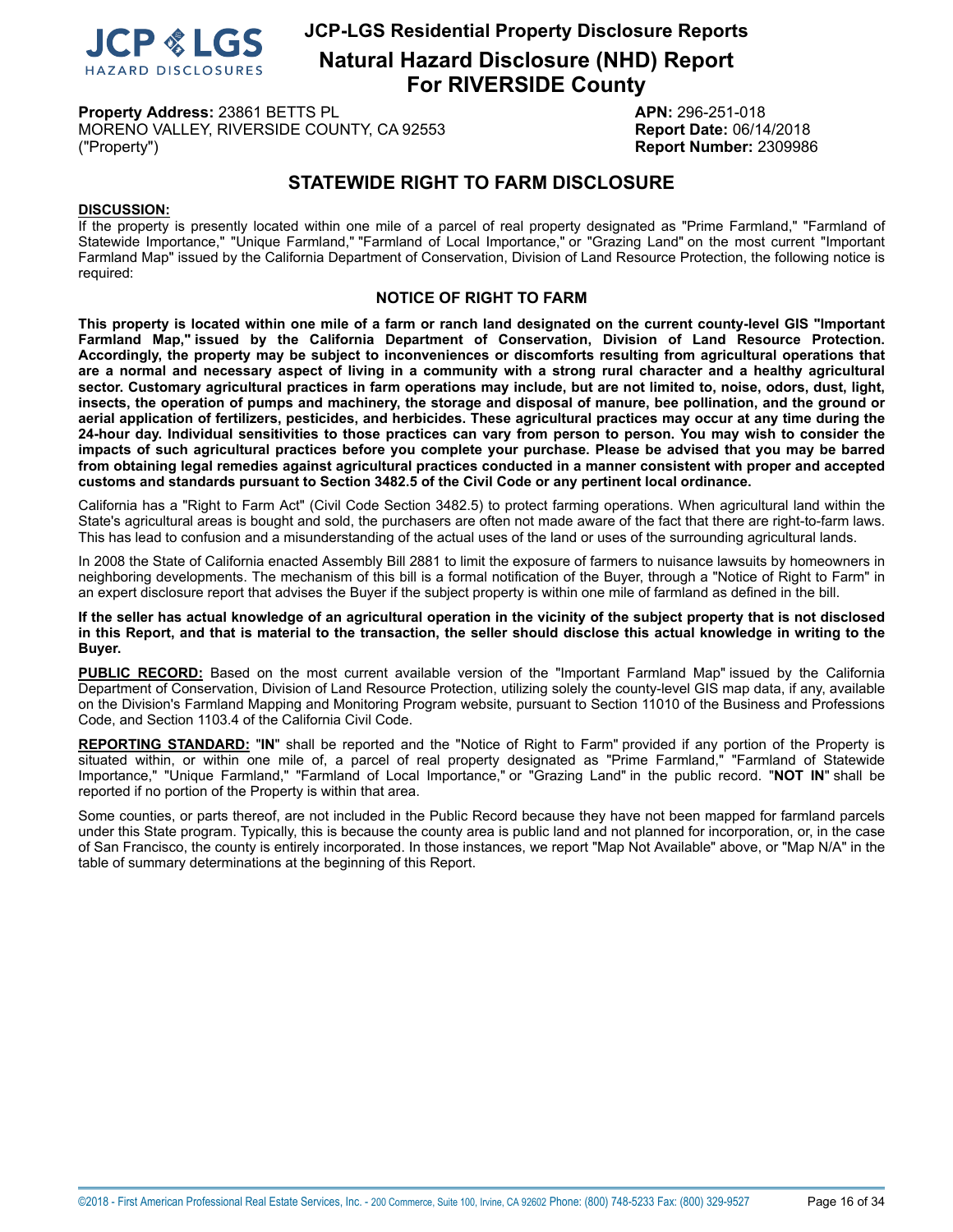

**Property Address:** 23861 BETTS PL **APN:** 296-251-018 MORENO VALLEY, RIVERSIDE COUNTY, CA 92553 **Report Date:** 06/14/2018 ("Property") **Report Number:** 2309986

## **NOTICE OF MINING OPERATIONS DISCLOSURE**

<span id="page-16-0"></span>If the Property has been determined to be located within one (1) mile of a reported mining operation(s), the following notice is provided as mandated by California law:

#### **NOTICE OF MINING OPERATIONS**

This property is located within one mile of a mine operation for which the mine owner or operator has reported mine location data to the Department of Conservation pursuant to Section 2207 of the Public Resources Code. Accordingly, the property may be subject to inconveniences resulting from mining operations. You may wish to consider the impacts **of these practices before you complete your transaction.**

**DISCUSSION:** Historically mining operations have been located in remote areas. However, increasing urbanization has resulted in some residential projects being developed near existing mining operations.

California Public Resources Code §2207 requires owners and operators of mining operations to provide annually specific information to the California Department of Conservation ("DOC"), including but not limited to, (i) ownership and contact information, and (ii) the latitude, longitude, and approximate boundaries of the mining operation marked on a specific United States Geological Survey map. The Office of Mining Reclamation ("OMR") is a division of the DOC. Using the mandatory data specified above, OMR provides map coordinate data that can be used by GIS systems to create points representing mine<br>locations ("OMR Maps"). For more information please visit OMR's Mines OnLine Map Viewer locations ("OMR Maps"). For more information please visit OMR's Mines OnLine Map Viewer (http://maps.conservation.ca.gov/mol/index.html).

Effective January 1, 2012, California Civil Code §1103.4 requires the seller of residential property to disclose to a Buyer if the residential property is located with one (1) mile of mining operations as specified on OMR Maps.

#### **Special Notes:**

1. This statutory disclosure does not rely on the OMR's "AB 3098 List," a list of mines regulated under the Surface Mining and Reclamation Act of 1975 ("SMARA") that meet provisions set forth under California Public Resources Code §2717(b). The AB 3098 List does not include map coordinate data as required under California Public Resources Code §2207 and may not include all mining operations subject to the "Notice of Mining Operations" disclosure.

2. This "Notice of Mining Operations" disclosure is not satisfied by disclosing abandoned mines. An abandoned mine is NOT an operating mine. California Civil Code §1103.4 is satisfied only by disclosing based on OMR Maps.

**PUBLIC RECORD:** Mining operations as provided on OMR Maps made publicly available by DOC pursuant to California law.

**REPORTING STANDARD:** "**IN**" is reported if any portion of the Property is located within a one (1) mile radius of one or more mining operation(s) identified in the Public Record for which map coordinate data is provided. If "**IN**", the name of the mining operation(s) as it appears in the Public Record is also reported. "**NOT IN**" is reported if no portion of the Property is located within a one (1) mile radius of a mining operation specified on OMR Maps.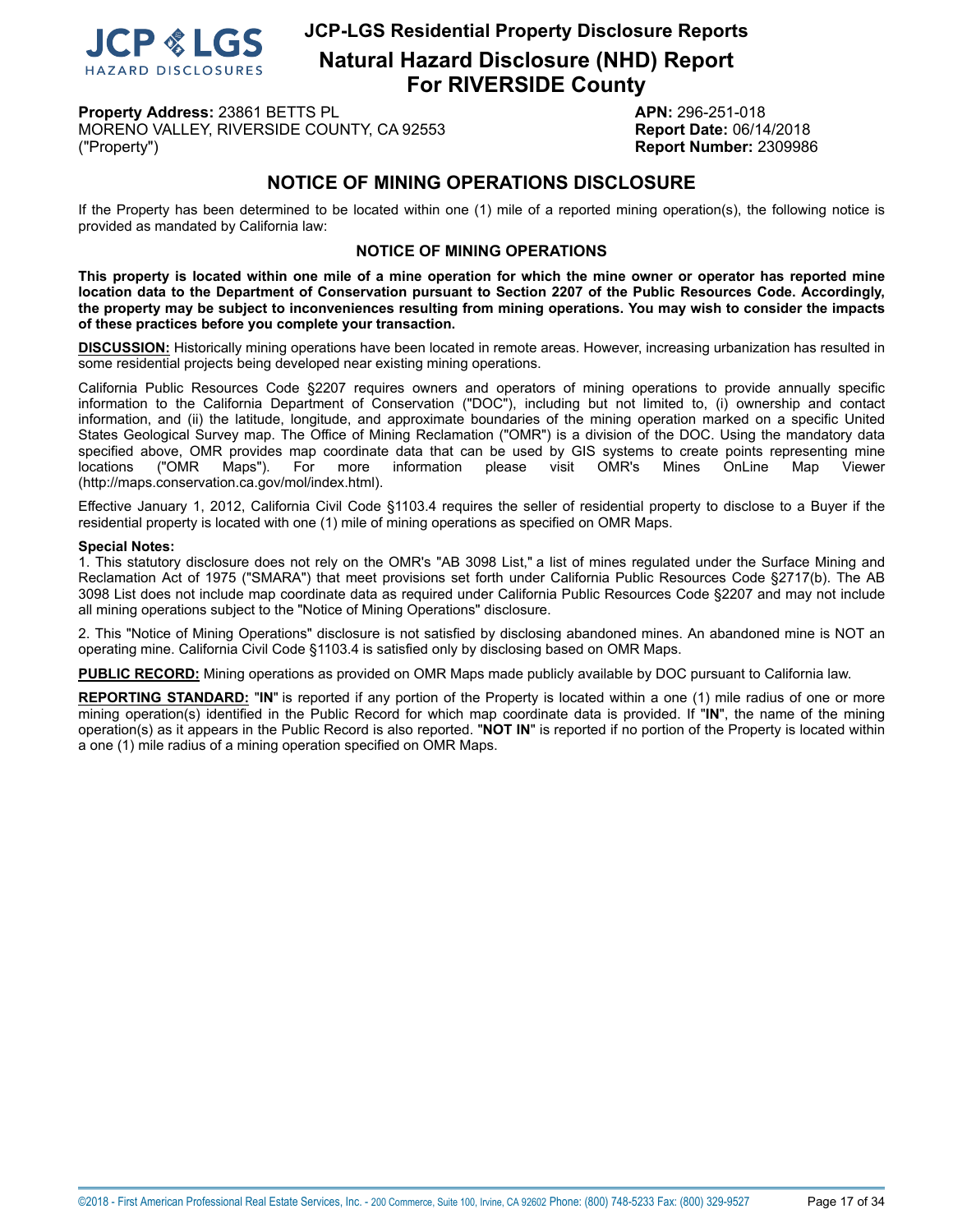

**Natural Hazard Disclosure (NHD) Report For RIVERSIDE County**

**Property Address:** 23861 BETTS PL **APN:** 296-251-018 MORENO VALLEY, RIVERSIDE COUNTY, CA 92553 **Report Date:** 06/14/2018 ("Property") **Report Number:** 2309986

## <span id="page-17-0"></span>**Part 4. General Advisories**

## **REGISTERED SEX OFFENDER DATABASE DISCLOSURE REQUIREMENT ("MEGAN'S LAW")**

Notice: Pursuant to Section 290.46 of the Penal Code, information about specified registered sex offenders is made available to the public via an Internet Web site maintained by the Department of Justice at www.meganslaw.ca.gov. Depending on an offender's criminal history, this information will include either the address at which the offender **resides or the community of residence and ZIP Code in which he or she resides.**

**DISCUSSION:** California law (AB 488), signed by the Governor on September 24, 2004, provides the public with Internet access to detailed information on registered sex offenders. The Sex Offender Tracking Program of the California Department of Justice (DOJ) maintains the database of the locations of persons required to register pursuant to paragraph (1) of subdivision (a) of Section 290.46 of the Penal Code. The online database is updated with data provided by local sheriff and police agencies on an ongoing basis. It presents offender information in 13 languages; may be searched by a sex offender's specific name, zip code, or city/county; provides access to detailed personal profile information on each registrant; and includes a map of your neighborhood.

#### **California Department of Justice Information Sources:**

Megan's Law Sex Offender Locator Web Site: <http://www.meganslaw.ca.gov>

California Department of Justice Megan's Law Email Address: meganslaw@doj.ca.gov

#### **Local Information Locations For The Property:**

All sheriffs departments and every police department in jurisdictions with a population of 200,000 or more are required to make a CD-ROM available free to the public for viewing. Although not required, many other law enforcement departments in smaller jurisdictions make the CD-ROM available as well. Please call the local law enforcement department to investigate availability.

*The following are the law enforcement departments in your county that are REQUIRED to make information available:*

**Riverside County Sheriff's Department** (951) 776-1099 **Riverside Police Department** 

#### **Explanation and How to Obtain Information**

For over 50 years, California has required certain sex offenders to register with their local law enforcement agencies. However, information on the whereabouts of the sex offenders was not available to the public until implementation of the Child Molester Identification Line in July 1995. The available information was expanded by California's "Megan's Law" in 1996 (Chapter 908, Stats. of 1996). Megan's Law provides certain information on the whereabouts of "serious" and "high-risk" sex offenders. The law specifically prohibits using the information to harass or commit any crime against the offender. The information on a registered sex offender includes: name and known aliases; age and sex; physical description, including scars, marks and tattoos; photograph, if available; crimes resulting in registration; county of residence; and zip code (from last registration). Accessing the online database requires agreement to the DOJ's terms of use on the web page.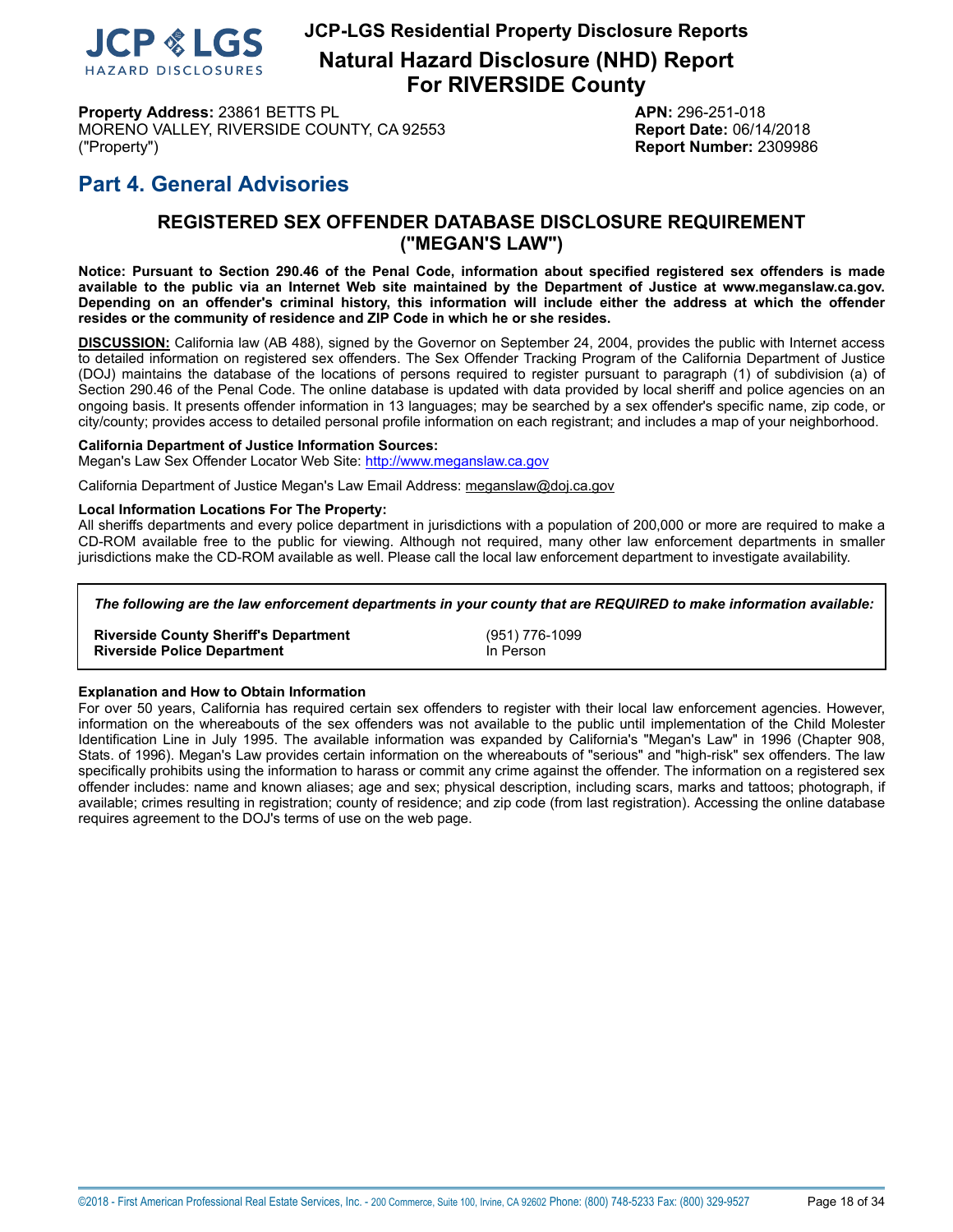

**Natural Hazard Disclosure (NHD) Report For RIVERSIDE County**

**Property Address:** 23861 BETTS PL **APN:** 296-251-018 MORENO VALLEY, RIVERSIDE COUNTY, CA 92553 **Report Date:** 06/14/2018 ("Property") **Report Number:** 2309986

## **GAS AND HAZARDOUS LIQUID TRANSMISSION PIPELINE DATABASE DISCLOSURE REQUIREMENT**

<span id="page-18-0"></span>**DISCUSSION:** Following a number of pipeline disasters in the U.S., such as the 2010 San Bruno explosion in Northern California, there is an increased awareness of the potential dangers associated with underground transmission pipelines. As a result, the California Legislature unanimously passed Assembly Bill 1511 (Bradford), signed by Governor Jerry Brown on July 13, 2012. This law, which becomes effective January 1, 2013, is chaptered as California Civil Code Section 2079.10.5 and mandates the disclosure of the following notice to Buyers:

#### **NOTICE REGARDING GAS AND HAZARDOUS LIQUID TRANSMISSION PIPELINES**

**This notice is being provided simply to inform you that information about the general location of gas and hazardous liquid transmission pipelines is available to the public via the National Pipeline Mapping System (NPMS) Internet Web site maintained by the United States Department of Transportation at http://www.npms.phmsa.dot.gov/. To seek further information about possible transmission pipelines near the property, you may contact your local gas utility or other pipeline operators in the area. Contact information for pipeline operators is searchable by ZIP Code and county on the NPMS Internet Web site. (California Civil Code Section 2079.10.5(a))**

*Civil Code Section 2079.10.5(c) adds, "Nothing in this section shall alter any existing duty under any* other statute or decisional law imposed upon the seller or broker, including, but not limited to, the duties of a seller or broker under this article, or the duties of a seller or broker under Article 1.5 (commencing *with Section 1102) of Chapter 2 of Title 4 of Part 4 of Division 2."*

**Such "existing duties" include the disclosure of actual knowledge about a potential hazard, such as may** be created by the delivery of a letter from the local utility company informing the seller that a gas **transmission pipeline exists within 2,000 feet of the Property.**

**Beginning on the law's January 1, 2013, effective date,** except where such"existing duties" apply, "Upon delivery of the notice to the transferee of the real property, the seller or broker is not required to provide information in addition to that contained in the notice regarding gas and hazardous liquid transmission pipelines in subdivision (a). The information in the notice shall be deemed to be adequate to inform the transferee about the existence of a statewide database of the locations of gas and hazardous liquid transmission pipelines and information from the database regarding those locations." (California Civil Code Section 2079.10.5(b))

The disclosure of underground transmission pipelines helps the parties in a real estate transaction make an informed decision and is in the best interest of the public. Buyer should be aware that, according to the NPMS Internet Web site, gas and/or hazardous liguid transmission pipelines are known to exist in 49 of California's 58 counties, the exceptions being in rural mountainous parts of the state. Every home that utilizes natural gas is connected to a gas "distribution" **pipeline, which is generally of smaller size and lower pressure than a transmission pipeline.**

#### **For More Information**

To investigate whether any pipeline easement (right-of-way) exists on the Property, Buyer should review the Preliminary Title Report. Buyer should consult an attorney for interpretation of any law. This notice is for information purposes only and **should not be construed as legal advice.**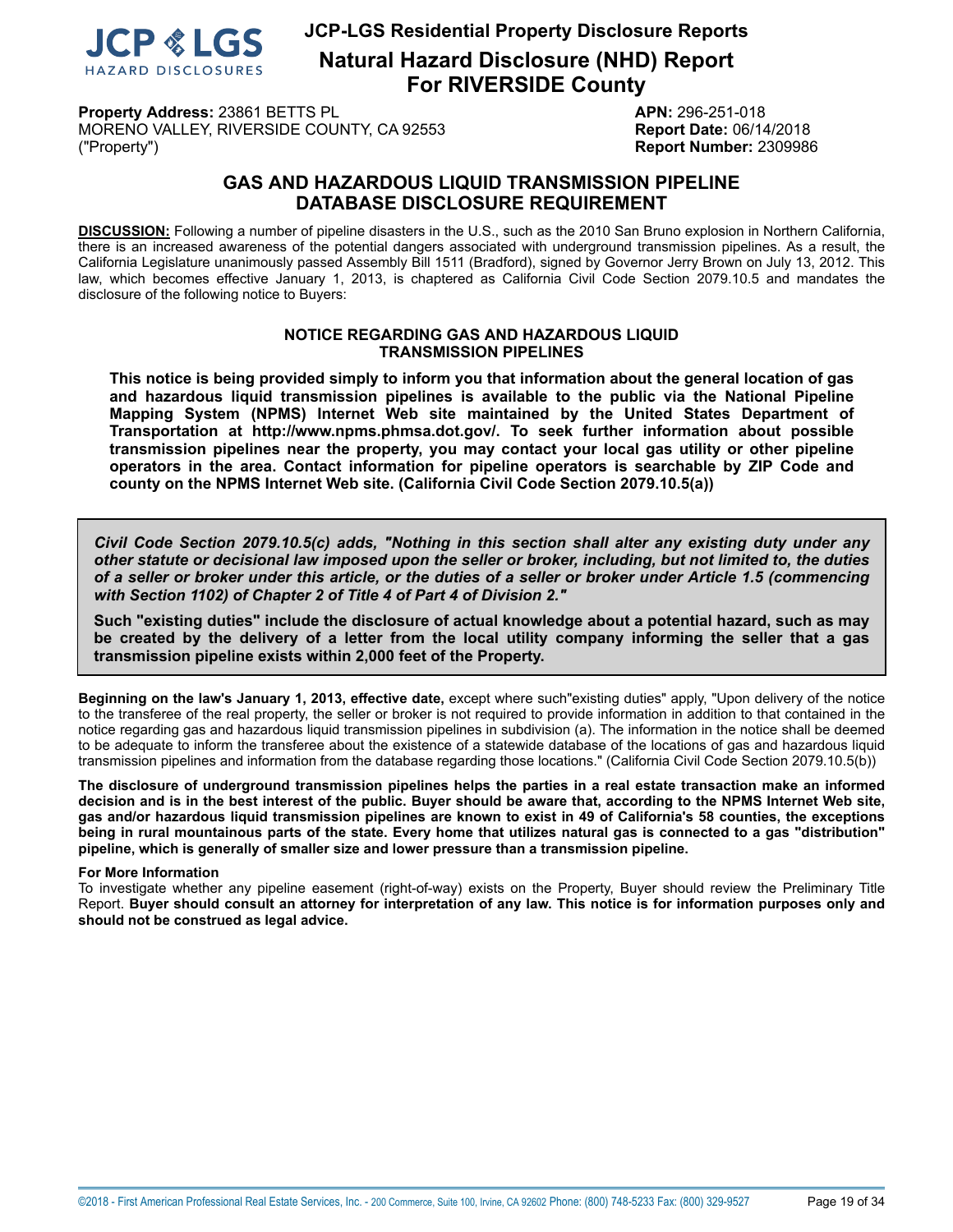

**Property Address:** 23861 BETTS PL **APN:** 296-251-018 MORENO VALLEY, RIVERSIDE COUNTY, CA 92553 **Report Date:** 06/14/2018 ("Property") **Report Number:** 2309986

## **METHAMPHETAMINE CONTAMINATED PROPERTY DISCLOSURE ADVISORY**

<span id="page-19-0"></span>**DISCUSSION:** According to the "Methamphetamine Contaminated Property Cleanup Act of 2005" a property owner must disclose in writing to a prospective buyer if local health officials have issued an order prohibiting the use or occupancy of a property contaminated by meth lab activity. The owner must also give a copy of the pending order to the buyer to acknowledge receipt in writing. Failure to comply with these requirements may subject an owner to, among other things, a civil penalty up to \$5,000. Aside from disclosure requirements, this new law also sets forth procedures for local authorities to deal with meth-contaminated properties, including the filing of a lien against a property until the owner cleans up the contamination or pays for the cleanup costs.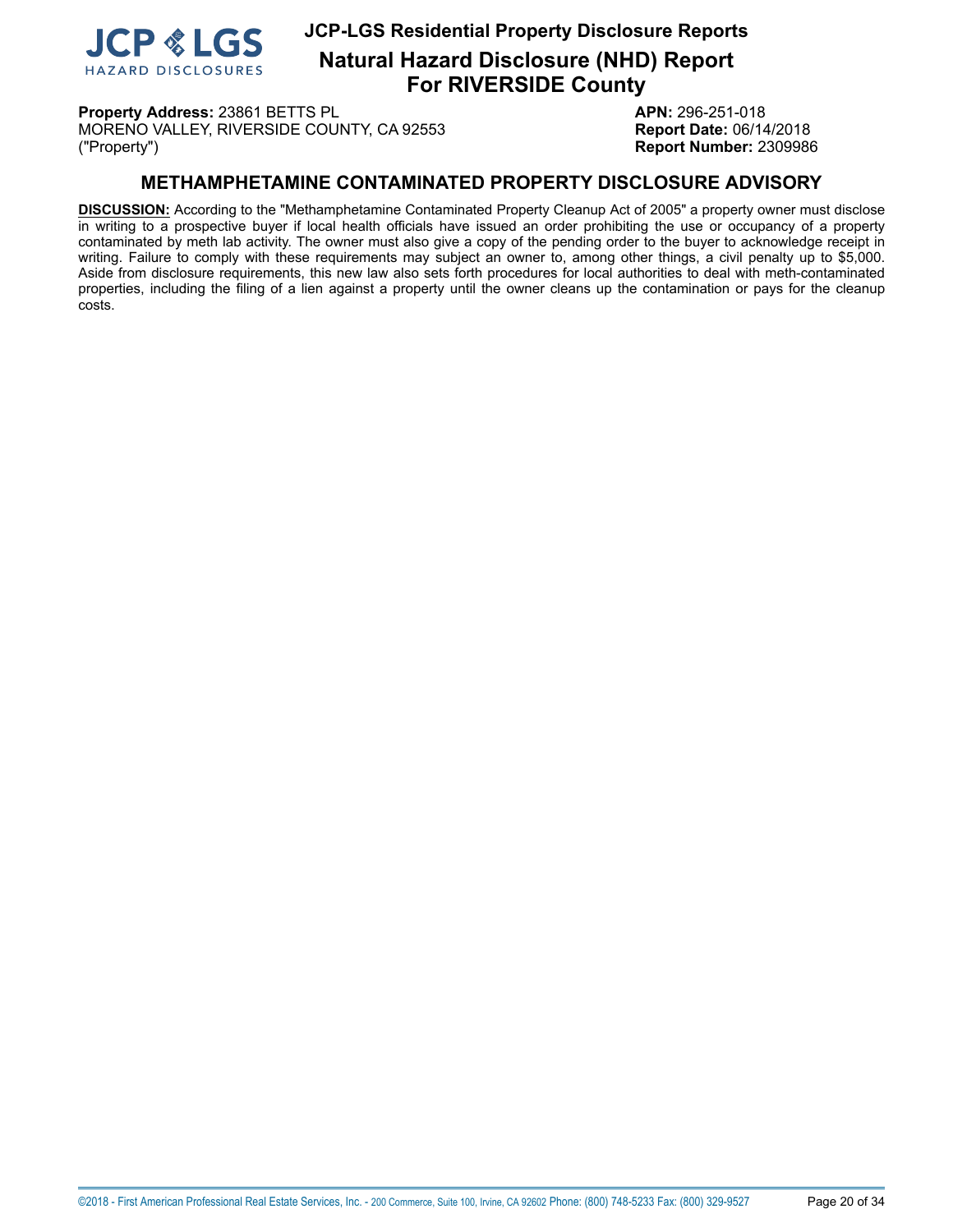

**Property Address:** 23861 BETTS PL **APN:** 296-251-018 MORENO VALLEY, RIVERSIDE COUNTY, CA 92553 **Report Date:** 06/14/2018 ("Property") **Report Number:** 2309986

## **MOLD ADVISORY**

<span id="page-20-0"></span>**DISCUSSION:** The Buyer is hereby advised that naturally occurring molds may exist both inside and outside of any home and may not be visible to casual inspection. Persons exposed to extensive mold levels can become sensitized and develop allergies to the mold or other health problems. Extensive mold growth can damage a structure and its contents. All prospective purchasers of residential and commercial property are advised to thoroughly inspect the Property for mold. Be sure to inspect the Property inside and out for sources of excess moisture, current water leaks and evidence of past water damage.

As part of a buyer's physical inspection of the condition of a property, the buyer should consider engaging an appropriate and qualified professional to inspect and test for the presence of harmful molds and to advise the buyer of any potential risk and options available. This advisory is not a disclosure of whether harmful mold conditions exist at a property or not. No testing or inspections of any kind have been performed by The Company. Any use of this form is acknowledgement and acceptance that The Company does not disclose, warrant or indemnify mold conditions at a property in any way and is not responsible in any way for mold conditions that may exist. Information is available from the California Department of Health Services Indoor Air Quality<br>Section fact sheet entitled. "Mold in My Home: What Do I Do?" The fact sheet is available at "Mold in My Home: What Do I Do?" The fact sheet is available at <https://archive.cdph.ca.gov/programs/IAQ/Pages/IndoorMold.aspx> or by calling (510) 620-3620.

The Toxic Mold Protection Act of 2001 requires that information be developed regarding the potential issues surrounding naturally occurring molds within a home. Information was written by environmental authorities for inclusion in the *Residential Environmental Hazards: A Guide for Homeowners, Buyers, Landlords and Tenants* booklet developed by the California Environmental Protection Agency and the Department of Health Services. It is found in Chapter VII of that booklet, and includes references to sources for additional information.

**For local assistance, contact your county or city Department of Health, Housing, or Environmental Health.**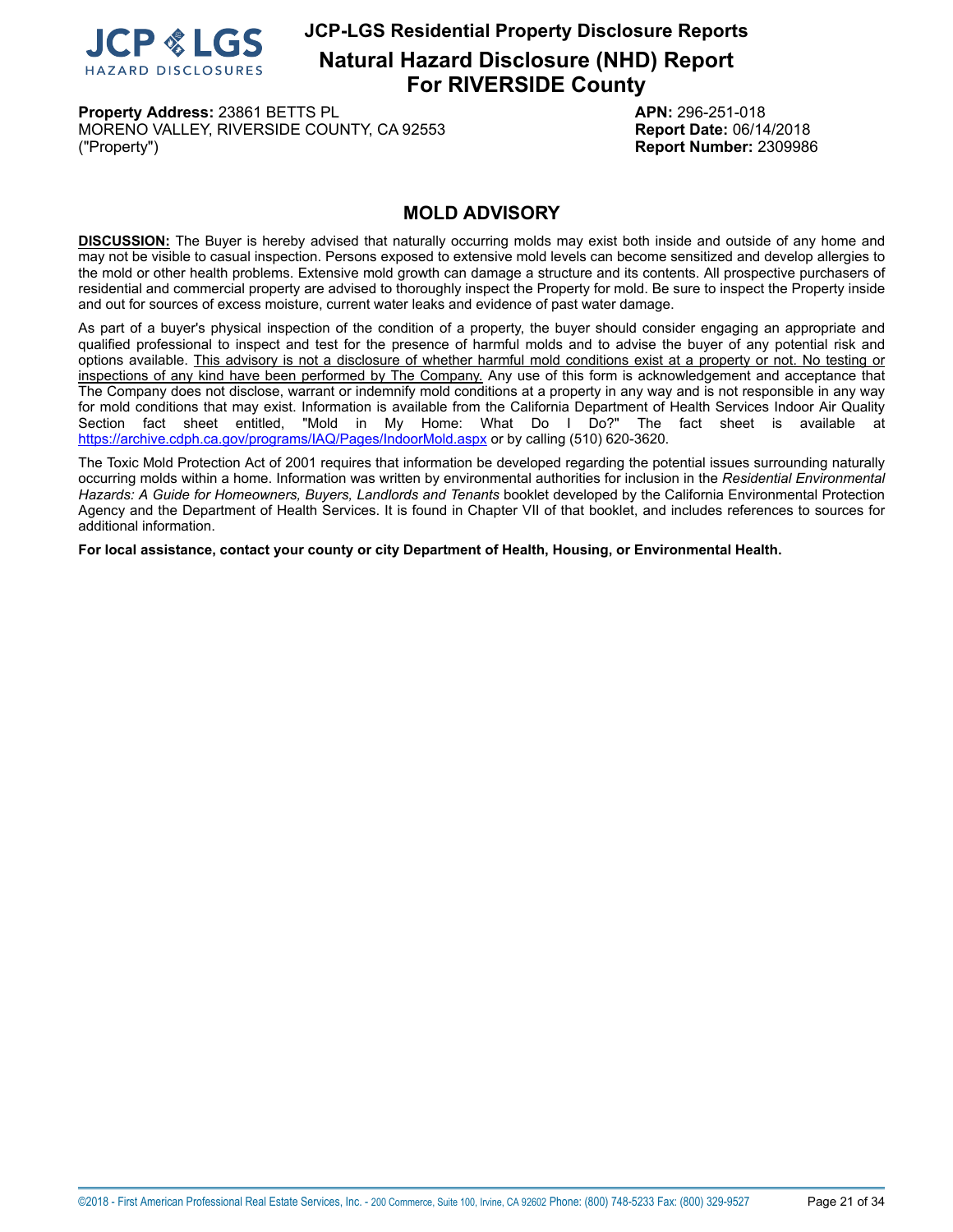

**Property Address:** 23861 BETTS PL **APN:** 296-251-018 MORENO VALLEY, RIVERSIDE COUNTY, CA 92553 **Report Date:** 06/14/2018 ("Property") **Report Number:** 2309986

## **RADON ADVISORY**

<span id="page-21-0"></span>**DISCUSSION:** For its Radon Advisory, JCP-LGS uses the updated assessment of radon exposure published in 1999 by the Lawrence Berkeley National Laboratory (LBNL) and Columbia University, under support from the U.S. Environmental Protection Agency (EPA), the National Science Foundation, and the US Department of Energy (published online at [http://www2.lbl.gov/Science-Articles/Archive/radon-risk-website.html\)](http://www2.lbl.gov/Science-Articles/Archive/radon-risk-website.html). Based on this recent assessment, JCP-LGS radon advisory is as follows:

All of California's 58 counties have a predicted median annual-average living-area concentration of radon below 2.0 pCi/L (picocuries per liter of indoor air) -- which is well below the EPA's guideline level of 4 pCi/L and equivalent to the lowest **hazard zone (Zone 3) on the 1993 EPA Map of Radon Zones.**

The "median concentration" means that half of the homes in a county are expected to be below this value and half to be above it. All houses contain some radon, and a few houses will contain much more than the median concentration. **The only way to** accurately assess long-term exposure to radon in a specific house is through long-term testing (sampling the indoor air for a year or more). The EPA recommends that all homes be tested for radon. Columbia University's "Radon Project" website offers help to homeowners in assessing the cost vs. benefit of testing a specific house for radon or modifying it for radon reduction (see<http://www.stat.columbia.edu/~radon/>).

**NOTE:** JCP-LGS does not use the EPA's 1993 map for advisory purposes because that map shows "short-term" radon exposure averaged by county. It was based on "screening measurements" that were intentionally designed to sample the worst-case conditions for indoor air in US homes--using spot checks (sampling for just a few days), in the poorest air quality (with sealed doors and windows), at the worst time of the year (winter), in the worst part of the house (the basement, if one was available). These short-term, winter, basement measurements are both biased and variable compared to long-term radon concentrations (averaged over a year) in the living area of a house. Long-term concentrations are a more accurate way to judge the long-term health risk from radon. For the above reasons, the EPA expressly disclaims the use of its 1993 map for determining whether any house should be tested for radon, and authorizes no other use of its map for property-specific purposes. For additional information about EPA guidelines and radon testing, see "Chapter VII--Radon", in the California Department of Real Estate's *Residential Environmental Hazards: A Guide for Homeowners, Homebuyers, Landlords and Tenants*.

## **ENDANGERED SPECIES ACT ADVISORY**

<span id="page-21-1"></span>**DISCUSSION:** The Federal Endangered Species Act of 1973 ("ESA"), as amended, requires that plant and animal species identified and classified ("listed") by the Federal government as "threatened" or "endangered" be protected under U.S. law. Areas of habitat considered essential to the conservation of a listed species may be designated as "critical habitat" and may require special management considerations or protection. All threatened and endangered species -- even if critical habitat is not designated for them -- are equally afforded the full range of protections available under the ESA.

In California alone, over 300 species of plants and animals have been designated under the ESA as threatened or endangered, and over 80 species have critical habitats designated for them. Most California counties are host to a dozen or more protected species and, in many cases, 10 or more species have designated critical habitats within a county.

**ADVISORY:** An awareness of threatened and endangered species and/or critical habitats is not reasonably expected to be within the actual knowledge of a seller.

No federal or state law or regulation requires a seller or seller's agent to disclose threatened or endangered species or critical habitats, or to otherwise investigate their possible existence on real property. Therefore, Buyer is advised that, prior to purchasing a vacant land parcel or other real property, Buyer should consider investigating the existence of threatened or endangered species, or designated critical habitats, on or in the vicinity of the Property which could affect the use of the Property or the success of any proposed (re)development.

**FOR MORE INFORMATION:** Complete and current information about the threatened and endangered species in California that are Federally listed in each county -- including all critical habitats designated there -- is available on the website of the U.S. Fish & Wildlife Service, the Federal authority which has enforcement responsibility for the ESA.

**U.S. Fish & Wildlife Service Endangered Species Database (TESS)** [http://ecos.fws.gov/tess\\_public/](http://ecos.fws.gov/tess_public/)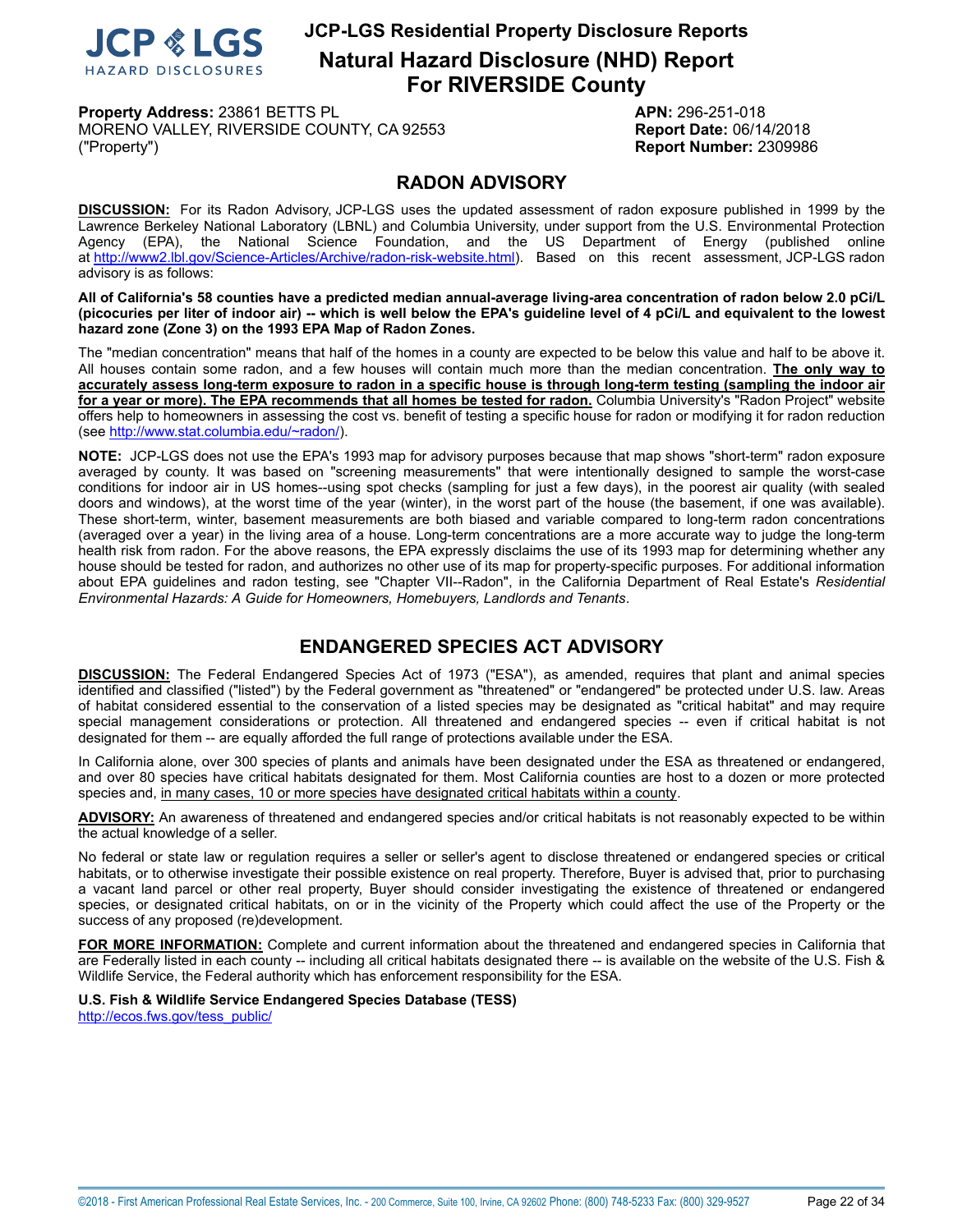

**Property Address:** 23861 BETTS PL **APN:** 296-251-018 MORENO VALLEY, RIVERSIDE COUNTY, CA 92553 **Report Date:** 06/14/2018 ("Property") **Report Number:** 2309986

## **ABANDONED MINES ADVISORY**

<span id="page-22-0"></span>**DISCUSSION:** According to the California Department of Conservation, Office of Mine Reclamation, since the Gold Rush of 1849, tens of thousands of mines have been dug in California. Many were abandoned when they became unproductive or unprofitable. The result is that California's landscape contains many thousands of abandoned mines, which can pose health, safety, or environmental hazards on and around the mine property. Mines can present serious physical safety hazards, such as open shafts or adits (mine tunnel), and they may create the potential to contaminate surface water, groundwater, or air quality. Some abandoned mines are such massive problems as to earn a spot on the Federal Superfund environmental hazard list.

No California law requires the disclosure of abandoned mines in a real estate transaction, unless the existence of an abandoned mine is within the actual knowledge of the Seller and is deemed to be a fact material to the transaction.

The Office of Mine Reclamation (OMR) and the U.S. Geological Survey maintain a database of abandoned mines -- however, it is known to be incomplete and based on maps that are often decades out of date. Many mines are not mapped because they are on private land. The OMR warns that, *"Many old and abandoned mines are not recorded in electronic databases, and when* they are, the information may not be detailed enough to accurately define, differentiate or locate the mine feature, such *as a potentially hazardous vertical shaft or horizontal adit or mine waste." (See reference below.)*

Accordingly, this Report does not contain an abandoned mines disclosure from any government database or map or any **other source, in order to protect the seller from liability for non-disclosure of unrecorded abandoned mines.**

Parties concerned about the possible existence or impact of abandoned mines in the vicinity of the Property are advised to retain a State-licensed geotechnical consultant to study the site and issue a report. Other sources of information include, but are not limited to, the State Office of Mine Reclamation at (916) 323-9198 (website: <http://www.conservation.ca.gov/OMR>), and the Engineering, Planning or Building Departments in the subject City and County.

**FOR MORE INFORMATION:** For more information visit the State Office of Mine Reclamation's website at: [http://www.conservation.ca.gov/omr/abandoned\\_mine\\_lands/Pages/index.aspx](http://www.conservation.ca.gov/omr/abandoned_mine_lands/Pages/index.aspx)

## **OIL & GAS WELL ADVISORY**

<span id="page-22-1"></span>California is currently ranked fourth in the nation among oil producing states. Surface oil production is concentrated mainly in the Los Angeles Basin and Kern County, and in districts elsewhere in the state. In recent decades, real estate development has rapidly encroached into areas where oil production has occurred. Because the state's oil production has been in decline since the 1980's, thousands of oil and gas wells have been shut down or abandoned, and many of those wells are in areas where residential neighborhoods now exist.

According to the California Department of Conservation ("DOC"), to date, about 230,000 oil and gas wells have been drilled in California and around 105,000 are still in use. The majority of remaining wells have been sealed ("capped") under the supervision of the DOC's Division of Oil, Gas and Geothermal Resources. A smaller number have been abandoned and have no known responsible operator -- these are called "orphan" wells. The state has a special fund that pays the cost of safely capping orphan wells, however, that program is limited in its scope and progress.

Buyer should be aware that, while the DOC database is the most comprehensive source available for California oil and gas well information, the DOC makes no warranties that the database is absolutely complete, or that reported well **locations are known with absolute accuracy.**

#### **For More Information**

For a search of the state's databases of oil and gas wells and sites of known environmental contamination on or near the Property, please obtain the JCP-LGS Residential Environmental Report. For general information, visit the California Department of Conservation, Division of Oil, Gas, and Geothermal Resources at [http://www.consrv.ca.gov/dog.](http://www.consrv.ca.gov/dog)

## **END OF NATURAL HAZARD DISCLOSURE REPORT SECTION See Terms and Conditions at end of this Report.**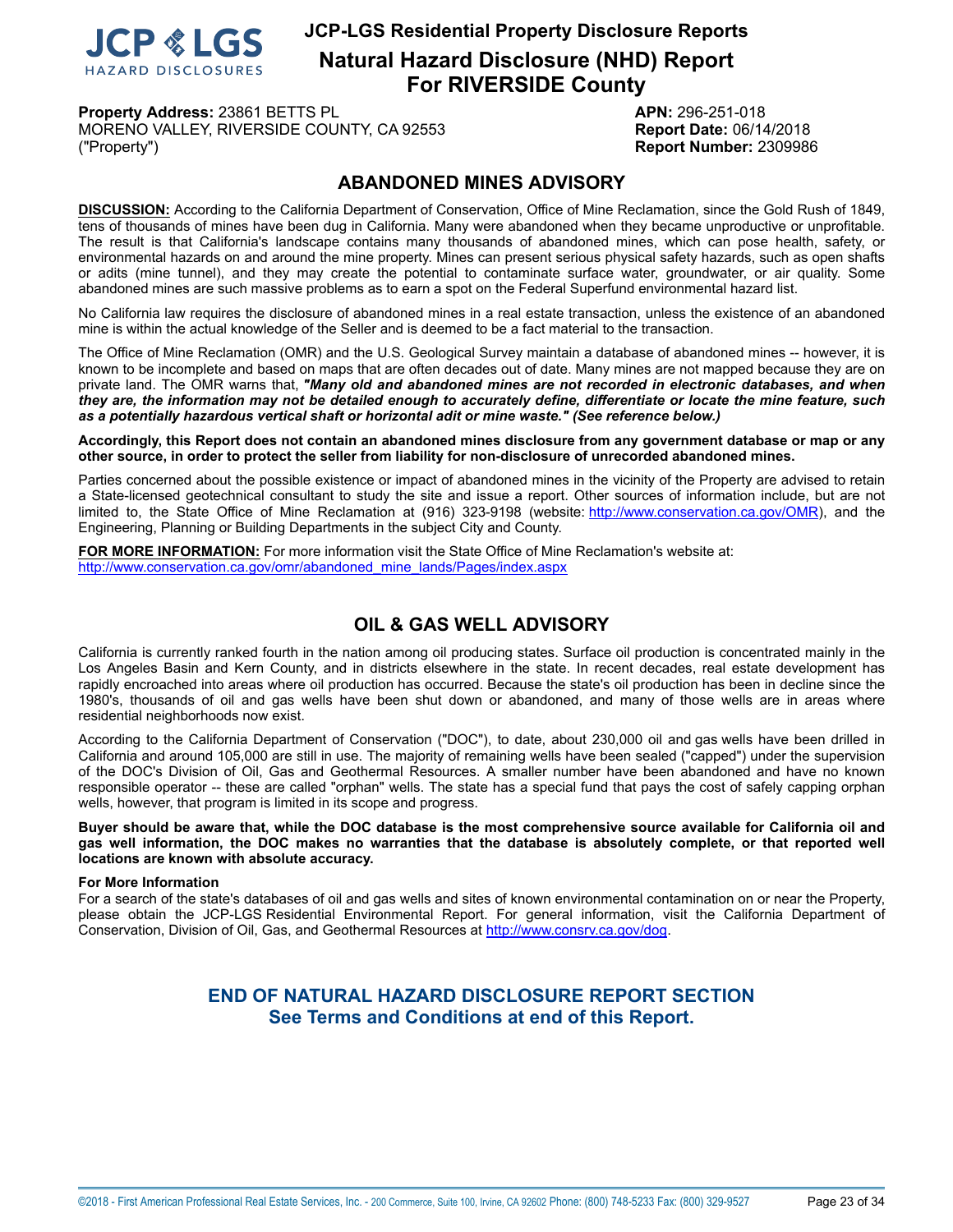

**Property Tax Disclosure Report For RIVERSIDE County**

**Property Address:** 23861 BETTS PL **APN:** 296-251-018 MORENO VALLEY, RIVERSIDE COUNTY, CA 92553 **Report Date:** 06/14/2018 ("Property") **Report Number:** 2309986

# **California Property Tax Disclosure Report**

<span id="page-23-0"></span>The parties for whom this Report was prepared are the owner ("Seller") of the Residential Property ("Property") on the Report Date, the buyer ("Buyer") of the Residential Property from Seller as of the Report Date, and their respective licensed real estate agents ("Agents"). Seller, Buyer and the Agents are sometimes referred to herein as "Party" or "Parties."

## **Part 1. Introduction and Summary**

This Tax Report section discusses the results of an electronic search of specified government lists ("Databases") containing real property tax information and geographic data concerning the Residential Property. To understand the information provided, please read this entire Report.

## **Summary of Property Tax Determinations**

| <b>The Residential</b><br><b>Property:</b> | IS | <b>IS NOT</b> |                                                                                                                                     |                 |
|--------------------------------------------|----|---------------|-------------------------------------------------------------------------------------------------------------------------------------|-----------------|
| Α.                                         |    | X             | NOT SUBJECT TO a Mello-Roos Community Facilities District.                                                                          | 25              |
| <b>B.</b>                                  |    | X             | NOT SUBJECT TO a 1915 Bond Act District.                                                                                            | 25              |
| C.                                         |    |               | SUBJECT TO one or more other direct assessments.                                                                                    | $\overline{26}$ |
| D.                                         |    | X             | NOT SUBJECT TO the State Responsibility Area Fire Prevention Fee<br>(SRA Fee is suspended until 2031 by Assembly Bill 398 of 2017). | 31              |

Determined by First American Professional Real Estate Services, Inc.

**THIS IS A DATABASE REPORT ONLY:** The tax information in this Report only provides data derived from County Tax Assessor's Databases ("Databases") identified in this Report. While JCP-LGS has made good faith efforts to report from the Databases as accurately as possible, the quality, accuracy, and currency ("Database Date") of the information contained in these Databases can vary greatly. For more information regarding a specific Database, please read Part 2 of this Report. By use of this Report, transferee agrees this is a Report product and not an insurance policy and is subject to the Terms and Conditions attached hereto and incorporated herein.

This Report satisfies Seller's obligations to disclose (a) Mello-Roos and 1915 Act Bond Assessments applicable to the Residential Property as required by California Civil Code Section 1102.6b, and (b) Supplemental Taxes as required by *California Civil Code Section 1102.6c.*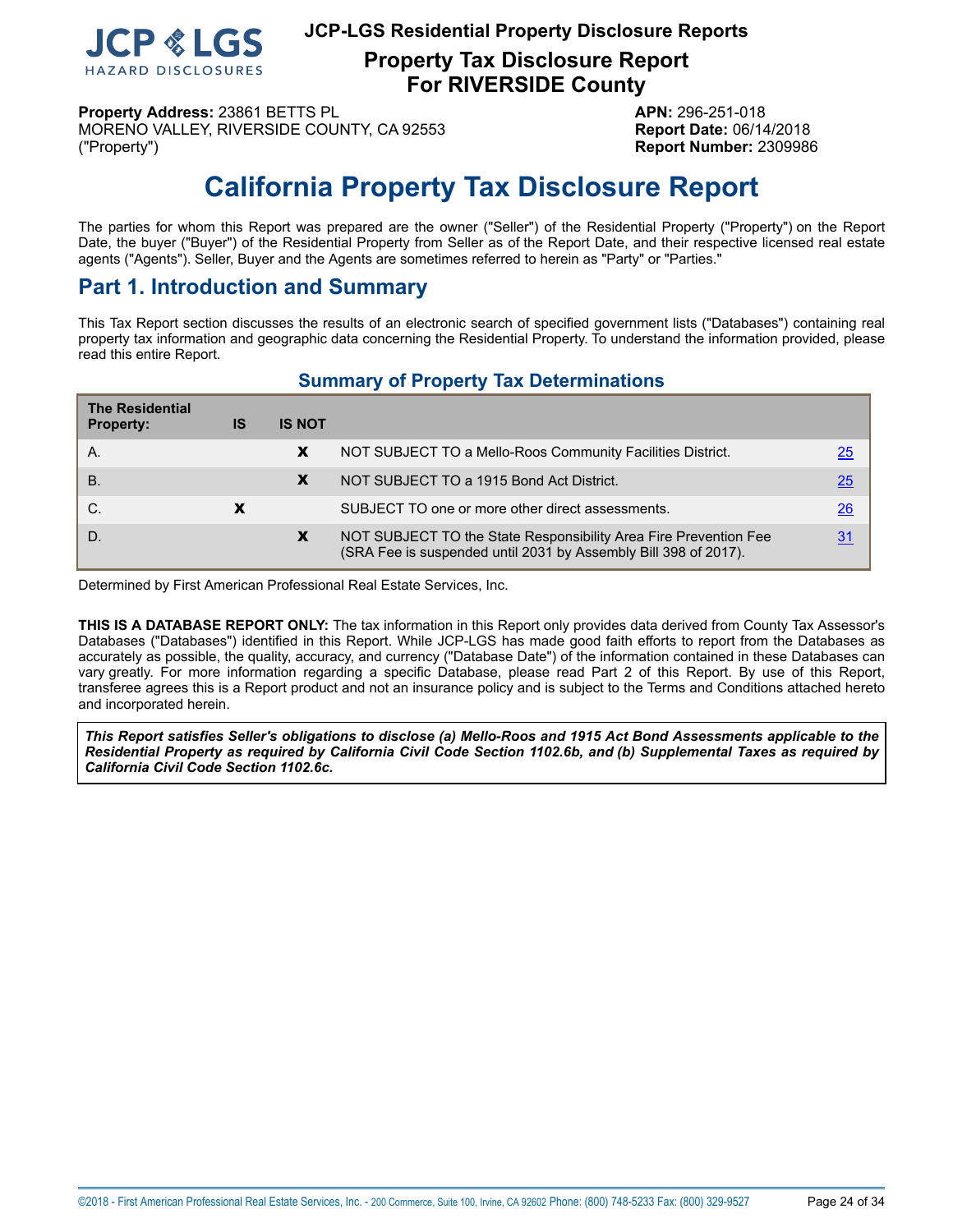

**Property Tax Disclosure Report For RIVERSIDE County**

**Property Address:** 23861 BETTS PL **APN:** 296-251-018 MORENO VALLEY, RIVERSIDE COUNTY, CA 92553 **Report Date:** 06/14/2018 ("Property") **Report Number:** 2309986

## **Part 2. NOTICE OF SPECIAL TAX/ASSESSMENT**

Special assessments, also referred to as direct or fixed assessments, are charges that are not based on the value of the property. These charges are levied to provide funding for services or improvements that directly benefit the property. Mello Roos Community Facility Districts and 1915 Bond Districts are also classified as special assessments. Certain special assessments may be subject to accelerated foreclosure if allowed to go delinquent.

**TO THE PROSPECTIVE PURCHASER OF THE RESIDENTIAL PROPERTY AT THE ADDRESS REFERENCED ABOVE: THIS IS A NOTIFICATION TO BUYER PRIOR TO PURCHASING THE RESIDENTIAL PROPERTY.**

### <span id="page-24-0"></span>**A. Mello-Roos Community Facilities Districts**

**This Residential Property is NOT SUBJECT to Mello-Roos Community Facilities Districts.**

**Database Date: 2017-2018**

### <span id="page-24-1"></span>**B. 1915 Bond Act Assessment Districts**

#### **This Residential Property is NOT SUBJECT to 1915 Bond Assessment Districts.**

**Database Date: 2017-2018**

#### **C. Accelerated Foreclosure Information**

Certain assessment or bond issues may contain accelerated foreclosure liens which have priority over other real property taxes and are a legal right included as part of the security for the obligation. The issuers of such bonds are often contractually required to monitor and collect delinquent assessments quickly. Accordingly these assessments are not subject to the five (5) year waiting period applicable to ad valorem real property taxes. If the real property is subject to such an assessment and the taxes are not paid promptly, the real property may be foreclosed upon and sold at public auction on an expedited basis. **Therefore, it is extremely important that the real property tax bill be paid on time to prevent the accelerated foreclosure.**

## **D. Notice of Property Assessed Clean Energy (PACE) Program**

Property assessed clean energy (PACE) programs allow property owners to finance energy efficiency, water efficiency and renewable energy projects on residential and commercial structures through a voluntary special tax assessment on the property. PACE programs are offered by many city, county and regional planning agencies, and have repayment periods ranging from 5 to 20 years however some may be longer.

**WHAT THIS MEANS:** If a property owner voluntarily enters into a PACE program, a contractual assessment lien is placed on the property. The lien is repaid through installments collected on the property owner's secured county property tax bill. In certain situations the program administrator may bill the property owner directly. If the property is sold and the contractual assessment is not repaid in full, the new owner may be responsible for future assessments contributing towards repayment of the PACE contract.

**DISCLOSURES AT RESALE:** A PACE lien runs with the land. This means that the responsibility to repay the PACE lien may fall to the new owner upon transfer of the property unless the lien is paid off before closing. This fact may be material to a buyer's decision to purchase or price offered for the property. In addition, the buyer's lender may require the lien to be paid in full before closing (for certain federally backed mortgages, for example). Therefore, the property seller and his or her real estate agent may have a duty to disclose the existence of a PACE lien on the sale property.

**DISCLAIMER: This Property Tax Report only discloses PACE special taxes documented in the county's 2017-** 2018 property tax roll. The Report does not include PACE special taxes first assessed or recorded after JCP-LGS obtained this tax roll information. To discover a PACE lien on the Property executed more recently, the buyer should read the preliminary title report and obtain and read all exceptions listed therein. Note that, in the title report, lien exceptions are named as recorded with the county; therefore, a PACE lien may be listed **under a name that is not obvious.**

### **E. Approved Assessment Districts Which Have Been Formed and Authorized But Are Not Yet Funded**

Certain assessment districts may have been formed and authorized but have not yet been funded. Accordingly no assessment lien will appear in the County Assessor records. However, the information regarding such districts may appear on your preliminary report issued by a title company. If the assessment district has not been formed or funded, the improvements have also not been constructed. If the district is subsequently formed, the assessments may then appear on the property tax bill.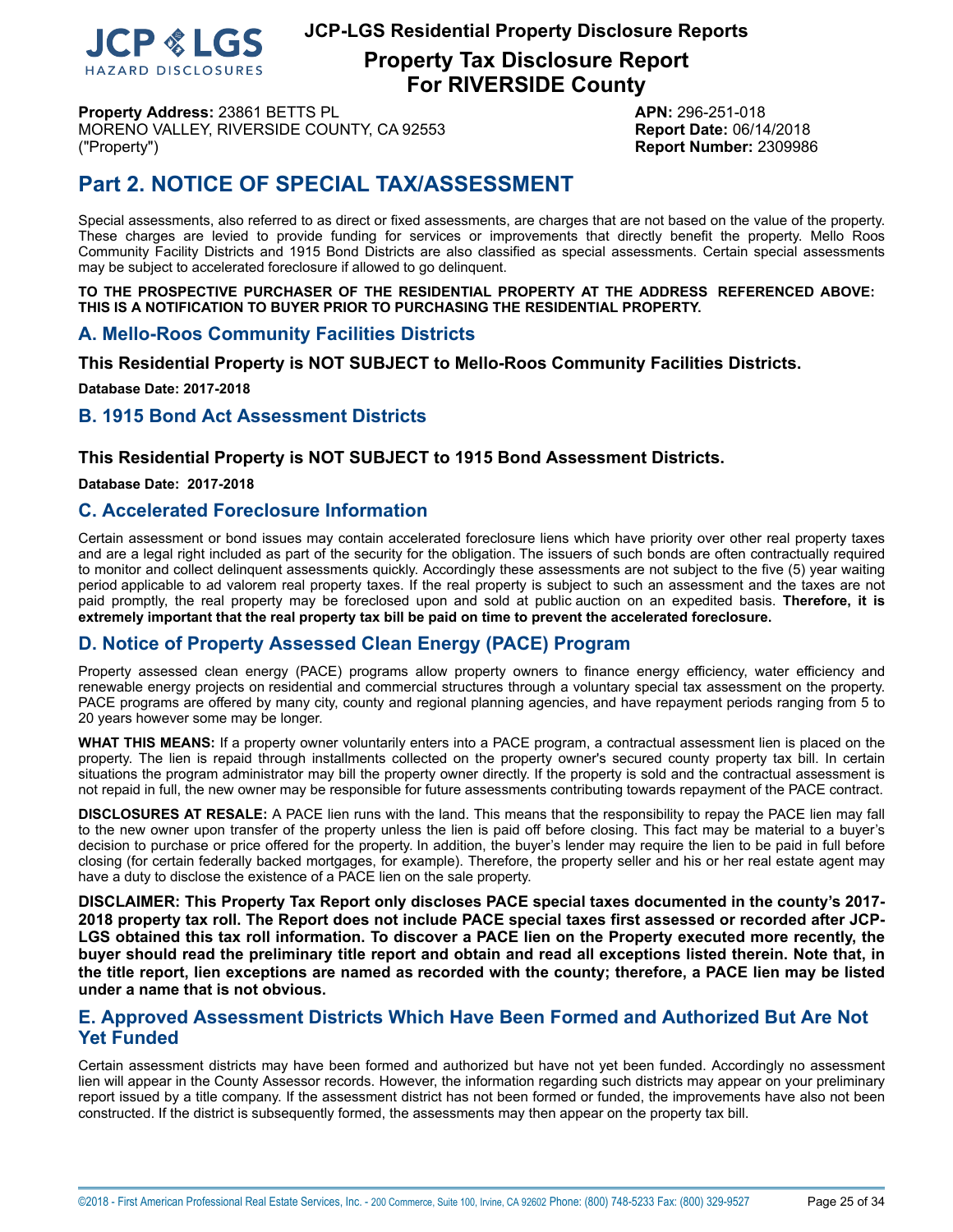

**Property Tax Disclosure Report For RIVERSIDE County**

**Property Address:** 23861 BETTS PL **APN:** 296-251-018 MORENO VALLEY, RIVERSIDE COUNTY, CA 92553 **Report Date:** 06/14/2018 ("Property") **Report Number:** 2309986

## <span id="page-25-0"></span>**Part 3. Current Property Tax Bill Summary**

## **A. Summary of 2017-2018 Property Tax Bill**

The following is a summary of Database information obtained from the RIVERSIDE COUNTY Secured Property Tax Roll for Tax Year 2017-2018 ("Database Date"). This summary is provided for informational purposes only. The summary includes Ad Valorem taxes which are based on the property's Assessed Value as well as other Non- Ad Valorem Direct or Special Assessments. Upon transfer of ownership, the Assessed Value may be reset to the Current Market Value or Sale Price which may result in a substantial change in the Ad Valorem taxes assessed. Please see Parts 4 and 5 of this Report for more information regarding Ad Valorem taxes and Supplemental taxes.

| Total Assessed Value:             | \$97.952.00 |
|-----------------------------------|-------------|
| 1st Installment Due 11/01/2017    | \$626.09    |
| 2nd Installment Due 03/01/2018    | \$626.08    |
| <b>Total Annual Tax Liability</b> | \$1.252.17  |

## **General Ad Valorem Taxes**

| <b>AGENCY</b>                           | <b>DESCRIPTION</b>            | <b>AMOUNT</b> | <b>CONTACT PHONE</b>  |
|-----------------------------------------|-------------------------------|---------------|-----------------------|
| IRIVERSIDE COUNTY<br><b>TREASURER</b>   | IBASE 1% TAX                  | \$979.52      | (951) 955-3820        |
| IMORENO VALLEY UNIFIED B & I            | ISCHOOL BONDS                 | \$91.41       | (951) 571-7500 X17241 |
| I RIVERSIDE COMMUNITY<br>ICOLLEGE B & I | COMM COLL BONDS               | \$15.82       | (951) 222-8789        |
| IMETROPOLITAN WATER EAST                | UTILITY/WATER DISTRICT        | \$3.42        | (213) 217-7619/6653   |
|                                         | <b>TOTAL AD VALOREM TAXES</b> | \$1,090.17    |                       |

## **Direct and/or Special Assessments**

| <b>AGENCY</b>                | <b>DESCRIPTION</b>                            | <b>AMOUNT</b> | <b>CONTACT PHONE</b> |
|------------------------------|-----------------------------------------------|---------------|----------------------|
| ISANTA ANA WATER DISTRICT    | <b>FLD CNTL</b><br>STORMWATER/CLEANWATER      | \$2.42        | (800) 439-6553       |
| I CITY OF MORENO VALLEY      | CSA 152-MORENO VLY<br><b>STORMWATER</b>       | \$8.14        | (888) 683-5234       |
| IMORENO VALLEY CS ZNA        | IMORENO VALLEY CS ZNA                         | \$87.50       | (951) 413-3480       |
| I MORENO VALLEY CITY         | IMV LMD 2014-01 LIGHTING                      | \$23.00       | (951) 413-3480       |
| IMORENO VALLEY CS ZN C       | MORENO VALLEY CS ZN C                         | \$9.00        | (951) 413-3480       |
| IMWD STANDBY EAST            | IMWD STANDBY EAST                             | \$6.94        | (866) 807-6864       |
| LEASTER MUNICIPAL WATER DIST | <b>EMWD STANDBY-COMBINED</b><br><b>CHARGE</b> | \$25.00       | (951) 928-3777       |
|                              | <b>TOTAL DIRECT ASSESSMENTS</b>               | \$162.00      |                      |

## **B. Available Senior Citizen Exemptions**

Certain districts that levy special taxes or assessments may offer exemptions to Senior Citizens. These exemptions can result in substantial savings to qualified tax payers. The filing of an application along with annual renewal may be required. Below is the contact information for requesting details on filing exemptions for districts that may offer a Senior Citizen Exemption. Additional Direct Assessment Districts may offer exemptions. Therefore you may want to contact the districts to determine their policy on Senior Citizen Exemptions.

No Senior Citizen Exemptions listed as of the most recent update from the County. See Part 4B for additional information on other exemptions that may be available to Buyer.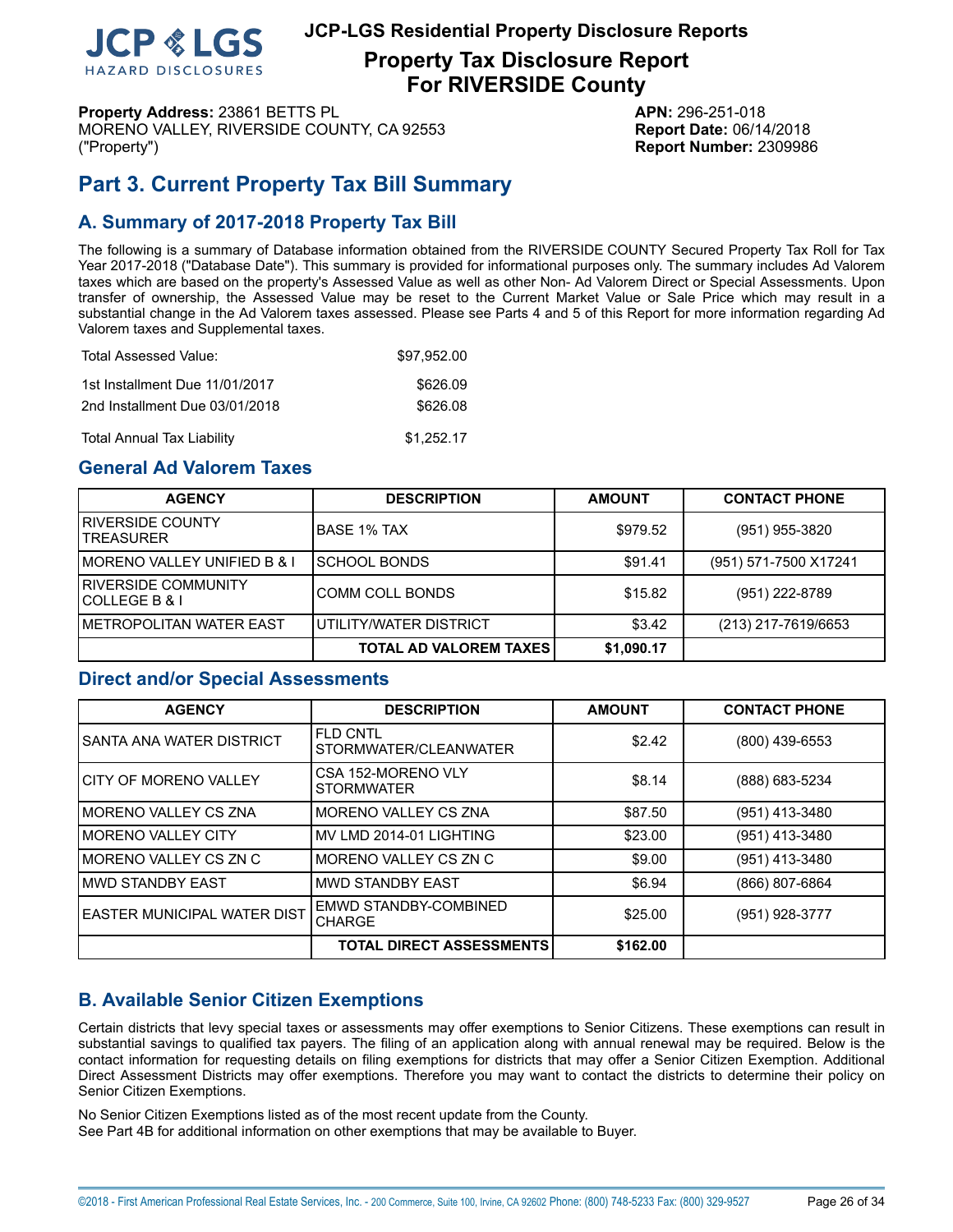

**Property Tax Disclosure Report For RIVERSIDE County**

**Property Address:** 23861 BETTS PL **APN:** 296-251-018 MORENO VALLEY, RIVERSIDE COUNTY, CA 92553 **Report Date:** 06/14/2018 ("Property") **Report Number:** 2309986

## **Part 4. Estimating Property Taxes After the Sale**

Instantly calculate estimated property taxes and supplemental taxes on our website (or manually calculate them below): <https://orderform.fanhd.com/Order/TaxCalcForm?guid=DCD2694BAAFC42A9B29A31BD52445024>

## **A. Calculating Property Taxes After Sale (ESTIMATE ONLY)**

## *PROPERTY TAX ESTIMATOR*

The following calculation method is provided to assist Buyer in estimating the approximate amount of property tax charges that the Residential Property may be subject to for the upcoming tax year based on the assessed valuation being equal to the sales price. The amount derived is only an estimate and is not a substitute for a tax bill from the County, nor does it anticipate new property tax charges, fees or other changes in the property tax rates for future tax years.

|                                                                                          |  | and the control of the control of |
|------------------------------------------------------------------------------------------|--|-----------------------------------|
|                                                                                          |  | 0.0111300                         |
|                                                                                          |  |                                   |
| 4 Direct Assessments including Mello Roos Special Taxes and 1915 Bond Act Assessments if |  | 162.00                            |
|                                                                                          |  |                                   |

The information in this subparagraph A is an estimate only. The purpose of this "ESTIMATOR" is to assist Buyer in planning for property taxes which will be applicable after the Sale Date. This "ESTIMATOR" requires the Buyer's projection of the purchase price of the Residential Property. Please note that potential exemptions and exclusions are not reflected in this estimate. Additionally, undeveloped or recently developed properties may be subject to additional Direct Assessments not included in this estimate JCP-LGS is not responsible or liable for any losses, liabilities or damages resulting from use of this Property Tax Estimator.

## **B. Exemptions & Exclusions to Ad Valorem Taxes**

California law provides certain exemptions from reassessments. The following is a list of common exemptions which may be available:

- Homeowner exemption (California Constitution Art XIII, §3 & R&T Code §218)
- Honorably discharged veterans (California Constitution Art XIII, §3 & R&T Code §205)
- Disabled veterans (California Constitution Art XIII, §4 & R&T Code §205)

California law also provides certain exclusions from reassessment. The following is a list of common exclusions which may be available:

- Persons over 55 years of age (R&T Code § 69.5)
- Severely and permanently disable persons (R&T Code § 69.5(a))
- Transfers between parents and children and grandparents and grandchildren (R&T Code § 63.1)
- Transfers into revocable trusts (R&T Code § 62)
- Interspousal transfers (R&T Code § 63)
- Improvements for seismic retrofitting (R&T Code § 74.5)
- Improvements for disabled access (R&T Code § 74.3)
- Replacement of property damaged or destroyed by disaster (R&T Code § 69)

In order to determine if Buyer may qualify for any exemptions or exclusions or to obtain a comprehensive list of available exemptions and exclusions, please contact the county tax assessor's office (951-955-6200) or visit the county website at http://riverside.asrclkrec.com/. Additional information is also available on the website for the California Board of Equalization at www.boe.ca.gov

©2018 - First American Professional Real Estate Services, Inc. - 200 Commerce, Suite 100, Irvine, CA 92602 Phone: (800) 748-5233 Fax: (800) 329-9527 Page 27 of 34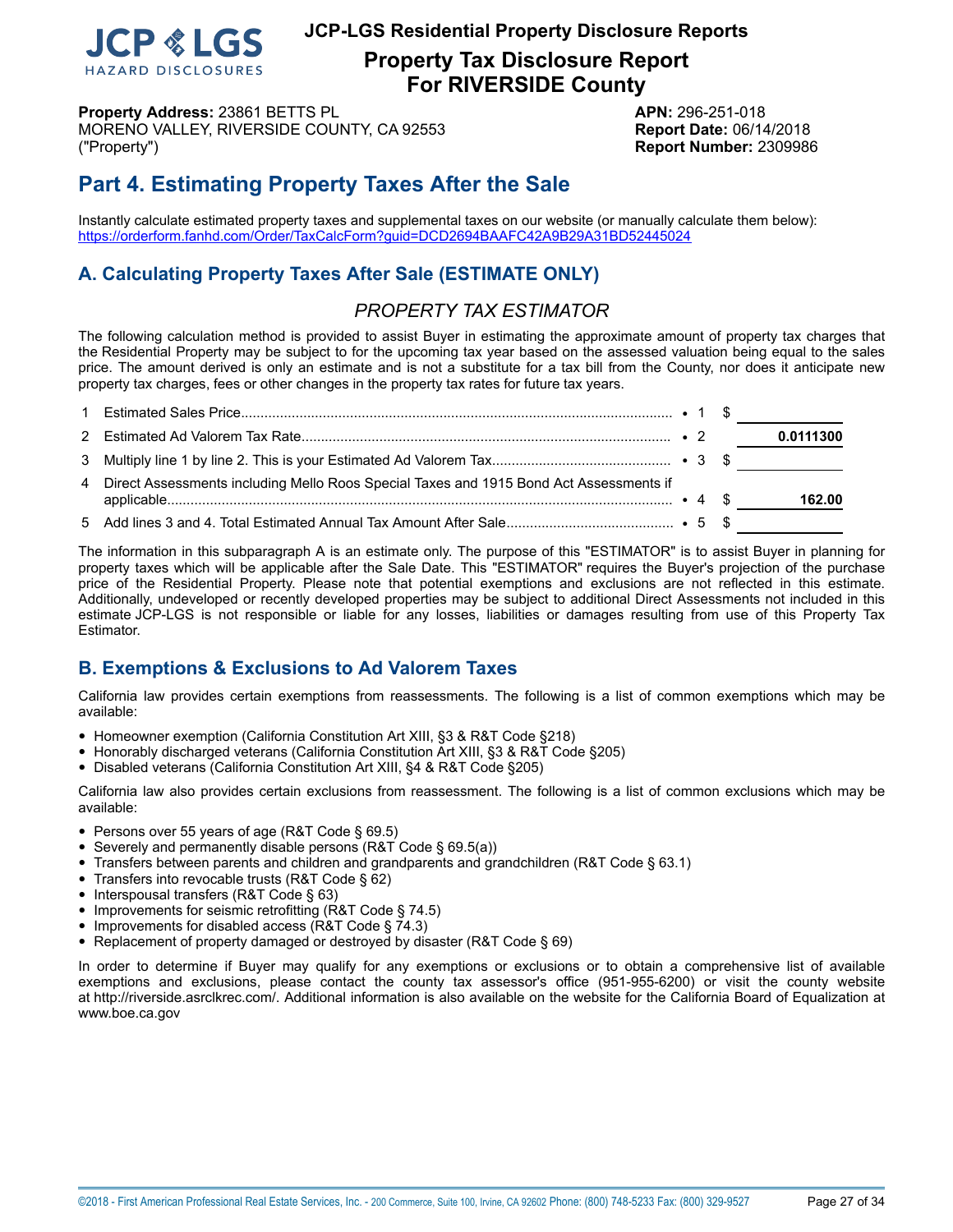

**Property Tax Disclosure Report For RIVERSIDE County**

**Property Address:** 23861 BETTS PL **APN:** 296-251-018 MORENO VALLEY, RIVERSIDE COUNTY, CA 92553 **Report Date:** 06/14/2018 ("Property") **Report Number:** 2309986

## **Part 5. Supplemental Property Tax Information**

## **A. General Information Regarding Supplemental Taxes**

California law mandates the county assessor to reappraise real property upon a change in ownership or completion of new construction. The assessor's office issues a supplemental assessment which reflects the difference between the prior assessed value and the new assessment. This value is prorated based on the number of months remaining in the fiscal tax year which ends June 30.

Notices of the supplemental assessment are mailed out to the property owners prior to the issuance of the supplemental tax bill or refund if the value is reduced. The taxes or refund based on the supplemental assessment are in addition to the regular annual tax bill.

The supplemental tax will be due from the current owner in addition to the regular tax assessment. Accordingly for the first year of ownership, Buyer should plan for this additional payment.

## **B. Supplemental Property Tax Disclosure**

The following notice is mandated by California Civil Code Section 1102.6c:

## **NOTICE OF YOUR "SUPPLEMENTAL" PROPERTY TAX BILL**

"California property tax law requires the Assessor to revalue real property at the time the ownership of the property changes. Because of this law, you may receive one or two supplemental tax bills, depending on when **your loan closes.**

The supplemental tax bills are not mailed to your lender. If you have arranged for your property tax payments to be paid through an impound account, the supplemental tax bills will not be paid by your lender. It is your **responsibility to pay these supplemental bills directly to the Tax Collector.**

**If you have any question concerning this matter, please call your local Tax Assessor or Collector's Office."**

RIVERSIDE County Assessor Phone: 951-955-6200 Website: <http://riverside.asrclkrec.com/>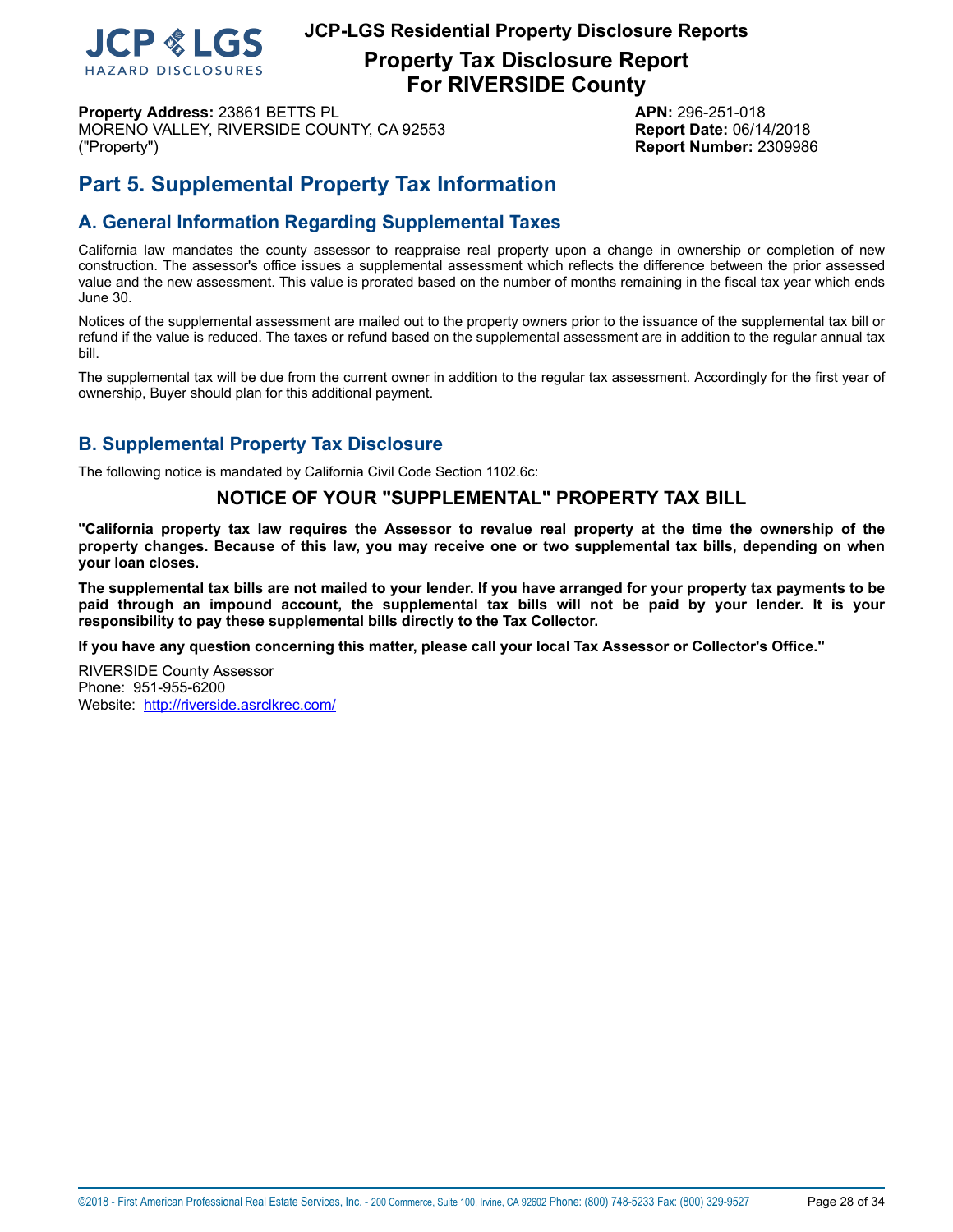

**Property Tax Disclosure Report For RIVERSIDE County**

**Property Address:** 23861 BETTS PL **APN:** 296-251-018 MORENO VALLEY, RIVERSIDE COUNTY, CA 92553 **Report Date:** 06/14/2018 ("Property") **Report Number:** 2309986

## **C. Calculating Supplemental Taxes After Sale (ESTIMATE ONLY)**

Instantly calculate estimated property taxes and supplemental taxes on our website (or manually calculate them below): <https://orderform.fanhd.com/Order/TaxCalcForm?guid=DCD2694BAAFC42A9B29A31BD52445024>.

## *SUPPLEMENTAL TAX ESTIMATOR*

The following schedule is provided to estimate the potential amount of the supplemental taxes on a given property and does NOT include the amount of the regular annual ad valorem property tax. The following calculation provides an estimate of the supplemental property taxes that can be expected during the first year of ownership, and should be used for planning purposes only.

|                                                                                                     |                | 97,952.00 |
|-----------------------------------------------------------------------------------------------------|----------------|-----------|
| 3 Subtract line 2 from line 1.                                                                      |                |           |
| 4 Multiply line 3 by 0.0111300 (the Estimated Ad Valorem Tax Rate for the Residential<br>Property). | $\bullet$ 4 \$ |           |

If the Sale Date for the Residential Property falls during the months of January through May, Buyer will receive TWO supplemental tax bills: (a) one for the current partial tax year; and (b) one for the next full tax year. The supplemental **taxes can be estimated by completing lines 5 through 8 below:**

| 6 Multiply line 4 by line 5.  |  |  |
|-------------------------------|--|--|
| 7 Enter the amount on line 4. |  |  |
|                               |  |  |

If the Sale Date for the Residential Property falls during the months of June through December, Buyer will receive ONE **supplemental tax bill. The supplemental tax can be estimated by completing lines 9 and 10 below:**

| <b>TABLE 1. Month-of-Sale Factor</b> |        | <b>TABLE 2. Month-of-Sale Factor</b> |        |  |  |
|--------------------------------------|--------|--------------------------------------|--------|--|--|
| Jan                                  | 0.4167 | Jun                                  | 1.0000 |  |  |
| Feb                                  | 0.3333 | Jul                                  | 0.9167 |  |  |
| Mar                                  | 0.2500 | Aug                                  | 0.8333 |  |  |
| Apr                                  | 0.1667 | <b>Sept</b>                          | 0.7500 |  |  |
| May                                  | 0.0833 | Oct                                  | 0.6667 |  |  |
|                                      |        | <b>Nov</b>                           | 0.5833 |  |  |
|                                      |        | <b>Dec</b>                           | 0.5000 |  |  |

The information in this subparagraph C is an estimate only. The purpose of this "ESTIMATOR" is to assist Buyer in planning for the supplemental taxes. The estimated supplemental tax is not a substitute for the supplemental bill and may not be relied upon as such. This "ESTIMATOR" requires the Buyer's projection of the purchase price of the Residential Property as well as month in which the transaction will be consummated. Please note that potential exemptions and exclusions are not reflected in these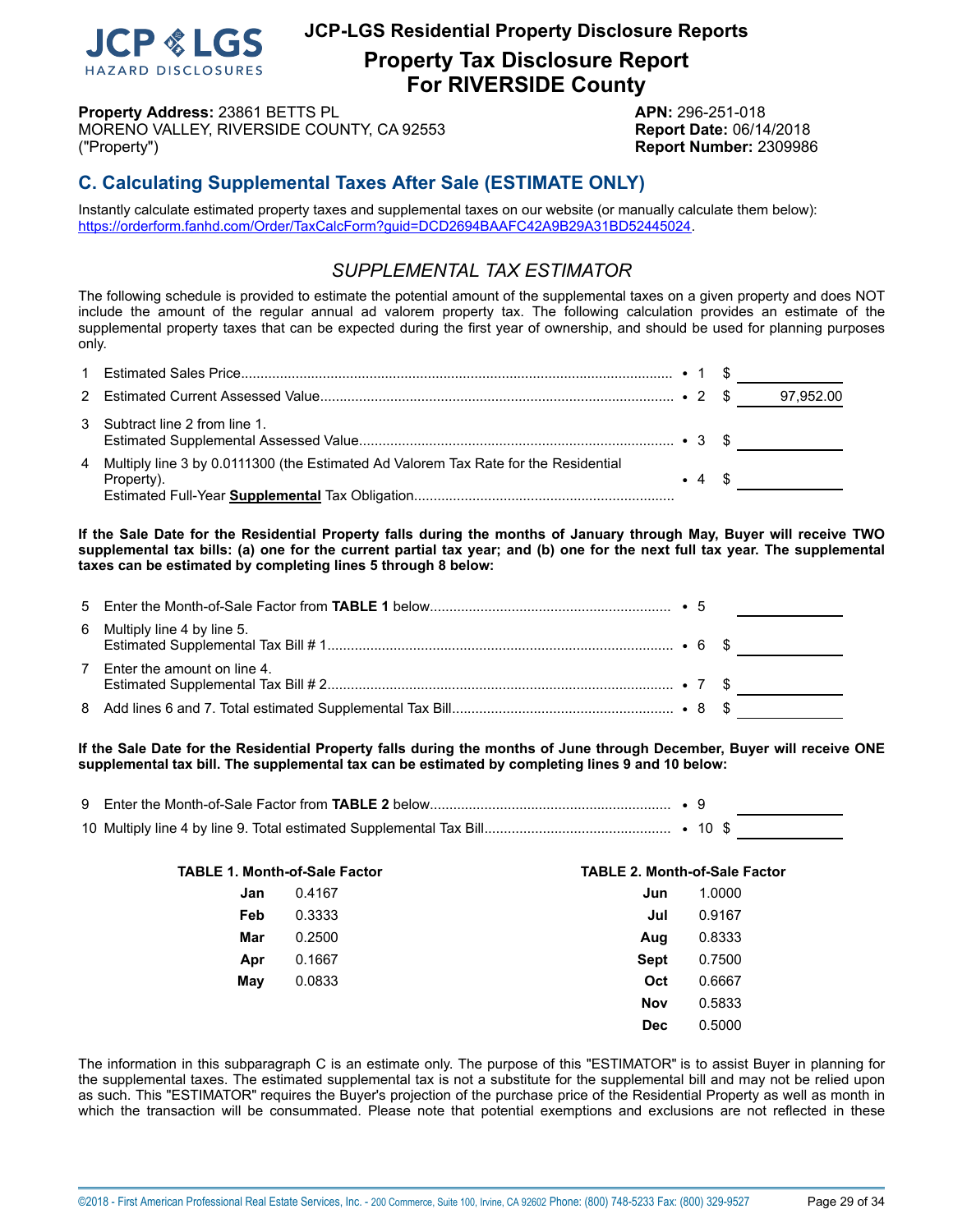

**Property Tax Disclosure Report For RIVERSIDE County**

**Property Address:** 23861 BETTS PL<br>MORENO VALLEY, RIVERSIDE COUNTY, CA 92553 **APN:** 296-251-018 MORENO VALLEY, RIVERSIDE COUNTY, CA 92553 ("Property") **Report Number:** 2309986

estimations JCP-LGS is not responsible or liable for any losses, liabilities or damages resulting from use of this Supplemental Tax Estimator.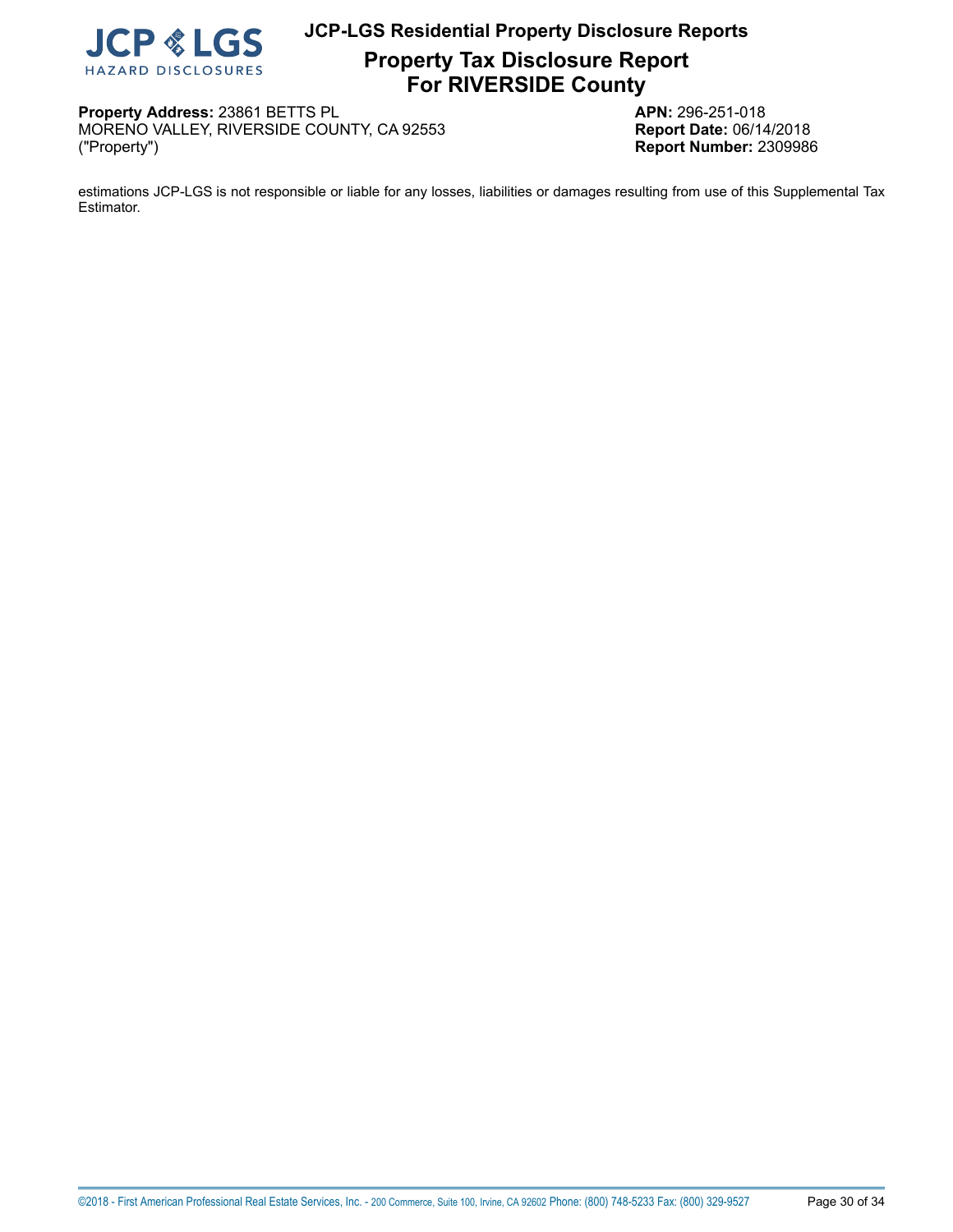

**Property Tax Disclosure Report For RIVERSIDE County**

**Property Address:** 23861 BETTS PL **APN:** 296-251-018 MORENO VALLEY, RIVERSIDE COUNTY, CA 92553 **Report Date:** 06/14/2018 ("Property") **Report Number:** 2309986

## <span id="page-30-0"></span>**Part 6. State Responsibility Area Fire Prevention Fee**

In 2011, the California Legislature and Governor enacted a "Fire Prevention Fee" on habitable structures in the State's wildland fire responsibility area ("SRA"). The yearly fee, levied on property owners, paid for various activities to prevent and suppress wildfires in the SRA, and was most recently at the rate of \$152.33 per habitable structure on the property.

## Effective July 1, 2017, as authorized by Assembly Bill 398 and signed by the Governor, that fire prevention **fee is suspended until 2031.**

 The fire prevention activities supported by the fee will continue, but instead will be funded through a different State program – one aimed at curbing industrial emissions of carbon dioxide (also known as California's "cap-and-trade" program). For more information, please refer to the text of the Assembly bill at the following link[:http://leginfo.legislature.ca.gov/faces/billNavClient.xhtml?bill\\_id=201720180AB398](http://leginfo.legislature.ca.gov/faces/billNavClient.xhtml?bill_id=201720180AB398)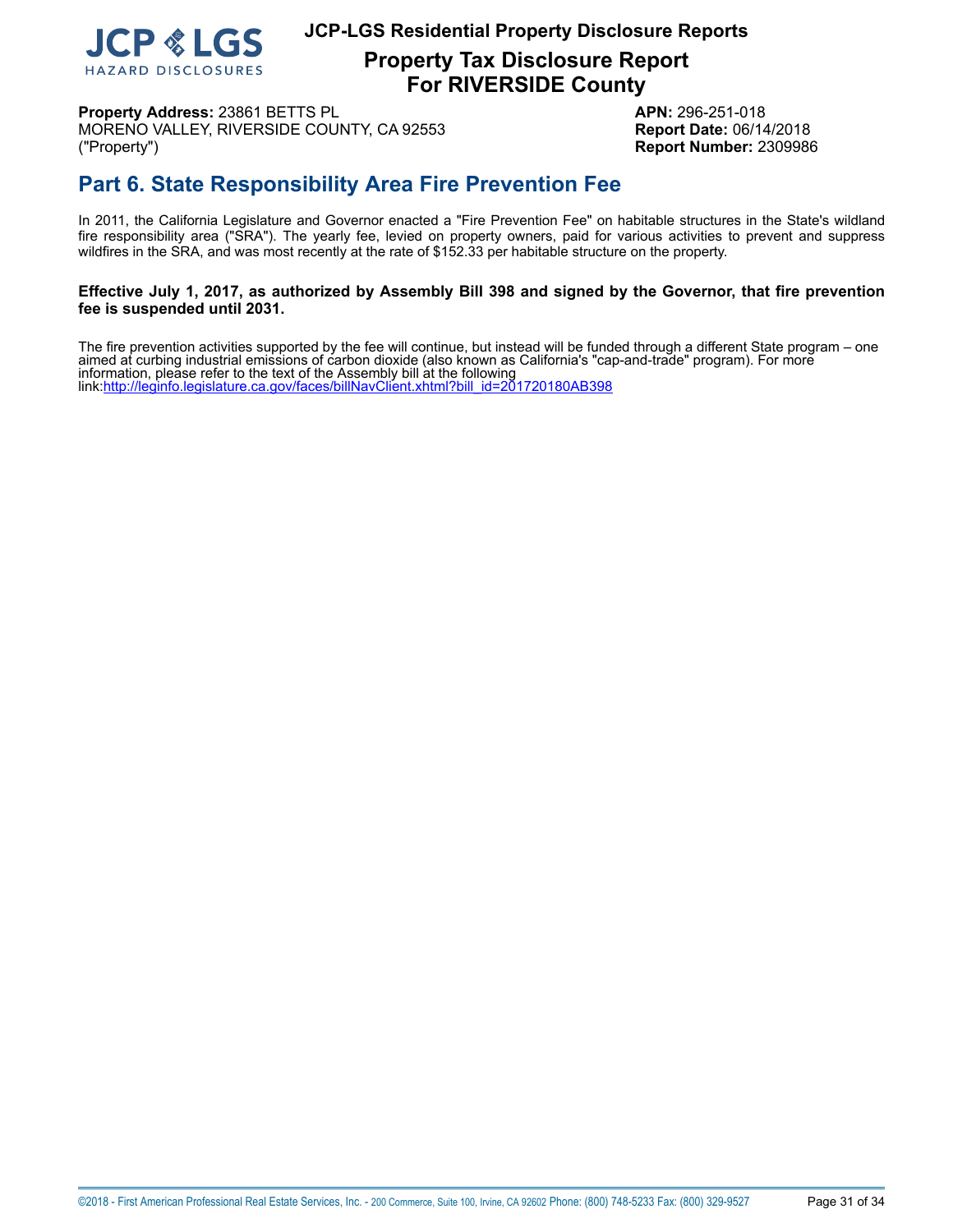

**Property Tax Disclosure Report For RIVERSIDE County**

**Property Address:** 23861 BETTS PL **APN:** 296-251-018 MORENO VALLEY, RIVERSIDE COUNTY, CA 92553 **Report Date:** 06/14/2018 ("Property") **Report Number:** 2309986

## **Part 7. Private Transfer Fee Advisory**

**Private Transfer Fee.** This is a fee imposed by a private entity such as a property developer, home builder, or homeowner association, when a property within a certain type of subdivision is sold or transferred. (It is commonly known as a "Private Transfer Tax".) It is NOT the same as a city or county Documentary Transfer Tax. A Private Transfer Fee may apply in addition to government Documentary Transfer Taxes that are due upon sale or transfer of the Property.

**Transfer Fee Defined.** California Civil Code Section 1098 defines a "Transfer Fee".

Effective January 1, 2008, if the payment of any Transfer Fee is required in the sale or transfer of the Property, Civil Code Section 1102.6e requires Seller to notify Buyer of the existence of the fee and to disclose certain specific information **about the fee.**

**How to Determine the Existence of a Transfer Fee.** If a Transfer Fee does exist affecting the Property, the document creating the fee may be on file with the County Recorder as a notice recorded against the Property and should be disclosed in the preliminary (title) report on the Property. However, the preliminary (title) report will merely disclose the existence of the documents affecting title, not the content of the documents. The title of a document may also not be sufficient to disclose that a Transfer Fee is included in its terms. Accordingly Seller should (a) request the title company which issued the preliminary (title) report to provide copies of the documents shown as "exceptions," and (b) review each document to determine if it contains a Transfer Fee.

Parties are advised that documents regarding any Transfer Fee should be obtained early in the sale process in order to **avoid delays in the transaction process and to ensure full disclosure as required by law.**

To determine if the Property is subject to a Transfer Fee, OBTAIN COPIES OF ALL OF THE EXCEPTIONS LISTED ON **THE PRELIMINARY (TITLE) REPORT FROM THE TITLE COMPANY AND READ THEM TO DETERMINE IF ANY TRANSFER FEES ARE APPLICABLE.**

> **END OF TAX DISCLOSURE REPORT SECTION See Terms and Conditions at end of this Report.**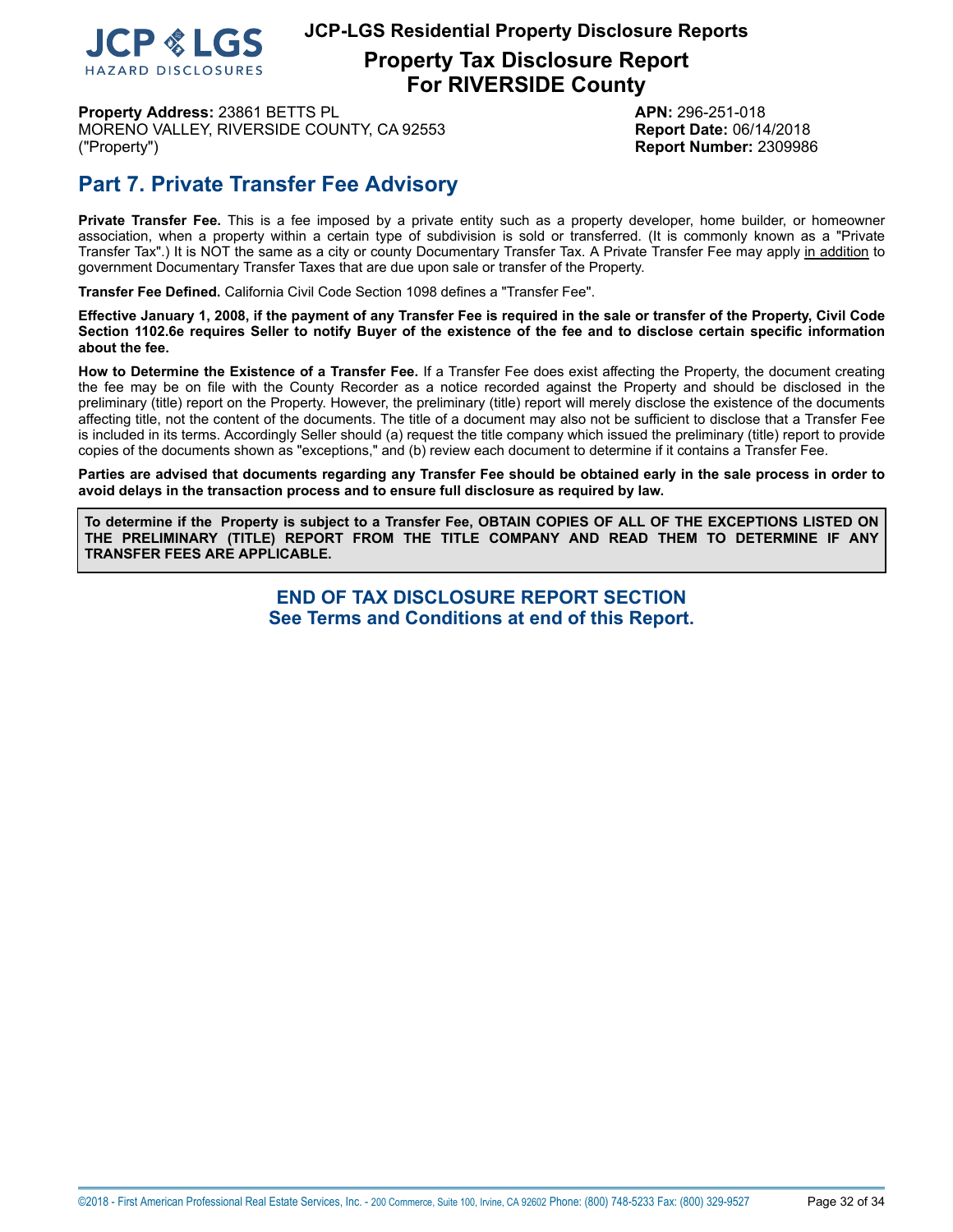

## **JCP-LGS Residential Property Disclosure Reports Terms and Conditions**

**Property Address:** 23861 BETTS PL **APN:** 296-251-018 MORENO VALLEY, RIVERSIDE COUNTY, CA 92553 **Report Date:** 06/14/2018 ("Property") **Report Number:** 2309986

## **TERMS and CONDITIONS**

#### <span id="page-32-0"></span>**ACCEPTANCE OR USE OF THIS REPORT CONSTITUTES APPROVAL AND ACCEPTANCE OF THE TERMS, CONDITIONS, AND LIMITATIONS STATED HEREIN.**

The Report ("Report") is subject to each of the following Terms and Conditions. Each Recipient (defined below) of the Report agrees that the Report is subject to the following Terms and Conditions, and each Recipient agrees to be bound by such. Use of this Report by any Recipient constitutes acceptance of the Terms and Conditions to the Report. The Terms and Conditions below are incorporated by this reference into the Report. **This Report is not an insurance policy.**

This Report is made for the real property specifically described in the Report (the "Property") and solely for the transaction for which it was originally purchased ("Transaction"). The Property shall not include any property beyond the boundaries of the real property described in the Report. The Property shall not include any structures (whether located on the Property, or not), easements, or any right, title, interest, estate, or easement in any abutting streets, roads, alleys, lanes, ways, or waterways.

**IMPORTANT NOTICE:** Transferor(s) and transferee(s) shall read the complete Report in its entirety before the close of escrow. A "Signature Page" or "Summary Pages" document may be included in the electronic delivery of this Report. Those documents do not replace the complete Report or remove the need to read the complete Report, and do not remove the requirement to disclose. The Signature Page and Summary Pages documents are subject to the Terms and Conditions of the complete Report.

- A. **No Third Party Reliance on This Report.** Only the transferor(s) and transferee(s), and their agents/brokers, if any, involved in the Transaction (collectively, the "Recipients") may use and rely on this Report and only after they have paid in full for the Report. While disclosures made on the Natural Hazard Disclosure Statement in the Report may indicate certain risks to the Property, the disclosures are only "…between the transferor, the transferor's agents, and the transferee, and shall not be used by any other party, including, but not limited to, insurance companies, lenders, or governmental agencies, for any purpose." Cal. Civil Code section 1103.2, subdivision (g).
- B. **Seller and Seller's Agent's Responsibility of Full Disclosure.** Recipients are obligated to make disclosures, and always disclose material facts, that are within their actual knowledge.
- C. **Scope of Report.** This Report is limited to determining whether the Property is in those specified natural hazard zones and property tax districts, and in proximity to those specified environmental sites (depending on the report product ordered), as defined in the Report. The Report is not a geologic report or a land survey and no site inspection has been made in producing the Report. JCP-LGS makes no determination, expresses no opinion or view, and assumes no responsibility in this Report concerning the right, entitlement, or ability to develop or improve the Property. JCP-LGS has no information concerning whether the Property can be developed or improved. No determination is made and no opinion is expressed, or intended, by this Report concerning structures or soils on or outside of the Property, including, without limitation, habitability of structures or the Property, suitability of the Property for construction or improvement, potential for soil settlement, drainage, soil subsidence, or other soil or site conditions. The Recipient(s) is advised to consult the local Planning Department to determine whether factors beyond the scope of this Report may limit the transferee(s) ability to use or improve the Property.

The Report is not a title report, and no determination is made and no opinion is expressed, or intended, by this Report as to title to the Property or liens against the Property, recorded or otherwise, or whether the Property is comprised of legal lots in conformance with the California Subdivision Map Act or local ordinances. The Report is not a property inspection report, and no determination is made and no opinion is expressed, or intended, by this Report concerning architectural, structural, mechanical, engineering, or legal matters, or the marketability or value of the Property. JCP-LGS has not conducted any testing or physical or visual examination or inspection of the Property, nor is this Report a substitute for any such testing, physical or visual examination, or inspection.

- D. **Tax and Environmental Disclosures (if included in Report).** No determination is made and no opinion is expressed, or intended, by the Report concerning the existence of property tax liabilities, or the existence of hazardous or toxic materials or substances, or any other defects, on, under, or in proximity to the Property, unless specifically described in the Report. JCP-LGS's total liability for any error or omission in its disclosures relating to taxes and/or environmental matters shall be limited to actual proven damages not to exceed \$10,000.
- E. **JCP-LGS Database Updates.** Each database used in this Report is updated by the responsible agency at various intervals. Updates for a database are determined by the responsible agency and may be made at any time and without notice. JCP-LGS maintains an update schedule and makes reasonable efforts to use updated information. For these reasons, JCP-LGS reports information as of the date when the database was last updated by JCP-LGS. That date is specified as the "Database Date" for each database.
- F. Statutory and Additional Disclosures, Advisories, and Local Addenda (if included in Report). No determination is made and no opinion is expressed, or intended, by this Report concerning the need to purchase earthquake or flood insurance for the Property. In preparing the Report, JCP-LGS accurately reported on information contained in Government Records. JCP-LGS reviewed and relied upon those Government Records specifically identified and described in the Report. JCP-LGS has not reviewed or relied upon any Government Records that are not specifically identified in the Report. JCP-LGS also has not reviewed any plat maps, survey maps, surveyor maps, assessor maps, assessor parcel maps, developer maps, or engineering maps, whether or not such maps have been recorded. No determination is made and no opinion is expressed, or intended, by the Report concerning any matters identified in Government Records that were not reviewed by JCP-LGS. Local Addenda, where applicable, are included "AS IS" as an accommodation to the local real estate board that provided the content; JCP-LGS assumes no responsibility for the accuracy of any information included in the Local Addenda.
- G. **FEMA Flood Determination Certificate (if accompanying the Report).** No determination is made and no opinion is expressed, or intended, by the Report concerning the requirement for or cost of flood insurance on the Property. Recipient(s) understands that a lender may require flood insurance to secure its loan collateral independent of whether FEMA may require flood insurance under the National Flood Insurance Program on a federally backed mortgage. The FEMA Flood Determination Certificate ("Flood Certificate"), which may accompany the Report, is produced by a third-party expert certified by FEMA to provide Flood Certificates. JCP-LGS assumes no liability for errors in that third-party flood determination.
- H. **Changes to Government Record after Report Date.** This Report is issued as of the Report Date identified in the Report. JCP-LGS shall have no obligation to advise any Recipient of any information learned or obtained after the Report Date even if such information would modify or otherwise affect the Report. Subsequent to JCP-LGS acquisition of Government Records, changes may be made to said Government Records and JCP-LGS is not responsible for advising the Recipients of any changes. JCP-LGS will update this Report upon request and at no charge during the transaction process for which this Report was issued, but not to exceed one year from the date of the Report. Likewise, JCP-LGS is not liable for any impact on the Property that any change to the Government Records may have.